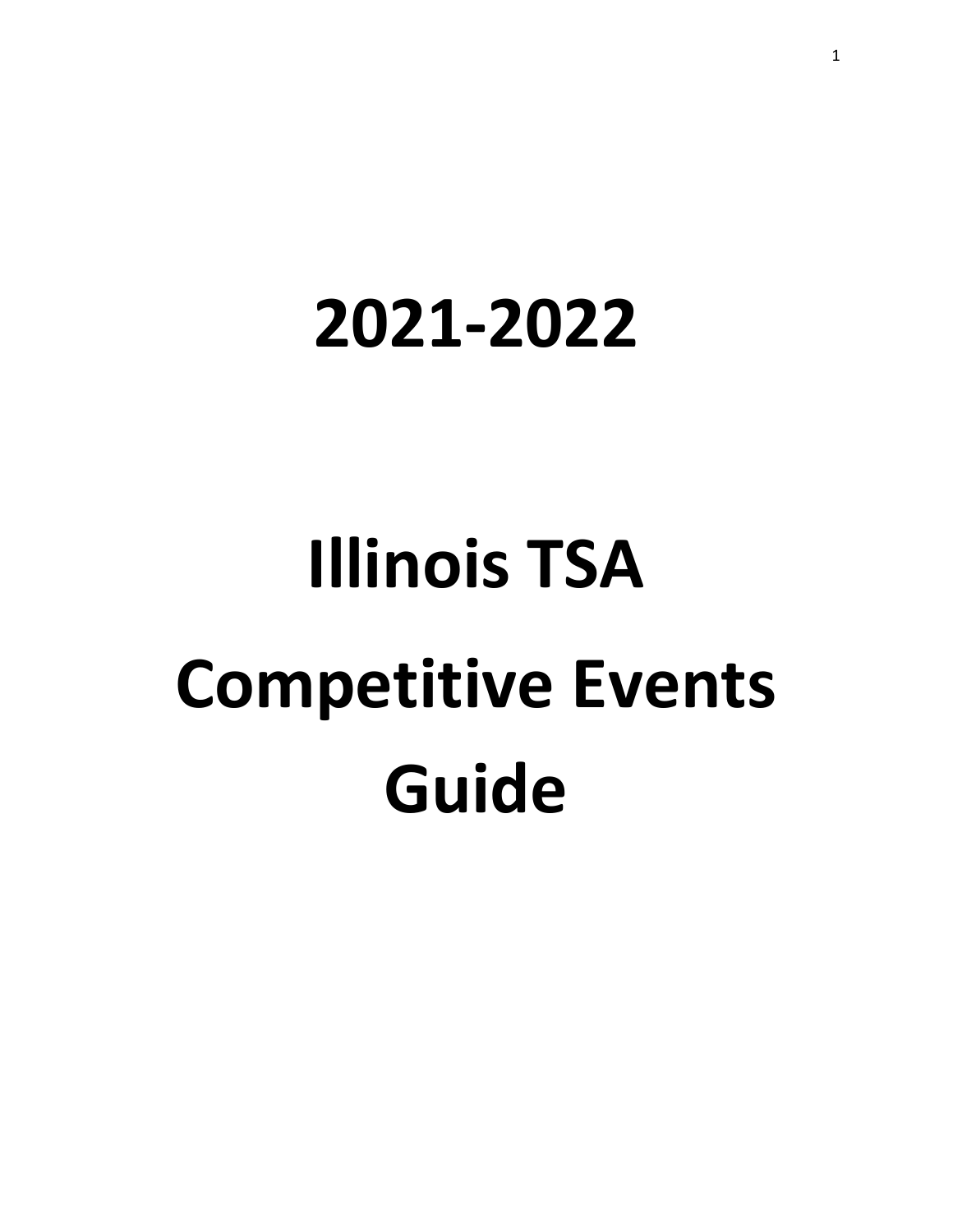#### **CONTENTS**

| <b>EVENT</b>                                                                      | <b>PAGE</b> |
|-----------------------------------------------------------------------------------|-------------|
| <b>GENERAL RULES</b>                                                              | $3 - 5$     |
| Architectural Model - Completed at school and brought to competition              | $6 - 8$     |
| Chapter Team (Written) - Live at competition and completed virtually              | 9           |
| Creed - Live at competition and completed virtually                               | $10 - 11$   |
| Computer-Aided Design Engineering - Live at competition and completed virtually   | $12 - 13$   |
| Debating Technological Issues - Face-to-Face at competition                       | $14 - 17$   |
| Dragster Design - Completed at school and brought to competition*                 | 18-22       |
| Engineering Design - Live at competition and completed virtually                  | $23 - 25$   |
| Imaging Technology – Completed at school and brought to competition*              | $26 - 27$   |
| Marine Challenge - Completed at school and brought to competition*                | 28-29       |
| Prepared Presentation - Live at competition and completed virtually               | $30 - 32$   |
| Promotional Graphics - Completed at school and brought to competition*            | 33-34       |
| Safety in Technology - Completed at school and brought to competition*            | 35-36       |
| Structural Engineering - Truss - Completed at school and brought to competition*  | 37-39       |
| Structural Engineering - Bridge - Completed at school and brought to competition* | 40-43       |
| Technical Design - Face-to-Face at competition                                    | 44-46       |
| Technology Bowl - Oral - Face-to-Face at competition                              | 47-49       |
| Technology Bowl - Written - Live at competition and completed virtually           | 50-51       |
| Technology Problem Solving - Face-to-Face at competition                          | $52 - 54$   |
| <b>TSA Achievement Program</b>                                                    | $55 - 62$   |
| <b>TSA Honor Society</b>                                                          | 63-66       |
| Tipping Point VEX Robotics Competition - See                                      |             |

[Competition Overview -](https://www.vexrobotics.com/v5/competition/vrc-current-game) Competition - V5 - VEX Robotics

\* Any competitor NOT attending the state conference/competition but planning on competing, must have their entries arrive to Chris Merrill, Illinois State University, 215 Turner Hall, Normal, IL 61790-5100 no later than April 26. Please have your name and school taped to each entry; once received, your name and school name will be removed and replaced with a competition/contestant number unique to you.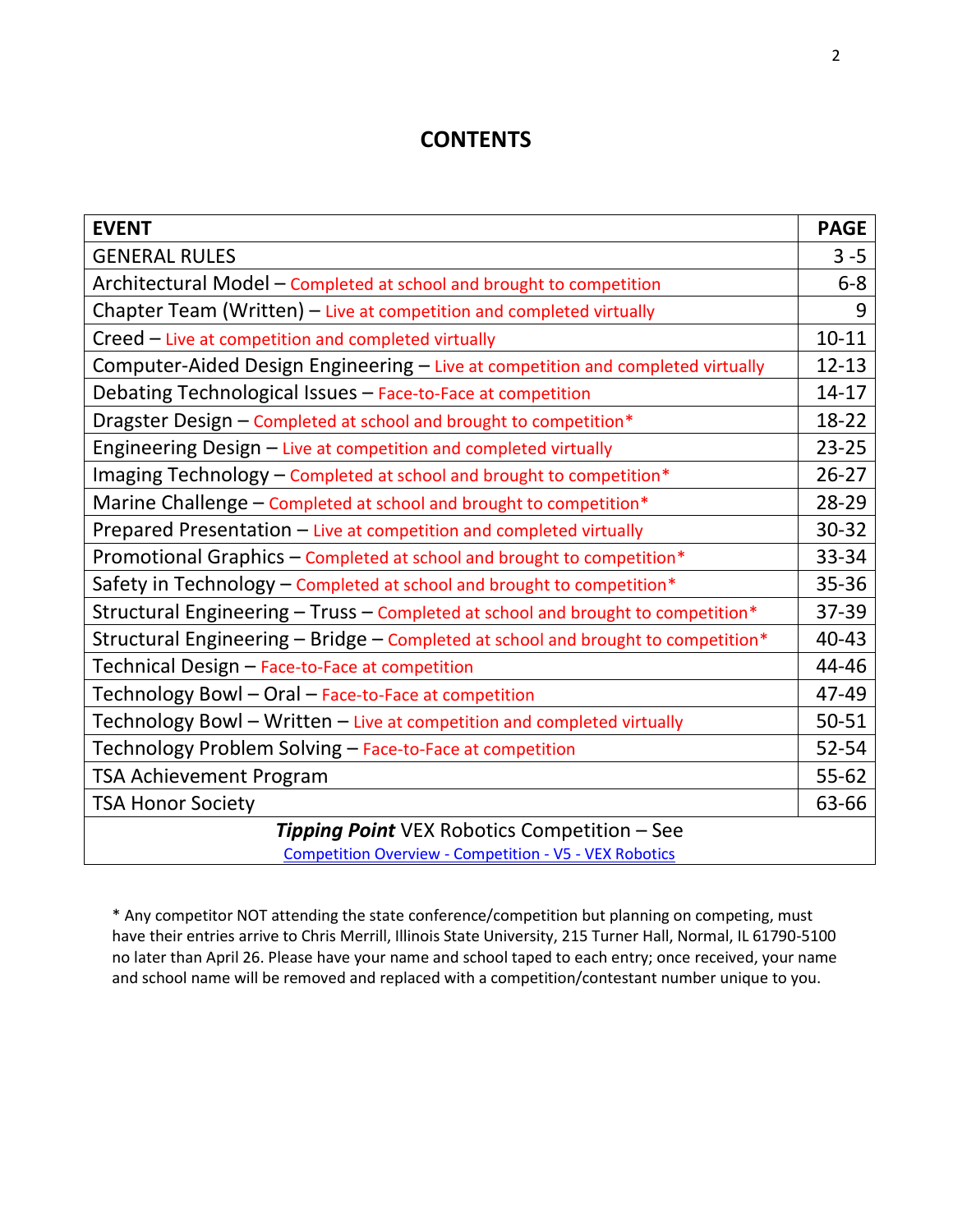#### **GENERAL RULES**

#### **I. COMPETITIVE EVENTS**

| The officially approved Level 1 AND Level 2 competitive events for IL-TSA are: |
|--------------------------------------------------------------------------------|
| Architectural Model                                                            |
| Chapter Team Written                                                           |
| Creed                                                                          |
| <b>Computer-Aided Design Engineering</b>                                       |
| <b>Debating Technological Issues</b>                                           |
| Dragster Design                                                                |
| <b>Engineering Design</b>                                                      |
| Imaging Technology                                                             |
| Marine Challenge                                                               |
| <b>Prepared Presentation</b>                                                   |
| <b>Promotional Graphics</b>                                                    |
| Safety in Technology Challenge                                                 |
| Structural Engineering - Bridge                                                |
| Structural Engineering - Truss                                                 |
| Sweepstakes (not an event, but an award)                                       |
| <b>Technical Design</b>                                                        |
| <b>Technology Bowl Oral</b>                                                    |
| <b>Technology Bowl Written</b>                                                 |
| <b>Technology Problem Solving Competitions</b>                                 |
| <b>VEX Robotics Competition</b>                                                |

#### **II. LEVELS OF COMPETITION**

The IL-TSA competitive events are divided into two (2) levels of competition, Level I for students in Middle Schools including grades 6-9, and Level II for students in grades 10-12. These levels allow for participation of members in competition with students more nearly their own age and skill level. In Senior High schools with members in grades 9-12, ninth graders will compete in Level I.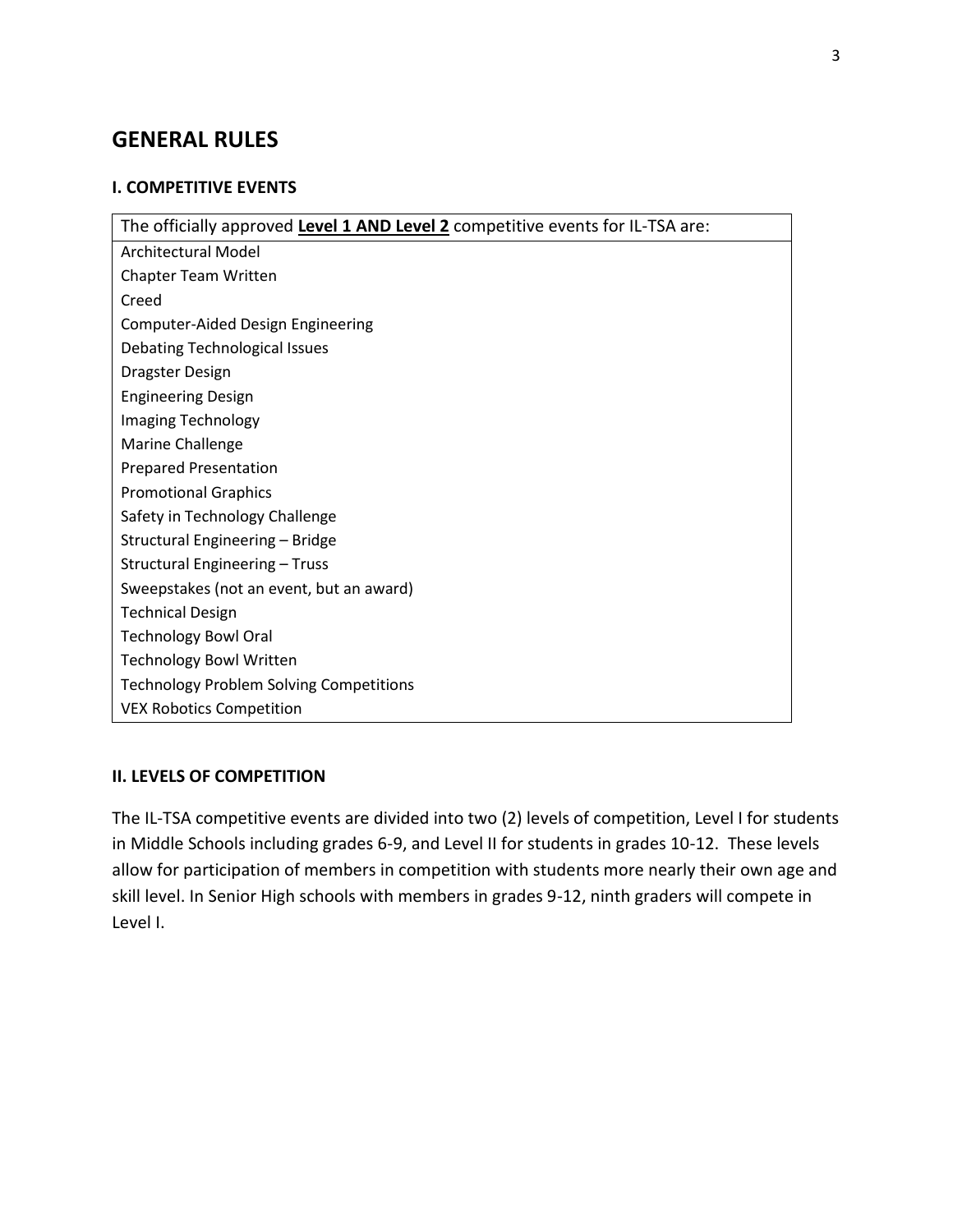#### **III. PARTICIPATION**

- In chapter and team events, a TSA chapter must enter the event according to the level which corresponds to its official school classification.
- Students and advisors must be registered for the State Conference to compete in any of the competitive events, regardless of competitive events that are completed at the local school and brought to the State Conference.
- TSA members, advisors, and chapters, must be in good standing with TSA to enter any competitive event.
- TSA membership rights extend through the entire year of graduation. It is permissible for students who graduate at mid-term to compete at the State Conference which immediately follows their graduation.

#### **IV. ENTRY RESTRICTIONS**

#### **See current year's State Events for specific participant rules.**

(Note: Events for which no levels are listed have only one level of competition)

#### **V. AWARDS**

Awards will be presented to the winning entries in each competitive event at the Awards Presentation Ceremony. In most cases, first through third place awards will be presented.

#### **VI. COMPETITIVE EVENTS ATTIRE**

During most events, students must wear official or professional attire as described in the files found on the IL-TSA web site [\(http://www.iltsa.org/Dress\\_Guidelines.pdf\)](http://www.iltsa.org/Dress_Guidelines.pdf). It is the responsibility of each advisor and contestant to be informed concerning acceptable dress for each event. Failure to dress appropriately may result in contestants not being allowed to compete.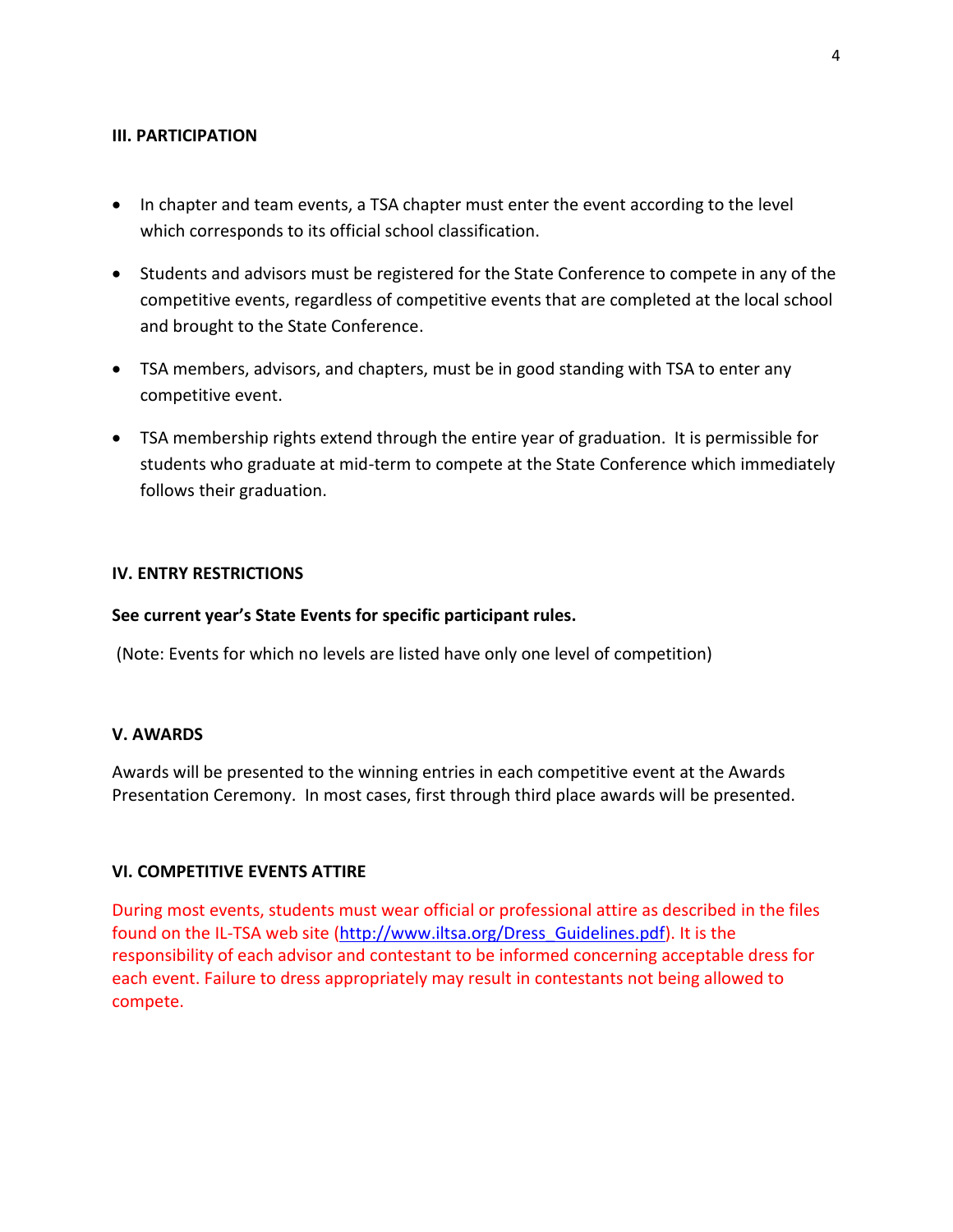#### **VII. ADDITIONAL CONCERNS**

- In the event a question or problem arises that has not been covered in the "General Rules" or the individual competitive event guidelines, the Competitive Events Committee will render a decision for the conference.
- Should a conflict develop which prevents a member from participating in all of his/her selected events, the contestant will decide which event will be eliminated.
- It is the individual responsibility of all contestants to obtain rules and guidelines for all events which they would like to enter. Lack of knowledge or understanding about a particular event will not be a reason or excuse for individual changes or adjustment considerations.
- Contest concerns during the State Conference, for any event, should be submitted in writing to the Competitive Events Coordinator to be considered by the Competitive Events Committee.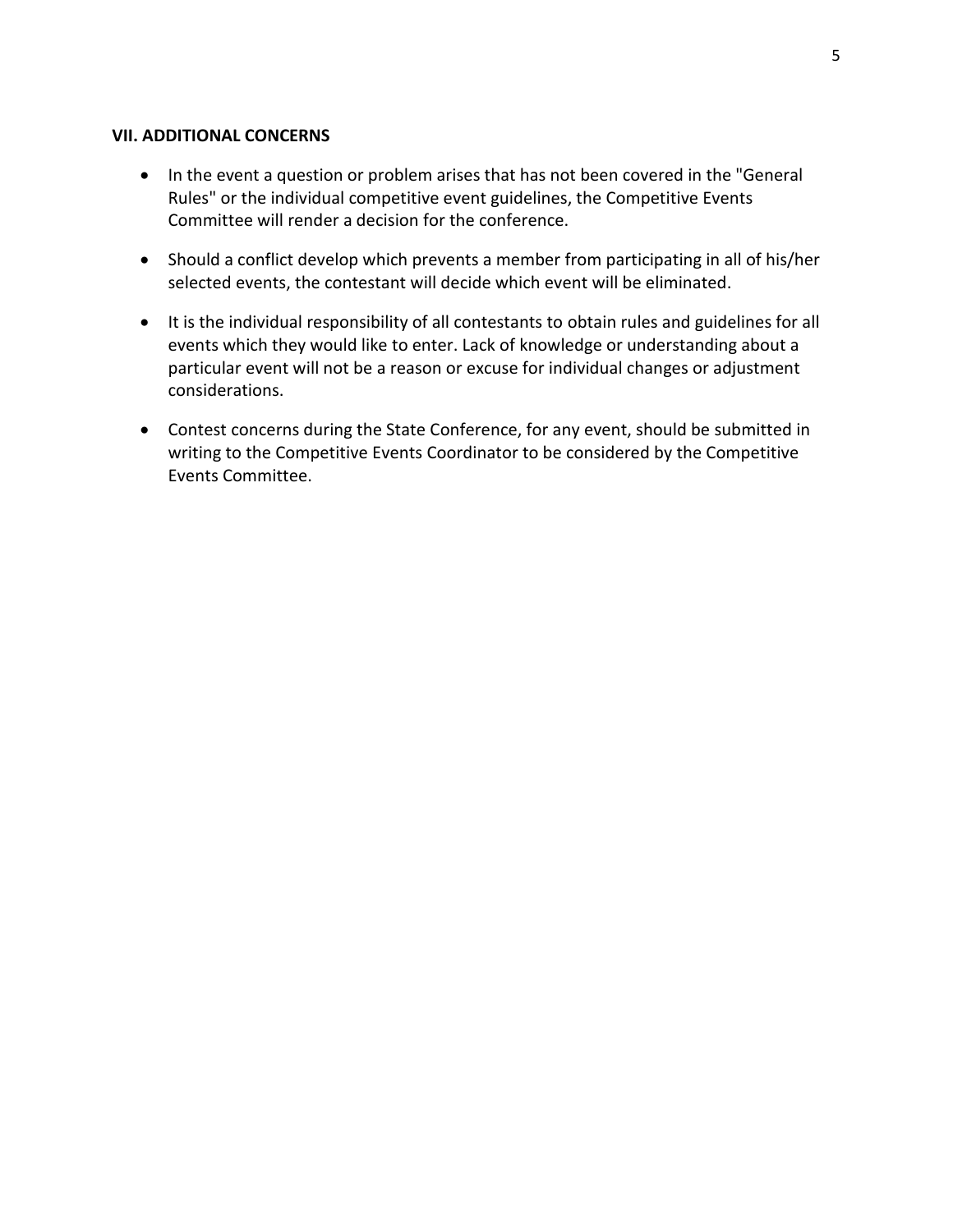#### **ARCHITECTURAL MODEL**

OVERVIEW: TSA members entering the Architectural Model Event are required to submit a floor plan and a three-dimensional model of the specified structure according to the directions for that year. **This event is completed at the home school and brought to the State Conference for judging/ testing.**

#### **I. CONTEST PURPOSE**

The purpose of the Architectural Model Contest is to provide a means for TSA members to demonstrate their ability to design, draw, and construct an architectural model to scale.

#### **II. ELIGIBILITY FOR ENTRY**

- All IL-TSA members in good standing are eligible to enter the Architectural Model Contest.
- There is no limit to the number of entries that a chapter may enter.
- A member may enter only one model in the Architectural Model Competition.

#### **III. LEVELS OF COMPETITION**

There are two (2) levels of competition in the Architectural Model Contest, Level I (grades 6-9) and Level II (grades 10-12), as described in the General Rules.

#### **IV. TIME LIMITATIONS**

The Architectural Model Contest is not a "timed" event. The only time requirement is that the model must be constructed during the present school year.

#### **V. SPECIFIC REGULATIONS**

- The Architectural Model entry cannot be placed on a site board larger than 24" x 24".
- The floor plan drawing(s) should be drawn or printed to a scale of  $\mathcal{U}'' = 1'$ -0" and the model may be built at any appropriate scale that allows it to fit on the 24" x 24" board.
- The roof of the model must be removable to allow inspection of the inside details.
- Materials that may be used in constructing the architectural model include, but are not restricted to the following:
	- o Balsa wood
	- o Plywood not to exceed 1/4" in thickness
	- o Hardboard or paneling not to exceed 1/4" in thickness
	- o Styrofoam/urethane (firm textured)
	- o Dowels not to exceed 1/4" diameter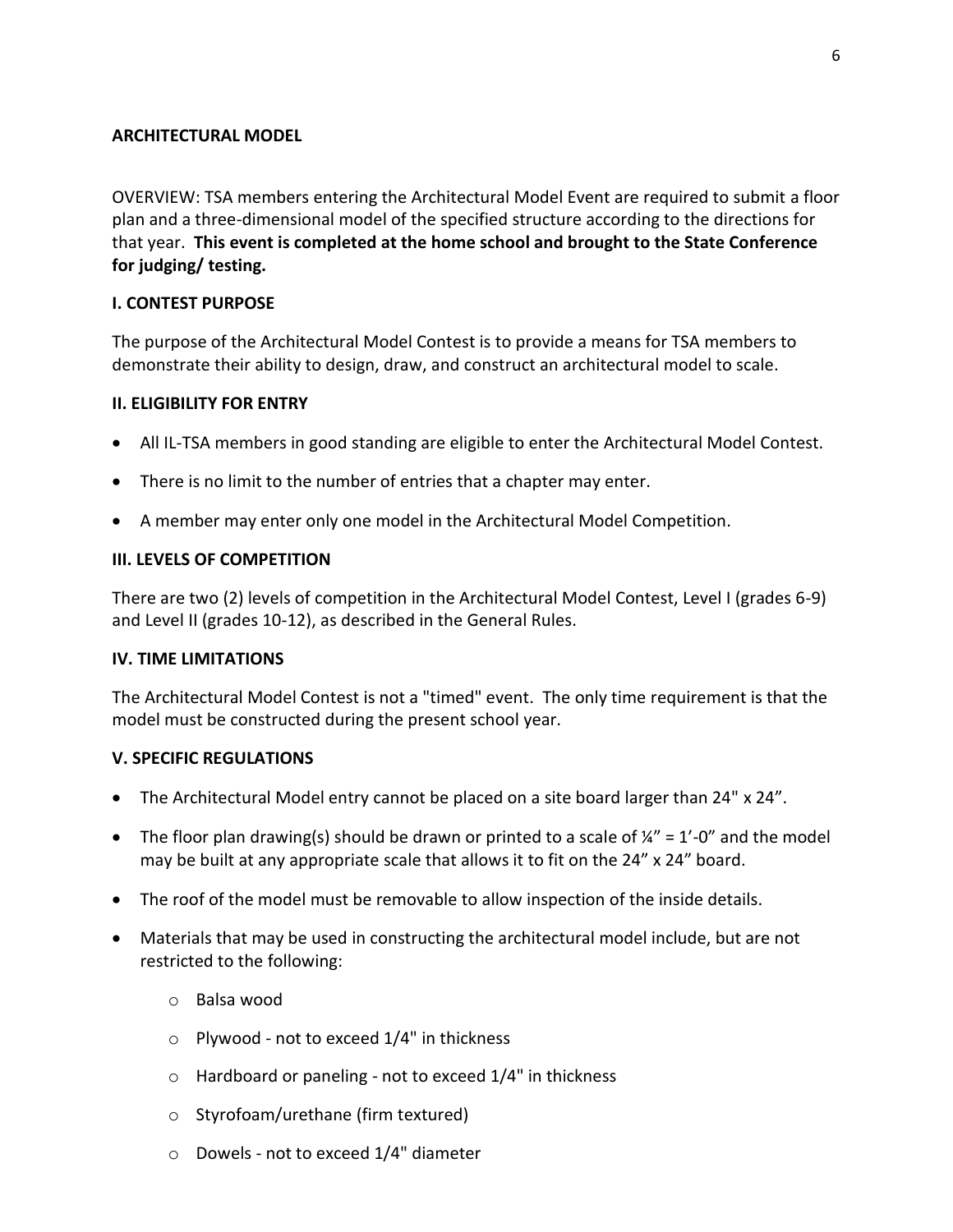- o Illustration board
- Glass or liquid may not be used.
- A complete list of materials shall accompany each entry.
- Floor and wall coverings such as rugs, linoleum, wallpaper, etc. may be used in construction.
- No furniture is to be included.
- Commercial kits are not permissible.
- The floor plan(s) designed and drawn by the member submitting the entry must accompany each Architectural Model. Only the floor plan shall be submitted. Other drawings are not allowed. The maximum size for drawings shall be 24" X 24".
- Specific guidelines and model specifications shall be set by the IL-TSA Competitive Events Committee in consultation with the Board of Directors for each year or years as deemed necessary by the board. These specific guidelines shall be made available to each IL-TSA chapter annually. Specific guidelines shall be set for Level I and Level II entries.

#### **VI. PROCEDURE**

- Contest participants must register for the event in accordance with procedures established for each conference.
- Contestants must have the Architectural Model in the judging area before the time deadline specified in the conference program.
- Architectural Model entries may be picked up at the designated time.

#### **VII. REQUIRED CONTEST PERSONNEL AND EQUIPMENT**

- Contest coordinator
- A team of judges ideally three but fewer are acceptable
- Display tables for Architectural Model entries
- Judge's rating sheets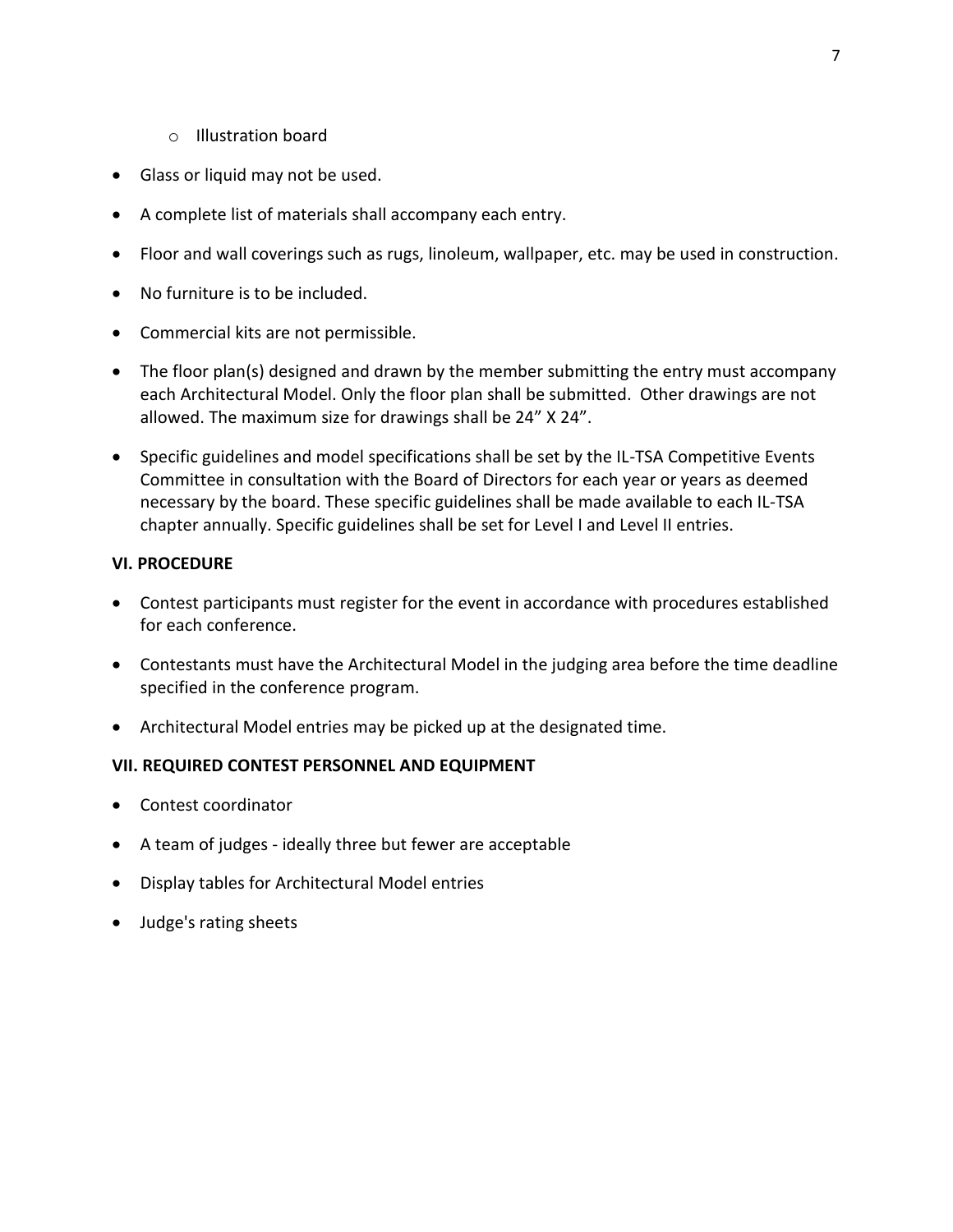#### **VIII. CRITERIA FOR JUDGING**

• Architectural Model entries shall be evaluated using the following criteria.

| Quality of drawing             | 15 points                                                                                   |
|--------------------------------|---------------------------------------------------------------------------------------------|
| <b>Overall Appearance</b>      | 10 points                                                                                   |
| <b>Quality of Construction</b> | 15 points                                                                                   |
| Creativity and Innovation      | 10 points                                                                                   |
| Meets Design Problem Criteria  | 15 points                                                                                   |
| <b>Interior Planning</b>       | 20 points                                                                                   |
|                                | Interior planning includes traffic flow, placement of rooms, and planning within each room. |
| <b>Exterior Planning</b>       | 10 points                                                                                   |
|                                | Exterior planning includes landscaping (if applicable), how well the exterior compliments   |
|                                | the environment, and how well the exterior compliments the structure.                       |
| <b>Materials List</b>          | 5 points                                                                                    |
| TOTAL 100 points               |                                                                                             |

• Awards first, second, and third place awards will be presented in each level of competition.

#### **Architectural Model**

#### **Level I: Vacation Home**

1500-2100 sq. ft. of living space

Must include:

Kitchen, Dining Area, Living Room, 2 Bedrooms, 2 Full Bathrooms, 1 Car Garage (Not figured into sq. ft. requirement)

\*Other areas may be included in your plan but are not required.

#### **Level II: 1.5 Story House**

2500-3000 sq. ft. of living space

Must include:

Kitchen, Dining Area, Living Room, 3 Bedrooms, 2 1/2 Bathrooms, Laundry Room, 2 Car Garage (Not figured into sq. ft. requirement). Assume the house is constructed on a crawl space.

\* Other features may be included but are not required.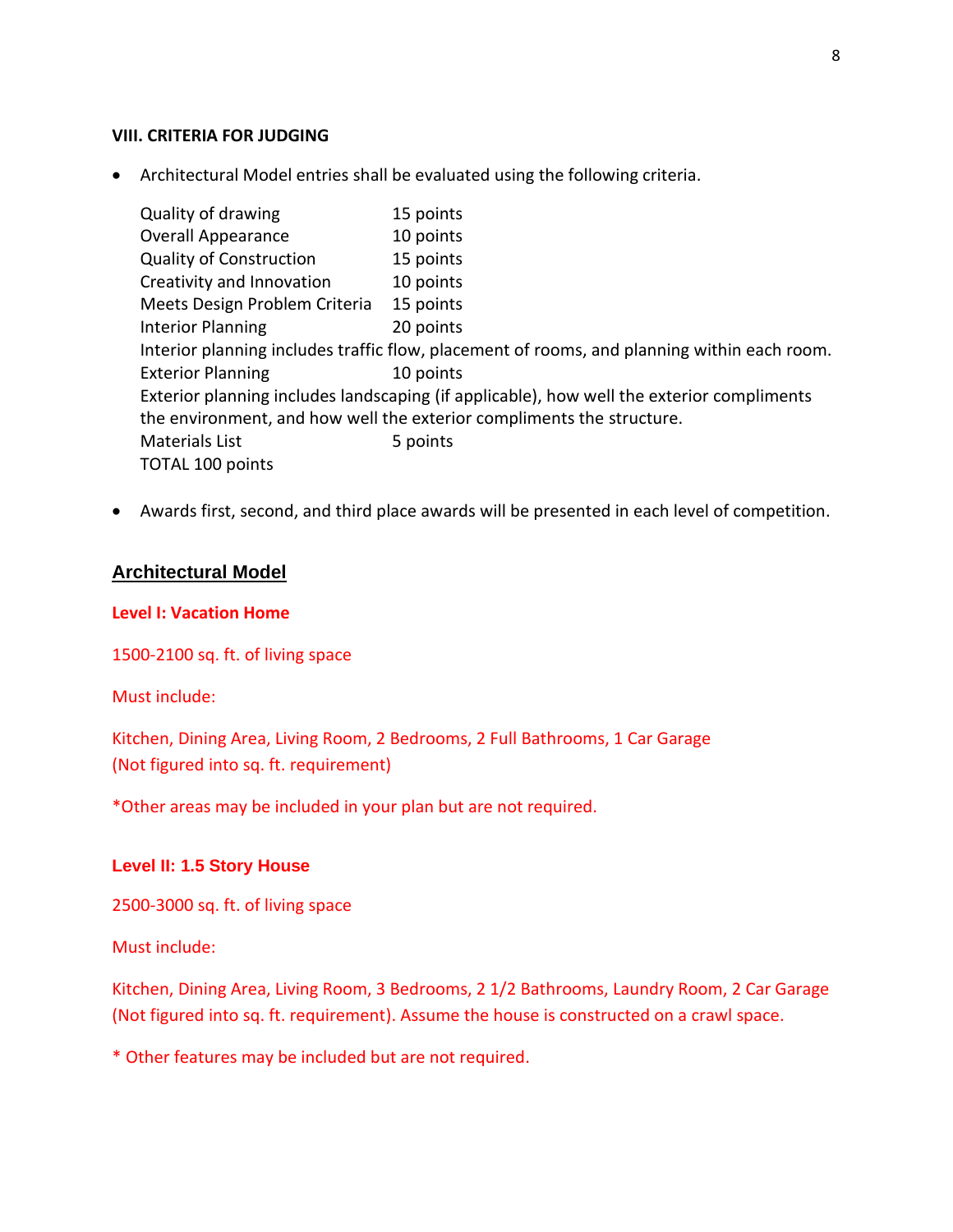#### **CHAPTER TEAM - Written**

OVERVIEW: Participants complete a written examination that includes parliamentary procedures and relative TSA meeting procedures.

#### **I. CONTEST PURPOSE**

The purpose of the Chapter Team Competition is to allow TSA members to demonstrate their ability to lead and follow accepted rules for conducting a business meeting.

#### **II. ELIGIBILITY FOR ENTRY**

- All IL-TSA chapters in good standing are eligible to enter the Chapter Team contest.
- Unlimited individual entries from each chapter are allowed for this competitive event.

#### **III. LEVELS OF COMPETITION**

There is one (1) level of competition in the Chapter Team Contest.

#### **IV. TIME LIMITATIONS**

Contest period.

#### **V. SPECIFIC REGULATIONS**

• Written materials such as the TSA handbook, minutes, etc., may not be taken into this contest by any member of the team.

#### **VI. PROCEDURES**

• Contest Participants must register and follow the guidelines for the event in accordance with the procedures established for each conference.

#### **VII. REQUIRED CONTEST PERSONNEL AND EQUIPMENT**

- Contest coordinator
- A copy of the contest guidelines
- Answer key to written examination

#### **VIII. CRITERIA FOR JUDGING**

Chapter Team contestants shall be rated using the following criteria:

Total number of questions answered correctly.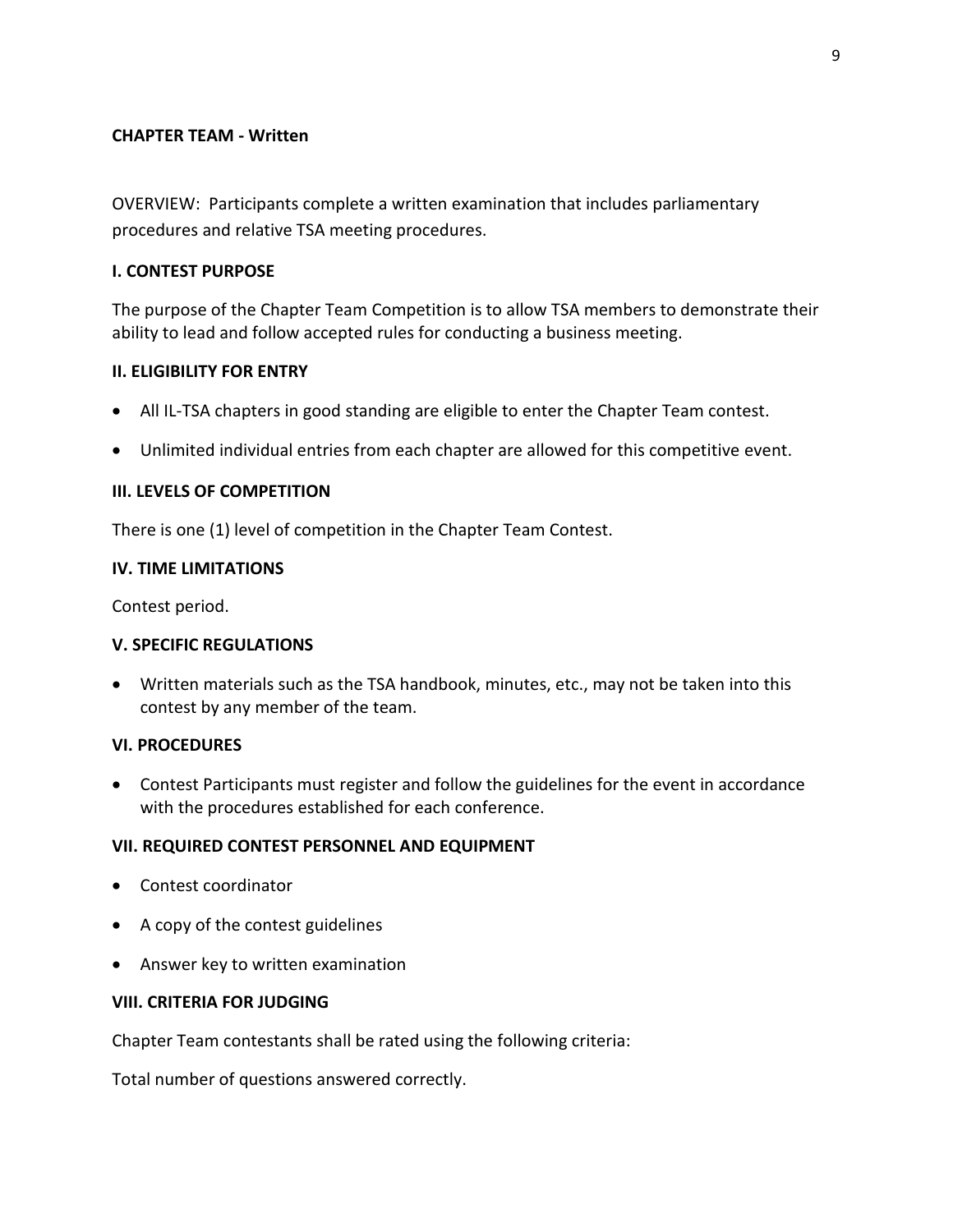#### **CREED**

OVERVIEW: Contestants in the Creed Contest are required to recite the TSA Creed from Memory.

#### **I. CONTEST PURPOSE**

The purpose of the Creed Contest is to provide a means for TSA members to demonstrate their ability to memorize and recite the Creed.

#### **II. ELIGIBILITY FOR ENTRY**

• Entries are limited to two (2) per chapter.

#### **III. LEVELS OF COMPETITION**

There is one level of competition in the Creed Contest.

#### **IV. TIME LIMITATIONS**

This is not a "timed" event. Each contestant will be given ample time for his/her presentation.

#### **V. SPECIFIC REGULATIONS**

- All contestants should report to the designated area on time. Contestants who fail to report on time will be disqualified.
- The Contest Coordinator will introduce each contestant by registration number.
- No written material or notes may be used.

#### **VI. PROCEDURES**

- Contest participants must register for this event in accordance with procedures established for each conference.
- Contest participants should assemble in the general area of the contest prior to the time designated for the contest.
- The contestant should begin by saying, "The Technology Student Association Creed..."
- An audience is permitted for this contest.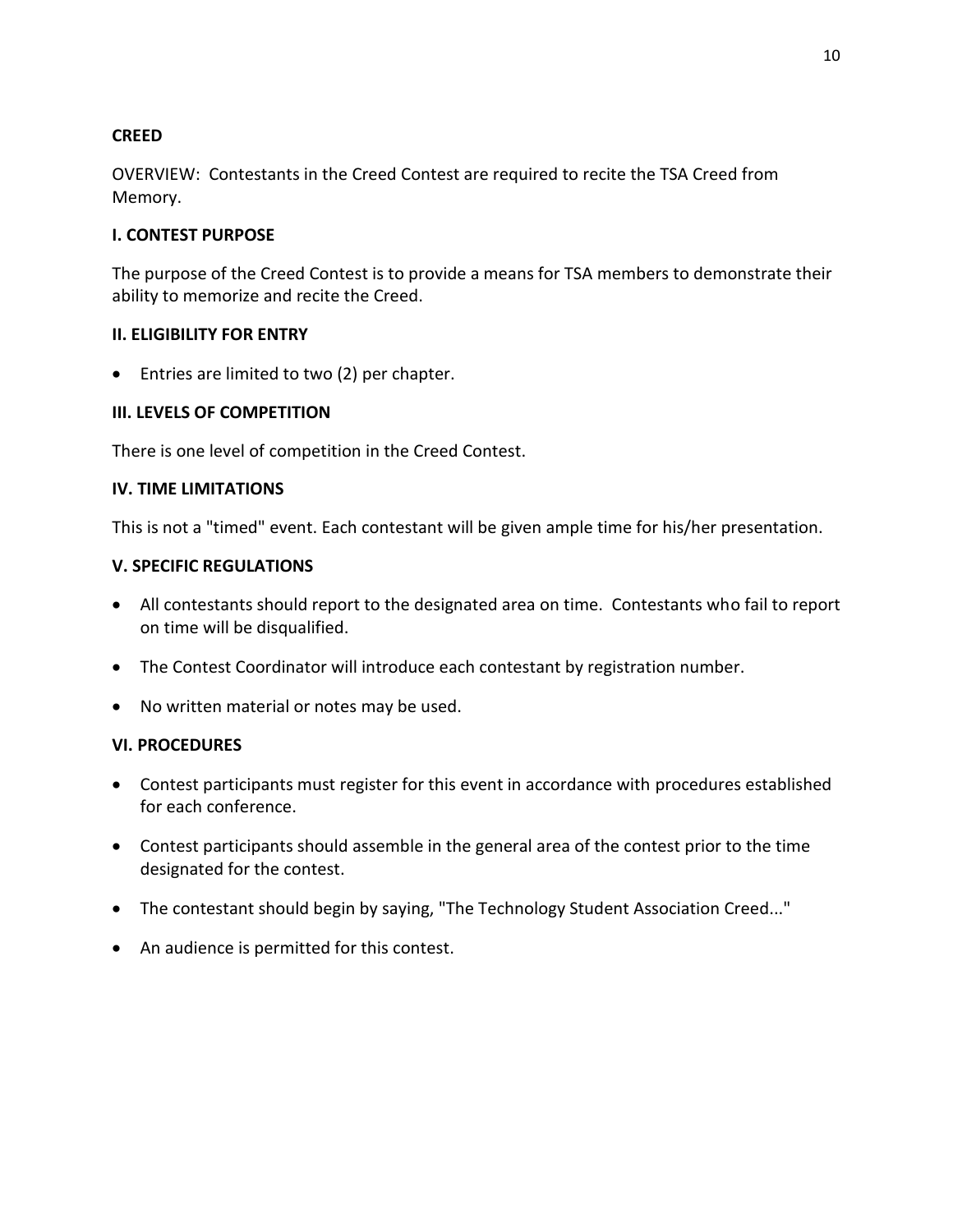#### **VII. REQUIRED CONTEST PERSONNEL AND EQUIPMENT**

- Contest coordinator
- Teams of judges ideally three but fewer are acceptable one of the judges should act as monitor to check the text for accuracy.
- A copy of the contest guidelines
- Judge's rating sheets
- Pens and pencils
- A copy of the TSA Creed for each judge
- A list of contestants in order of appearance
- A contest room with:
	- o A podium
	- o One table and three chairs for judges
	- o Fifteen to twenty chairs for the audience
- A waiting area close to the contest room with:
	- o A host to watch the door and regulate entrance into the contest room.
	- o Chairs for contestants waiting for their turn to compete

#### **VIII. CRITERIA FOR JUDGING**

- The six paragraphs of the Creed shall count for a maximum of 168 points, one (1) point per word.
- Failure to say a word, saying a word incorrectly, or substituting words will result in penalties of one (1) point per word missed.
- Contestants saying a paragraph out of order will be notified at the end of the paragraph so that if they realize the mistake, they can go back and correct it with the loss of only ten (10) points.
- Each judge will complete, without consultation, a rating sheet for each entry. Points will be assigned according to the following:

| Words of the Creed text                               | 168 points |
|-------------------------------------------------------|------------|
| Clarity and Enunciation                               | 7 points   |
| Projection and Force                                  | 10 points  |
| Poise (confidence, body control, and posture)         | 5 points   |
| Personal appearance, grooming, and appropriate attire | 10 points  |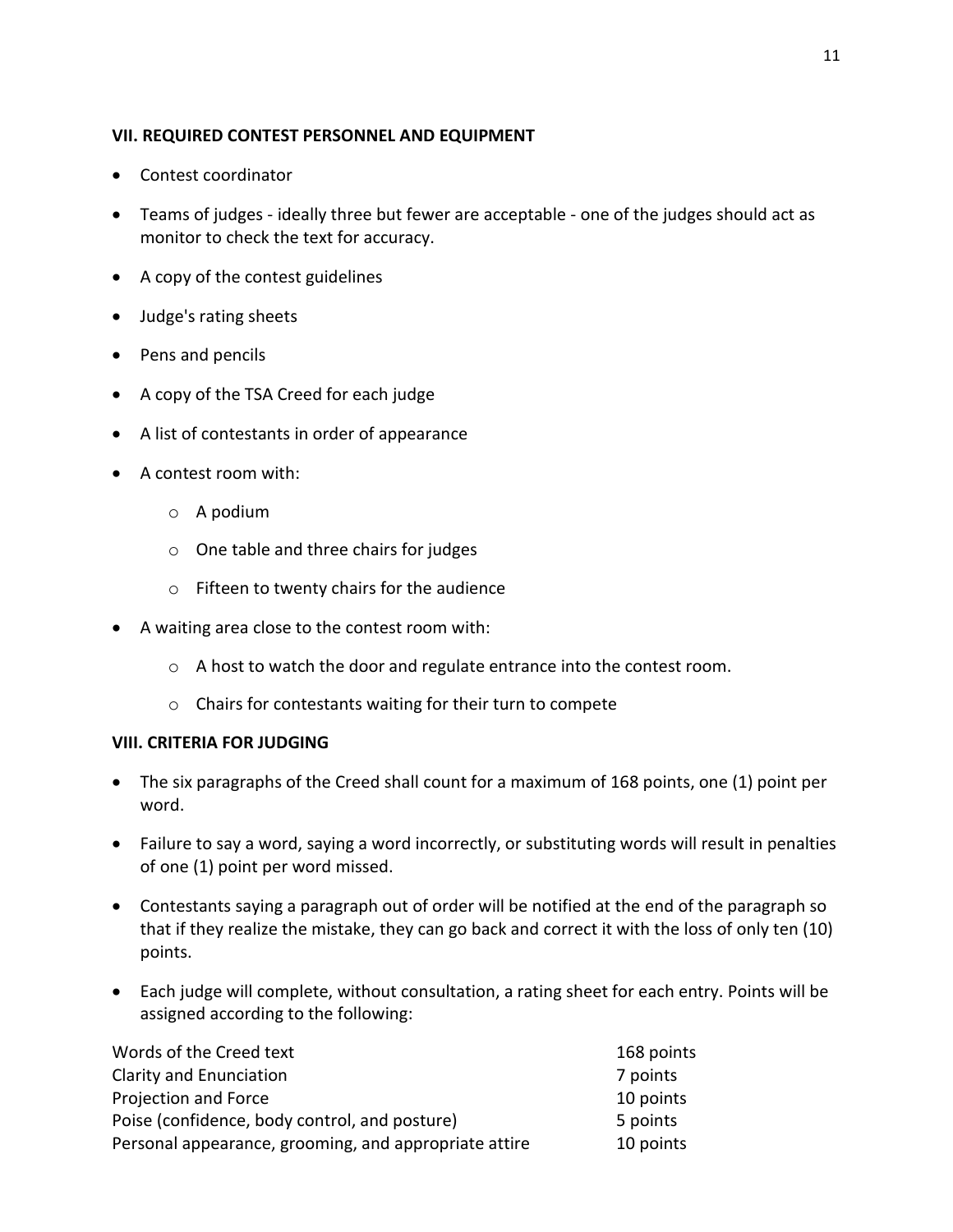#### **COMPUTER-AIDED DESIGN ENGINEERING**

OVERVIEW: TSA contestants demonstrate their technical knowledge of drafting by completing a written test and solving an engineering graphics problem using standard drafting techniques.

#### **I. CONTEST PURPOSE**

Use complex computer graphics skills, tools, and processes to develop two and/or threedimensional representations.

#### **II. ELIGIBILITY FOR ENTRY**

All IL-TSA chapters in good standing are eligible to enter the Computer-Aided Design Engineering contest.

Entries are limited to two individuals per chapter, per level.

#### **III. TIME LIMITS**

Two hours to complete the written and performance part of the contest.

#### **IV. REGULATIONS**

- Contestants entering this competition are required to bring their own computer, monitor, etc., as well as software. No equipment will be available at the TSA competition site.
- Participants must work independently.
- Each participant will print their solution within five minutes of the conclusion of the contest.
- Participants are not allowed to leave the contest area once the contest has started.
- Participants identify their work using only their conference identification number.

#### **V. REQUIRED CONTEST PERSONNEL AND EQUIPMENT**

- Contest coordinator
- A team of judges ideally three, but fewer are acceptable
- A copy of the contest guidelines
- Written tests, pencils, and answer sheets
- Drawing paper, copies of problems, and correct solutions
- Judge's rating sheets
- Pens for judges
- Tables, chairs, and computers for contestants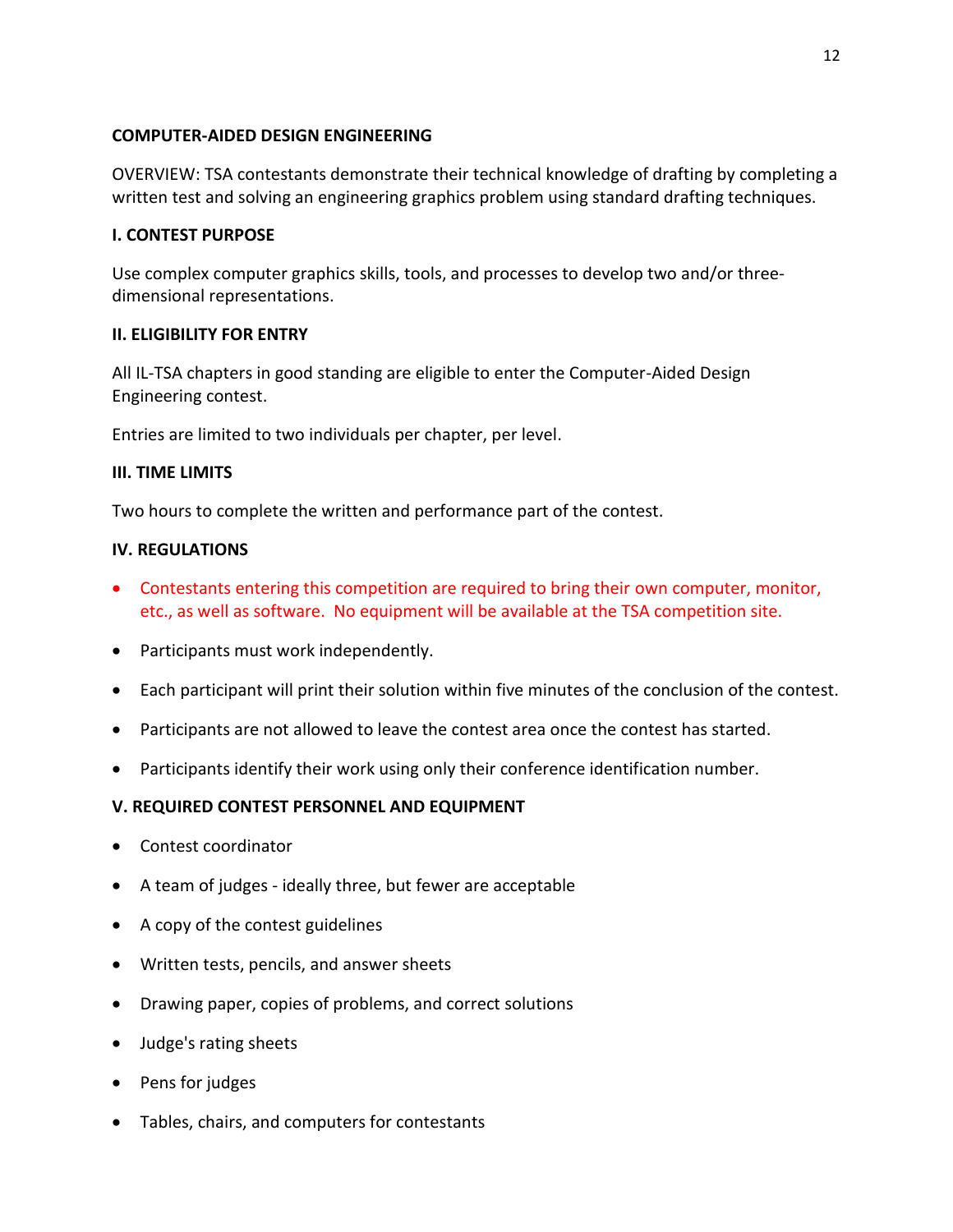#### **VI. EVALUATION**

| 35 points  |
|------------|
| 10 points  |
| 20 points  |
| 10 points  |
| 10 points  |
| 15 points  |
| 100 points |
|            |
|            |

#### **Awards**

First, Second, and Third place awards will be presented.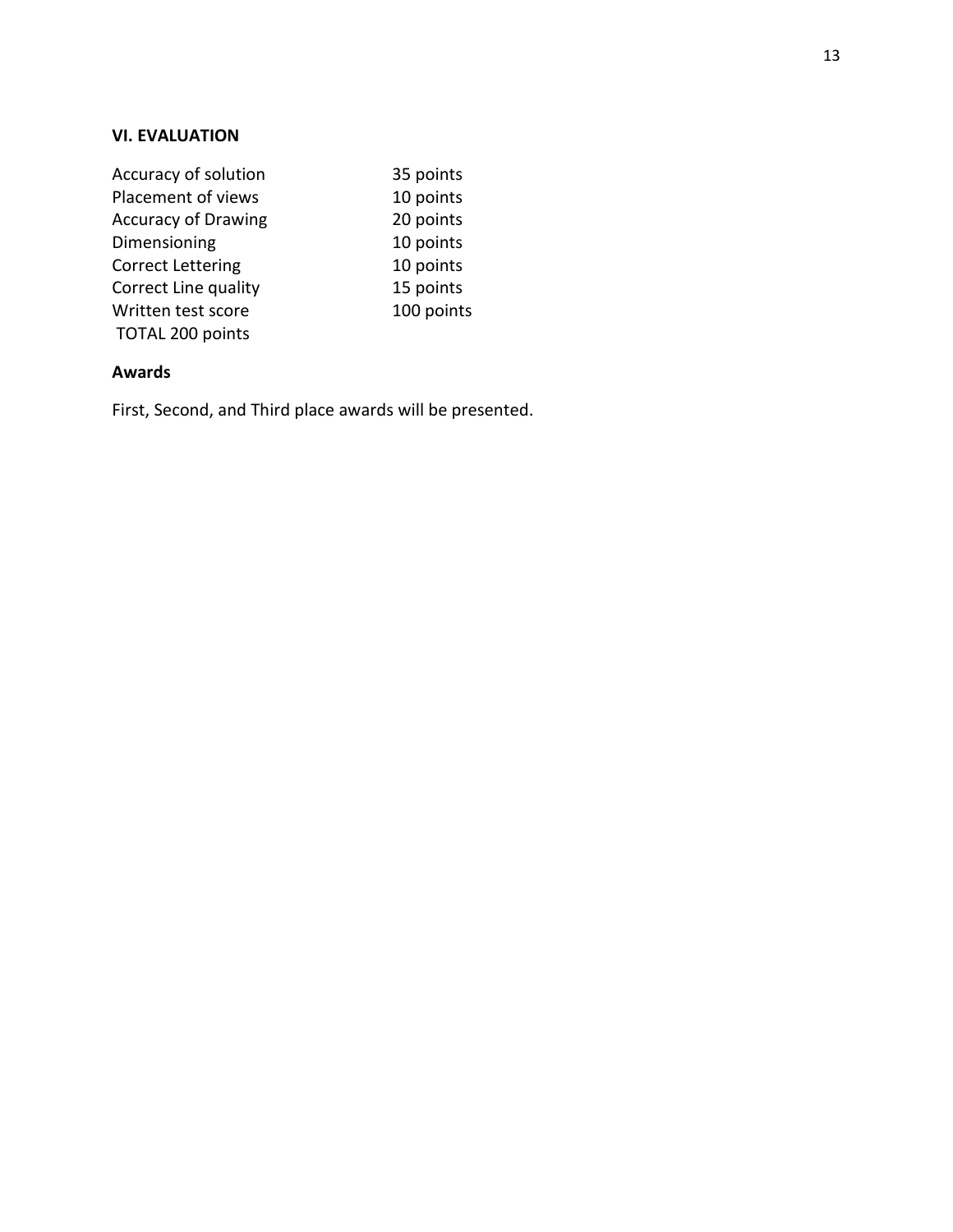#### **DEBATING TECHNOLOGICAL ISSUES**

OVERVIEW: Team members work together to prepare for a debate against a team from another chapter. The teams will be instructed to take either the Pro or Con side of the selected subtopic.

#### The theme and topic are given annually by National TSA:

Theme: Americans rely daily on the internet for information, education, and social media Subtopics:

- Medical research being available online
- Remote learning for K-12 education
- Companies tracking data using cell phones

#### **PURPOSE**

The skill of debating is essential for government, business, and technology leaders as our society faces new challenges in areas such as medicine, space exploration, pollution, global warming, economics, manufacturing, and agriculture. Tied to these challenges is the necessity for proficiency in science, technology, engineering, and mathematics. Developing debate and communication skills in students, in conjunction with a focus on topics related to STEM, is an effective way to increase technological literacy.

#### **ELIGIBILITY**

There is no level for this competition, meaning that all participants will compete against one another. Entries are limited to three (3) teams of two (2) per chapter.

#### **TIME LIMITS**

- A. Each speaker is allowed a maximum of three (3) minutes.
- B. Each team will be given a two (2)-minute conference break.
- C. All research and preparation must be started and completed during the current school year.

#### **ATTIRE**

Competition attire is required for this event.

#### **PROCEDURE**

- A. Participants research all subtopics as listed in the overview and should be prepared to debate any of the subtopics from both Pro and Con views. All participants will be assigned the same subtopic. A new subtopic may be assigned for the semifinals, and all participants will debate that new subtopic.
- B. All members are allowed to speak during the time given.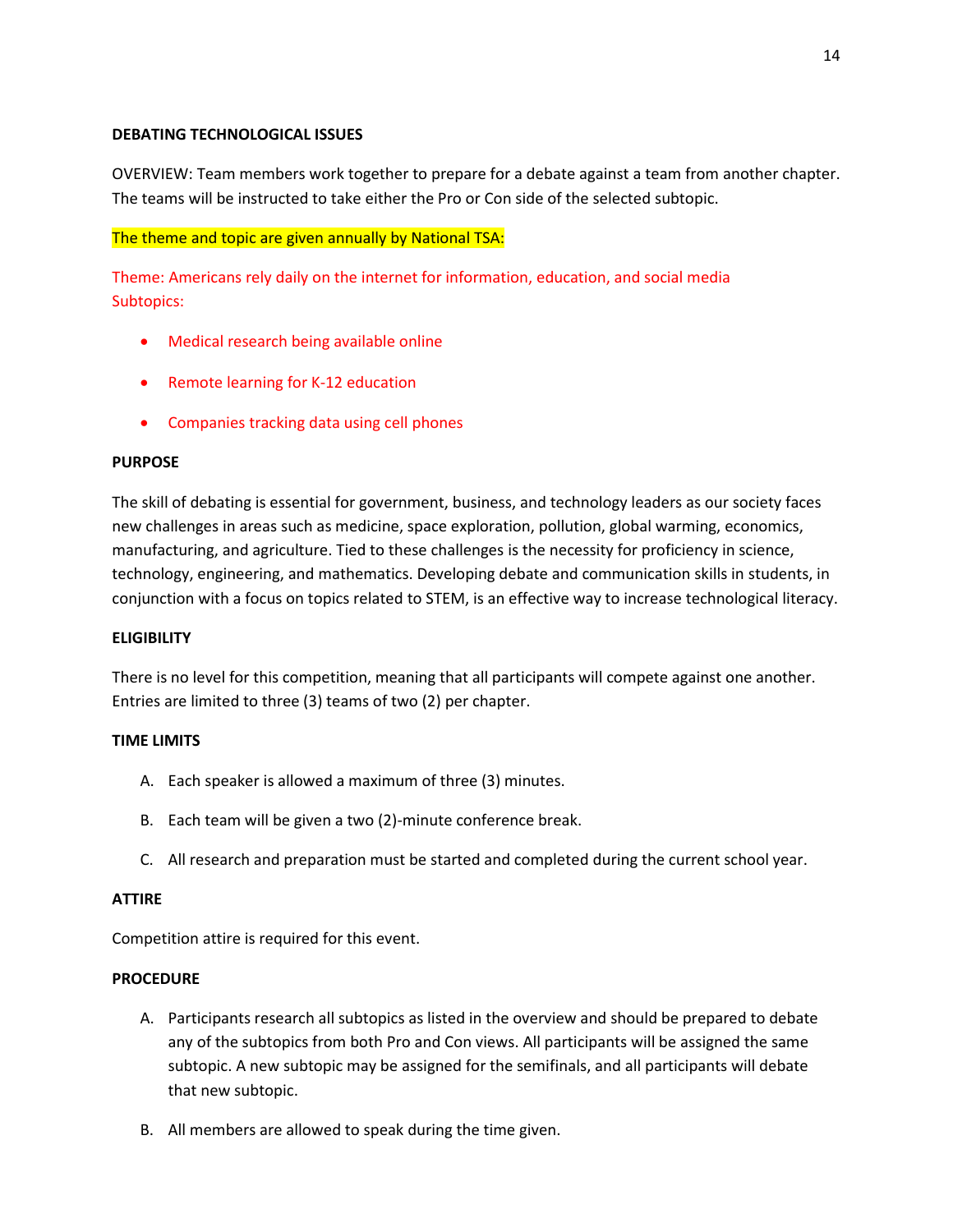- C. Pre-debate meeting: Participants report to the event area at the time and place stated in the conference program to receive an assigned debate time, a subtopic, and general directions and information from the judging team. Failure of participants to attend this meeting will result in disqualification. This meeting will be held for both preliminary heats and the semifinals portion of the event. Students should be reminded in this meeting that they may not state their individual or school name in the presence of judges.
- D. Each team reports to the preparation room fifteen (15) minutes before the scheduled debate time.
- E. One (1) minute before opposing teams are instructed to report to the presentation room, each team will be informed of the view (Pro or Con) it will be presenting.
- F. Once the teams are informed of the view they are to take, they will be escorted to the presentation room.
- G. Order of debate format.
	- 1. Pro speaker, maximum of three (3) minutes
	- 2. Con speaker, maximum of three (3) minutes
	- 3. Conference break, two (2) minutes
	- 4. Pro rebuttal, maximum of three (3) minutes
	- 5. Con rebuttal, maximum of three (3) minutes
- H. The escort will introduce the Pro team by ID number and the team will be instructed to sit to the left side of the podium. The first speaker should sit next to the podium. At this time, participants will present their schedule card and reference summary to the judges.
- I. The Con team will be introduced by ID number and will be instructed to sit to the right side of the podium. The first speaker is to sit next to the podium. At this time, participants will present their schedule card and reference summary.
- J. When the judges and teams are ready, the Pro speaker will be instructed to move to the podium and begin. Timing starts when the speaker begins. After 2 minutes and 45 seconds, the timer will hold up a 4" x 6" card on which is written "15 seconds." Penalty points will be deducted when a speaker exceeds the allotted time.
- K. When the Pro speaker is finished and has been seated, the Con speaker will move to the podium and begin, according to the same procedure noted above.
- L. When the Con speaker is finished and has been seated, the timer will announce a two (2) minute conference period in which both teams may prepare their rebuttal.
- M. At the conclusion of the two (2)-minute conference period, the timer will announce that the conference period is over and the Pro rebuttal speaker will approach the podium. Timing starts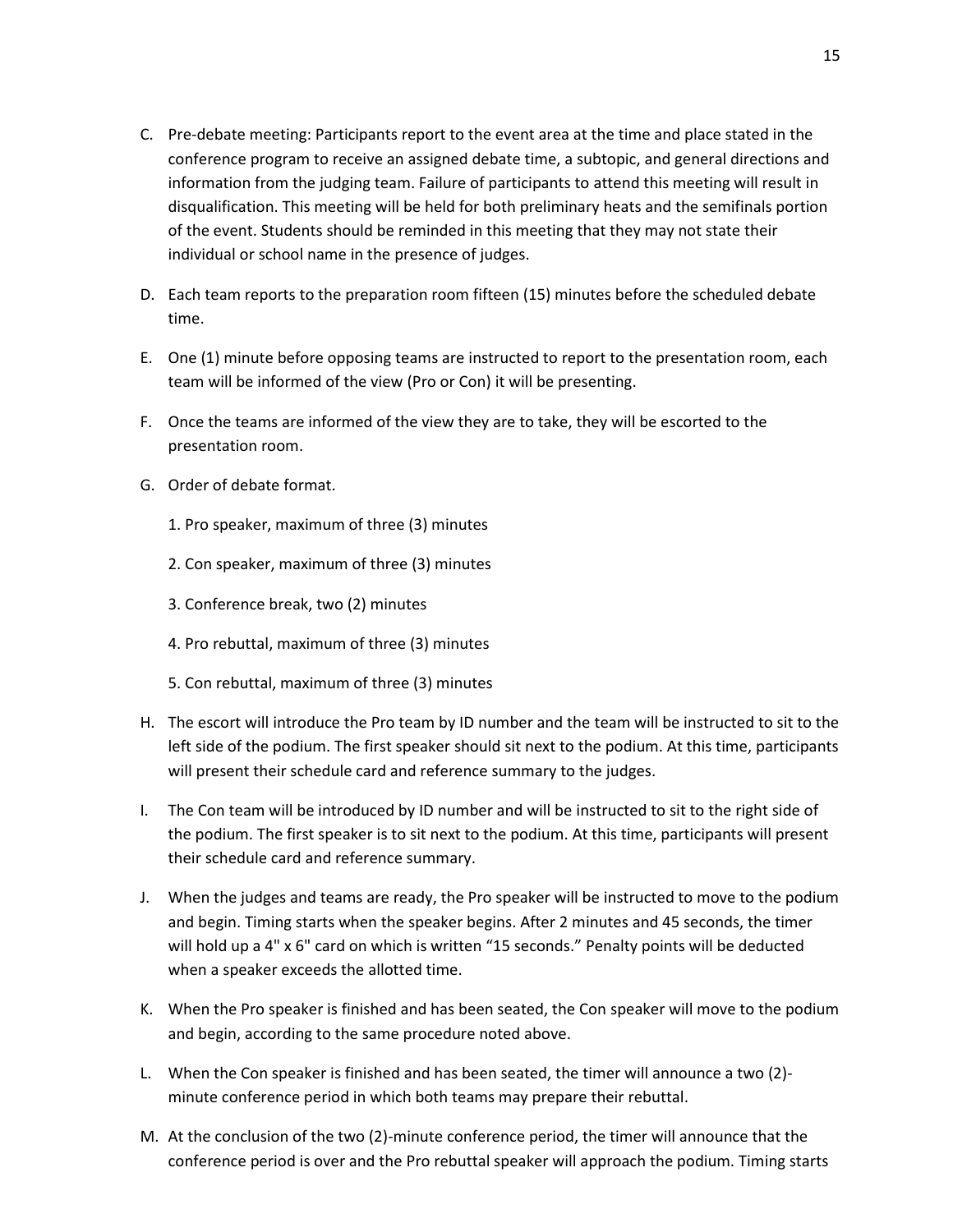when the speaker begins. After 2 minutes and 45 seconds, the timer will hold up a 4" x 6" card on which is written "15 seconds." Penalty points will be deducted if a speaker exceeds the allotted time.

- N. When the Con rebuttal speaker (as in L. above for the Pro rebuttal speaker) is finished and has been seated, the timer will announce to both teams that they may leave the presentation room.
- O. Participants will give the judges a one (1)-page list of reference materials used to research the debate subtopics. This reference list must be a word-processed document that can be printed on both sides of a sheet of paper. MLA format must be used in citing resources. A copy of the reference summary is to be made and turned in to the judges each time a team competes.
- P. Should there be an odd number of teams entered in this event, one team will debate twice, based on a random drawing. If a team debates twice, that team must again provide to the judges the page that lists reference materials used. The team that debates twice may or may not have to debate both sides of this issue. If the team does debate twice, both debates will be scored and the highest score will be used for placement.
- Q. If a preliminary heat format is being used, twelve (12) semifinalists will be posted in random order.
- R. Semifinalists will report to the event area at the time and place stated in the conference program to receive an assigned debate time, as well as general directions and information from the judging team.
- S. Each team reports to the preparation room at its assigned time.
- T. Procedures  $D O$  will be followed to determine the ten (10) finalists.
- U. Room set-up:
	- Pro team Podium Con team
	- Judge Timer Judge

#### **REGULATIONS**

- A. Participants must debate the current year's selected subtopic, as assigned at the conference.
- B. Pre-written notes may be used. Notes must be written on 3" x 5" notecards.
- C. Notes may be taken during the debate.
- D. A three (3)-ring binder of reference material, as noted on the reference list provided to the judges, may be used during the debate.
- E. No audio-visual materials of any form may be used.
- F. Participants are not allowed to hear the debates of other teams.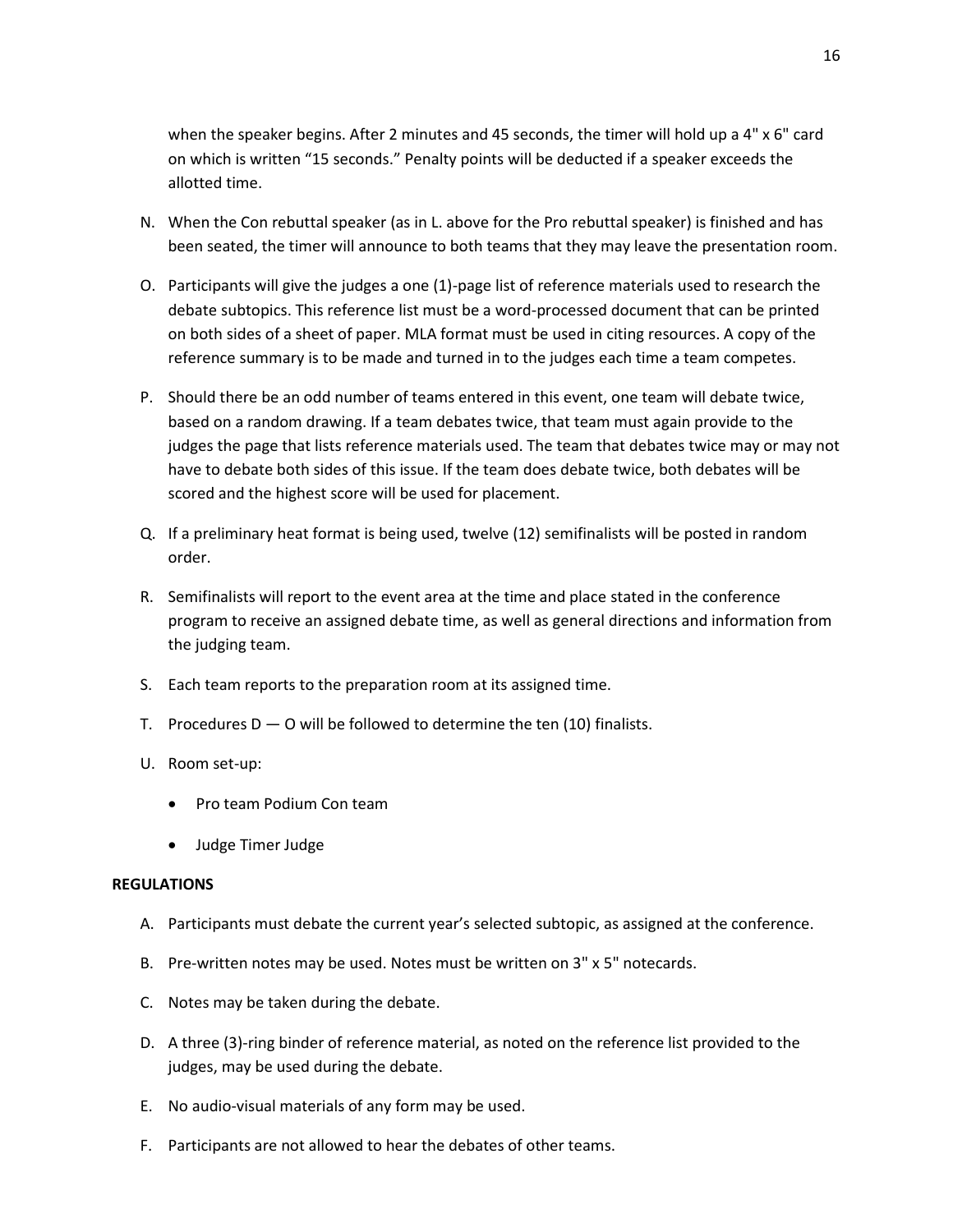- G. Read the General Rules and Regulations in the front of this guide for information that applies to all of TSA's competitive events.
- H. No observers or assistants are allowed in the preparation room.
- I. No observers are allowed to view the preliminary heats.
- J. Observers are allowed in the debate room during the semifinalist debates. No audio or visual recording devices are allowed. No talking or gesturing is permitted. Observers are not allowed to enter or leave during a presentation. There is no applause until the debate is completed.
- K. Teams are penalized five (5) points for speaking any amount of time over the allotted time. See the official rating form for time deductions.
- L. Each team is required to submit a summary of references (used to prepare for the event) on an 8<sup>1</sup>/<sub>2</sub>" x 11" sheet of paper; both sides of the paper may be used. The event title, the event topic, and a line for the entry number must be printed at the top of the front side of the paper. The reference summary must be word-processed (handwritten is not acceptable). MLA format must be used to cite sources. References for subtopics is to be submitted on one (1) sheet of paper, not a separate sheet for each subtopic. The summary of references must be given to the judges at both preliminary heats and semifinalist rounds. Not having a summary of references will be grounds for a rules violations or disqualification.

#### **EVALUATION**

Evaluation will be based upon a team's knowledge of the topic and communication ability (i.e., the use of debate and presentation skills).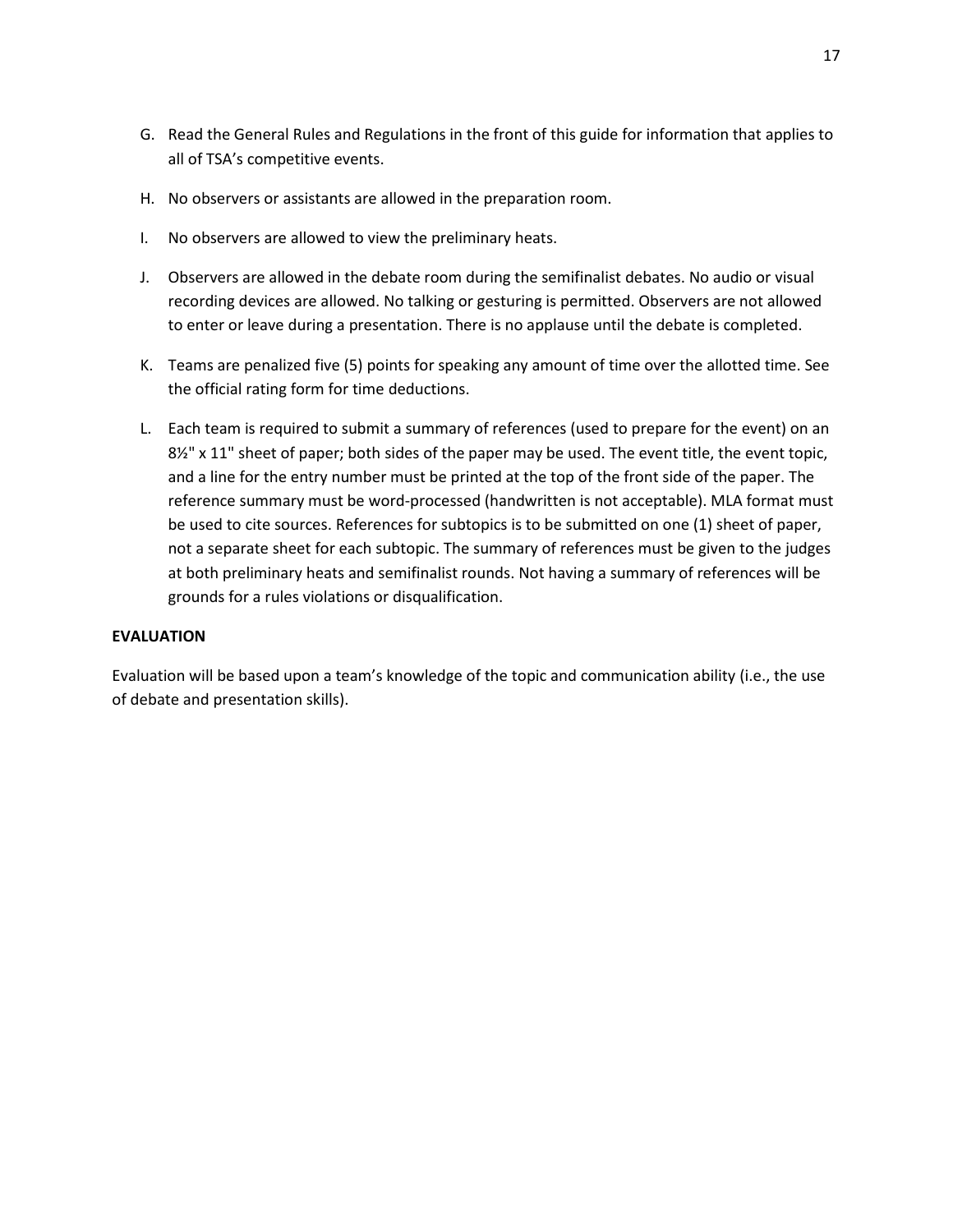#### **DRAGSTER DESIGN**

OVERVIEW: TSA members entering the Dragster Design Contest are required to design, draw, and build a CO2-powered model dragster. Design, speed, craftsmanship, and drafting skills are primary considerations in evaluation. **This event is completed at the home school and brought to the State Conference for judging/ testing. Please review the dragster specifications and tolerances because they have changed from previous years.**

#### **I. CONTEST PURPOSE**

The purpose of the Dragster Design contest is to provide a means for TSA members to demonstrate and develop their ability to design, draw, and construct a product within a rigid set of specifications.

#### **II. ELIGIBILITY FOR ENTRY**

- All IL-TSA members in good standing are eligible to enter the Dragster Design Contest.
- There is no limit to the number of entries that a chapter may enter.
- A member may enter only one model in the Dragster Design Competition.
- A member entering the Dragster Design competition does not need to be in attendance at the State Conference.

#### **III. LEVELS OF COMPETITION**

There are two (2) levels of competition in the Dragster Design Contest, Level I (grades 6-9) and Level II (grades 10-12), as described in the General Rules.

#### **IV. TIME LIMITATIONS**

The dragsters entered in the Dragster Design contest at the state conference must have been constructed during the current school year. Dragsters which were constructed during a previous year are not eligible for entry, even if they had not been entered in competition the previous year.

#### **V. SPECIFIC REGULATIONS**

- All entries must be submitted at the assigned time and place designated for each conference. Contestants are responsible for obtaining information on registration times.
- All entries must be delivered free of needed repair and/or maintenance at the time of check-in.
- CO2 cartridges will be provided by IL-TSA.
- Each entry must be submitted with a full size metric drawing of the completed dragster. A two-view (top and side) drawing with metric dimensions shall be made on 11 x 17 drawing paper. A three-view (top, side, and end) drawing is acceptable but will not change the point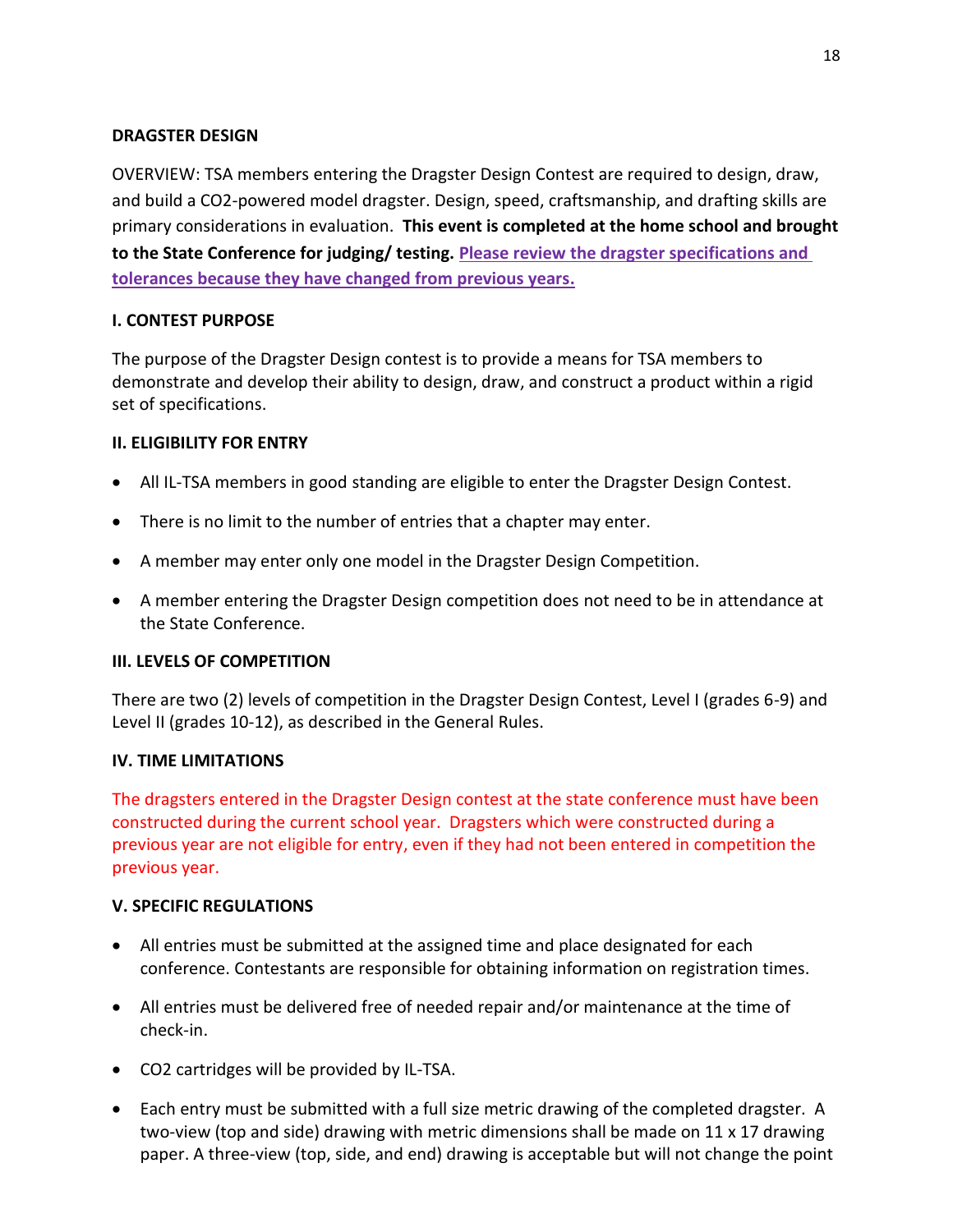allocations. Drawings should be developed using standard engineering procedures and practices. Drawings may be made using ink or pencil with traditional drafting methods or CAD. Originals, blueprints, or copies will be accepted. The title block will only include "Entry Number \_\_\_\_\_," which will be assigned at registration time and placed on the entry prior to being turned in.

- The official distance between the start line and the finish line on the race track is twenty (20) meters (65'-7½"). If for any reason a distance other than twenty meters is used, that distance will remain constant for all entries in the event.
- Following a strict set of specifications is an integral part of this event. Dragsters that do not meet the following specifications and tolerances are disqualified from competition.

#### DRAGSTER SPECIFICATIONS AND TOLERANCES DRAGSTER BODY

Body Blank - The body of the dragster shall be one-piece. No parts such as body strengtheners, fenders, plastic canopy, exhausts, or air foils may be attached to or enclosed within the dragster. Fiberglass or shrink wrap are considered body strengtheners and cannot be used on car body or wheels for any reason. Bearings and lubricants may be used in construction. Two or more like or unlike pieces glued together will not be considered one-piece construction.

#### MINIMUM MAXIMUM

| Body length                       | 275mm 285mm    |
|-----------------------------------|----------------|
| Body height at rear with wheels   |                |
| Body mass with wheels             |                |
| Body width at axles, front & rear | .35mm 42mm     |
| Body total width including wheels | no minimum90mm |

#### AXLES, AXLE HOLES, WHEELBASE

Dragsters must have two (2) axles per car, no more. Plastic axles may be used in competition. However, design elements regarding impact should be considered when engineering the dragster.

| Bottom of axle hole above bottom of car                | 5mm 10mm   |  |
|--------------------------------------------------------|------------|--|
| Rear axle hole from rear of car                        | 9mm  100mm |  |
| Wheelbase - distance between axle centers 105mm 270 mm |            |  |
| Bearings, bushings, and lubricants may be used.        |            |  |
| Glue may be used to secure bearings to body.           |            |  |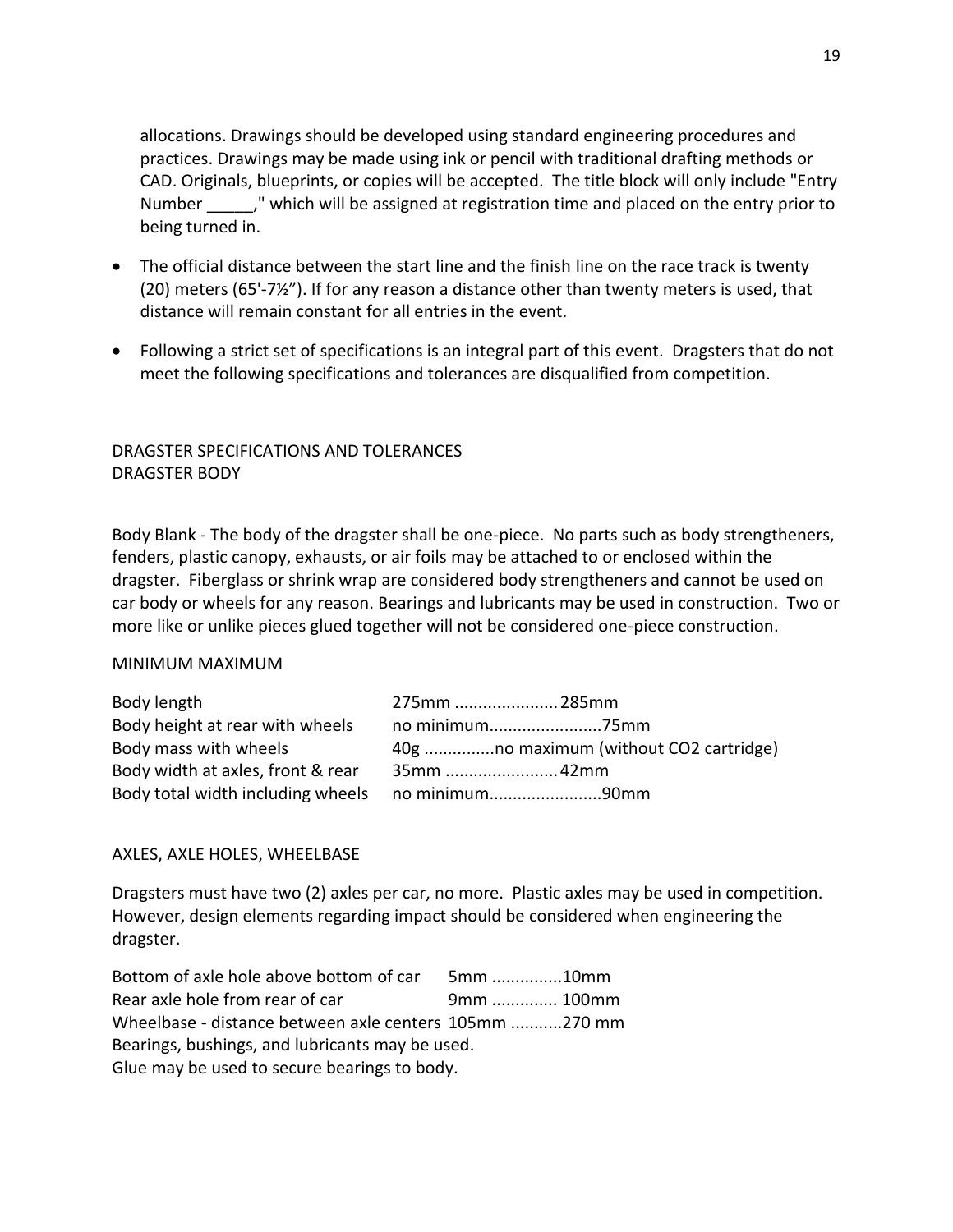#### POWER PLANT (CO2 cartridge) HOLE

The power plant hole is located at the farthest point at the rear of the car and must be drilled parallel to the bottom of the body blank to assure proper puncture of the CO2 cartridge. A minimum of 3 mm thickness around the entire power plant hole must be maintained on the dragster for safety.

Power plant hole depth 45mm ..............55mm Power plant safety zone thickness 3mm Power plant chamber diameter 19mm …………….20mm Lowest point of chamber diameter to race surface 26mm ..............40mm \*Measured to center of hole from body bottom

#### EYE SCREWS

Dragsters must have two (2) eye screws per car that meet tolerances, no more. They must not make contact with the racing surface. The track string must pass through both screw both screw eyelets, which are located on the center line of the bottom of the car. Glue may be used to reinforce the eye screws in the body bottom. It is the responsibility of the car designer to see that the eye screw holes are tightly closed to prevent the track line from slipping out. As with all adjustments, this must be done prior to event check-in.

| Eye screw inside diameter         | 3 mm  5mm    |  |
|-----------------------------------|--------------|--|
| Eye screw spacing, distance apart | 150mm  270mm |  |

#### **WHEELS**

Dragsters must have four (4) wheels, no more. Front wheels must meet front wheel specifications and rear wheels must meet rear wheel specifications as listed below. All four wheels must touch the racing surface at the same time. All wheels must roll. The wheels must remain independent of each other. They may not be glued together. Wheels must be made entirely from plastic. Dimensions must be consistent for the full circumference of the wheel.

| Front wheel diameter                                 | 30mm 37mm |
|------------------------------------------------------|-----------|
| Front wheel width at surface contact point 1.5mm 5mm |           |
| Rear wheel diameter                                  |           |
| Rear wheel width at surface contact point 12mm 18 mm |           |

#### SPACER WASHERS, CLIPS

Spacer washers 8 Axle clips 8

Silicone or any other type of glue or adhesive may not be used in place of wheel clips to hold wheels or axles in place.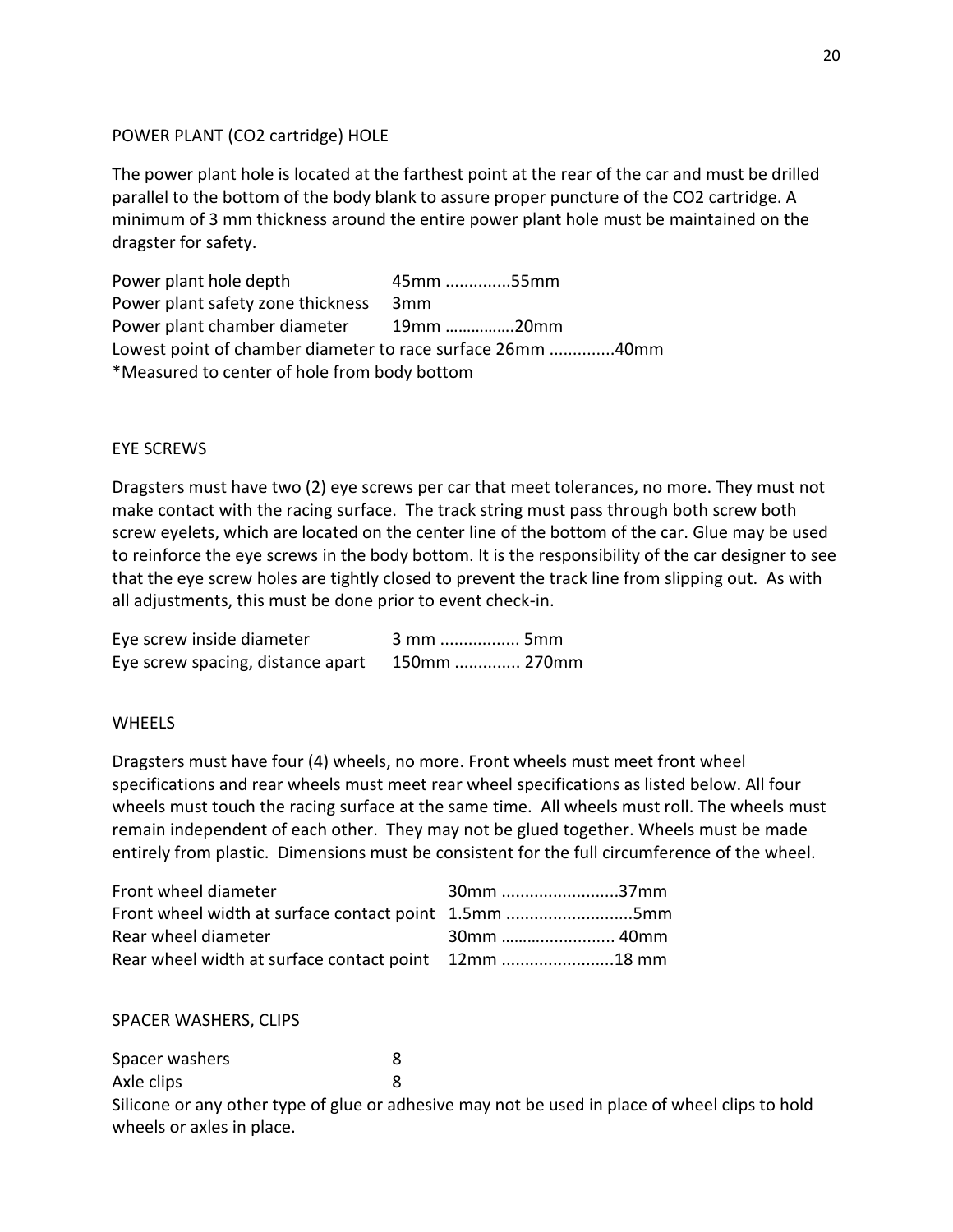- All contest entries will be judged according to the Dragster Design rating sheet, which includes criteria for drawing, design, race, speed, etc.
- No repair or maintenance on entries will be allowed after entries have been registered. Undamaged wheels which come off during the contest may be replaced as determined by the event coordinator. Damaged wheels may not be replaced.
- Any entry damaged during the race will be evaluated by the event coordinator to determine whether or not the vehicle is allowed to race again.
- In the event that the entry is damaged by conference personnel during evaluation or the race, the event coordinator will rule as to whether the vehicle may be repaired by the student entering the vehicle. This is the only reason a student is allowed to touch his/her vehicle after registration.

#### **VI. PROCEDURE**

- Contestants will register their dragsters with the Competitive Events Coordinator at the designated registration time.
- Instructions and contest time lines provided at registration will be followed. It will be the responsibility of each contestant to obtain these for each conference.
- At the time of registration, each dragster will be assigned an entry number. This number will be attached to the dragster by conference personnel who are working in the exhibit area.
- Races for each level of competition will be run separately. Each entry will race two (2) times. The better time for each entry will be counted for final evaluation of the dragster. All races for each level of competition will be run on the same side of the track.

#### **VII. REQUIRED CONTEST PERSONNEL AND EQUIPMENT**

- Contest coordinator
- A team of judges ideally three but fewer are acceptable each entry will first be checked to be sure it meets the required specifications, qualifying entries will then be judged on design, drawing, and construction.
- Person assigned for security during registration
- Tables for entries
- Room or area to run the race
- Room or area to secure dragster entries
- 20-meter track with starting gate and timer
- CO2 cartridges three (3) per entry plus spares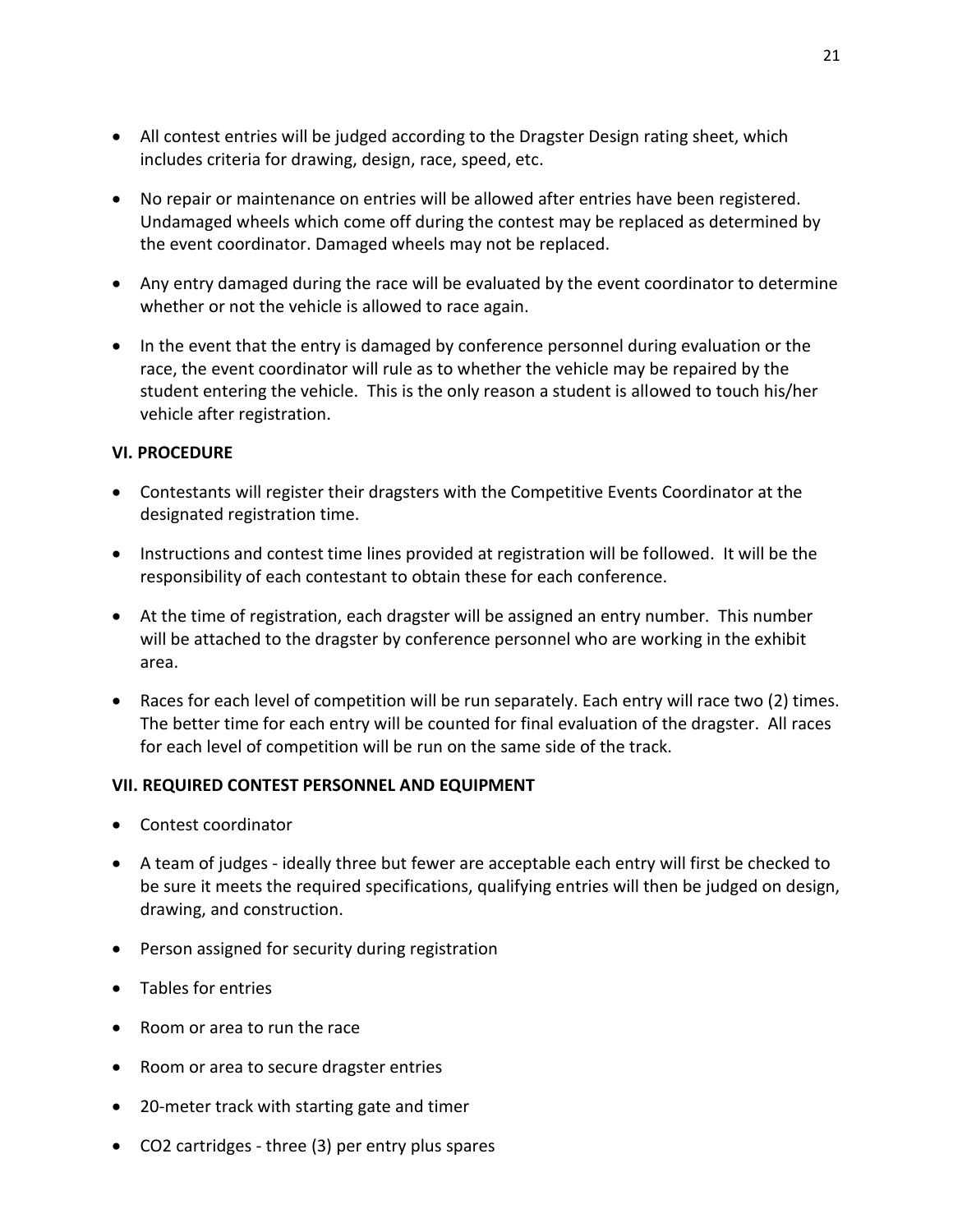#### **VIII. CRITERIA FOR JUDGING**

- Entries shall be judged on design, drawing, and construction/craftsmanship. These three areas along with its race results will determine the final standing of each dragster. Judges will complete their evaluation of each entry without consultation with the other judges.
- Ratings shall be based upon the following:

Design ........................... 16 points

a. Appearance - 8 pt.

b. Finish - 8 pt.

Drawing .......................... 20 points

a. Accuracy - 10 pt. (Dragster will be compared to the drawings and specifications)

b. Neatness - 2 pt.

- c. Dimension accuracy 2 pt.
- d. Point-to-point contact of arrow heads, extension lines, corner, etc. 2 pt.
- e. Line quality 2 pt.

f. Irregular curves - 2 pt.

Construction/Craftsmanship ....... 14 points

Race

| 1st Place         | 60 points |
|-------------------|-----------|
| 2nd Place         | 56 points |
| 3rd Place         | 52 points |
| 4th Place         | 48 points |
| 5th & 6th Place   | 45 points |
| 7th & 8th Place   | 40 points |
| 9th - 12th Place  | 35 points |
| 13th - 16th Place | 30 points |
| 17th - 24th Place | 25 points |
| 25th - 32nd Place | 20 points |

The Contest Coordinator will provide the Competitive Events Coordinator with a sealed packet containing the results.

All judge's ratings and results are to remain confidential.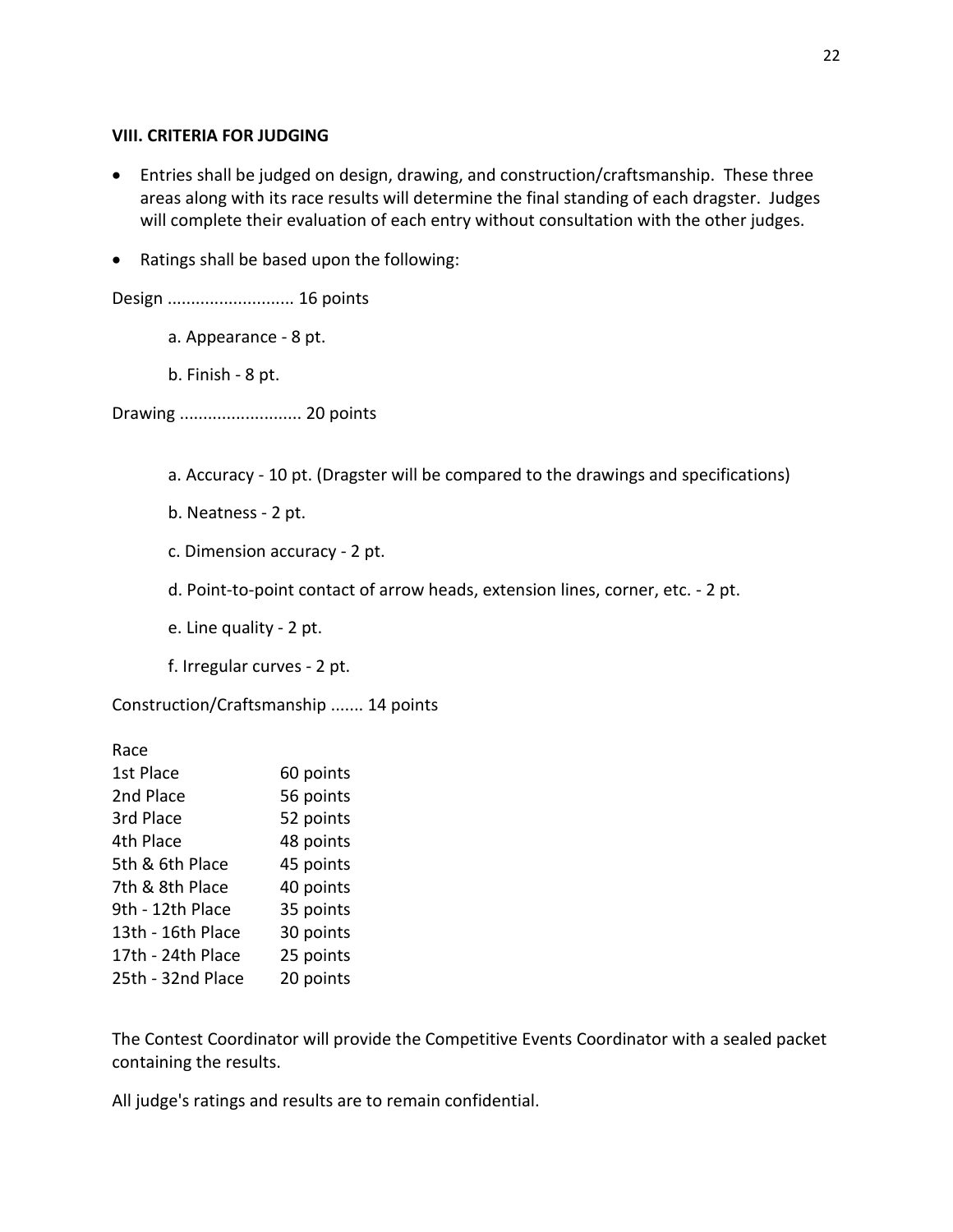#### **ENGINEERING DESIGN**

#### **OVERVIEW**

Participants work as part of a team to design and fabricate a device that will solve a problem. Generally, the theme for engineering design is provided by National TSA. However, this year, Illinois TSA will be solving the following: Create a device that increases workplace success for people with disabilities. Student teams collaborate to evaluate a need and develop an innovative solution that makes a real difference. The project solves challenges in the workplace and increases the earning potential of people with disabilities, through scalable and repeatable inventions that can be used throughout the world.

#### **PURPOSE**

Participants apply the principles and practices of engineering and universal design to develop an effective and practical solution to a specific design problem that they have identified. The solution incorporates the application of scientific and mathematical principles and concepts; demonstrates the application of technology; and assesses the impact of the solution on an individual with a specific disability, and on society.

#### **ELIGIBILITY**

There is no level for this competition, meaning that all participants will compete against one another. Chapters are limited to two (2) teams of three to five (3-5) students.

#### **REGULATIONS**

- A. Each team is required to secure the assistance and support of a team mentor—someone other than the TSA advisor. The name, address, and occupation of this individual is to be documented and included in the specified place in the team's documentation portfolio.
- B. The entire solution (including model/prototype, design portfolio, display materials) must not exceed 15" deep x 3' wide x 4' high.
- C. Documentation materials (comprising "a portfolio") are required and should be secured in a clear front report cover. The report cover must include the following single-sided, 8  $\frac{1}{2}$ " x 11" pages, in this order:
	- 1. Title page with the event title, the conference city and state, and the year; one (1) page
	- 2. Table of contents; pages as needed
	- 3. Mentor verification that includes the name, address, and occupation of the mentor; one (1) page.
	- 4. A design brief (format that follows) that describes the design and its constraints; one (1) or more pages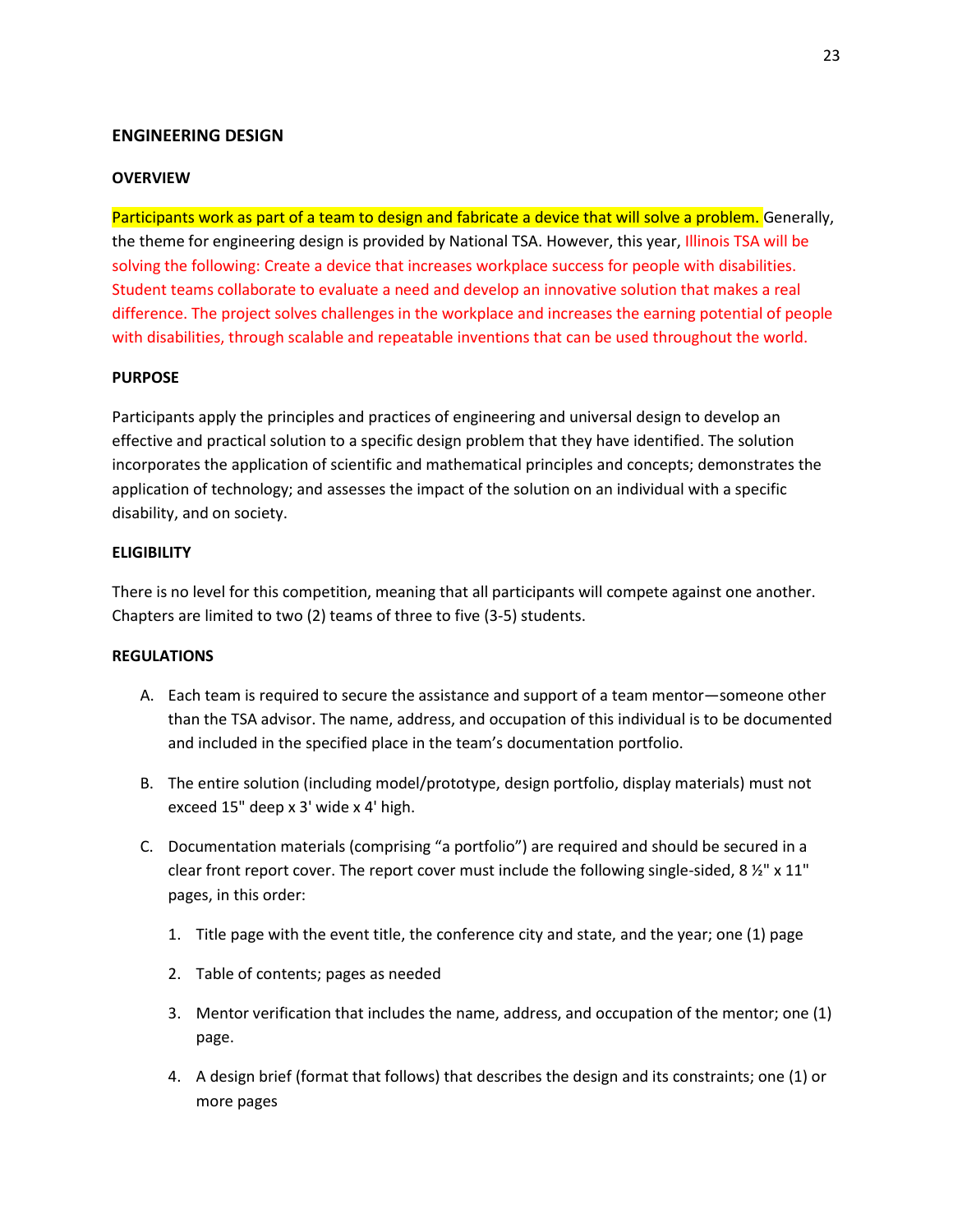#### **DESIGN BRIEF**

- Context Task: States the nature of the engineering design; Clearly states what the team will be involved in
- Restrictions: Identifies any restrictions
- Investigations: Identifies the research involved
- Development: States essential elements involved in planning
- Production: Identifies the expected result
- Evaluation: Identifies the expected assessment procedure and criteria
- 5. A description of the problem solving steps; pages as needed
- 6. Plan of Work log that indicates preparation for the event, as noted by date, task, time involved, team member responsible and comments (see Plan of Work log); one (1) page
- 7. Evidence of research conducted by the design team; pages as needed
- 8. Documentation of brainstorming; pages as needed
- 9. Descriptions and illustrations of a minimum of three (3) possible solutions with a brief, but concise, evaluation of the merits of each; three (3) or more pages
- 10. A detailed description of the final solution, including an explanation of the steps of operation; pages as needed
- 11. A three (3)-dimensional technical or CAD drawing and/or rendering of the final solution; the maximum sheet size is drawing sheet cut size  $B-11''$  x 17"; when this sheet size is used, the sheet must be hole-punched and folded or placed in a sheet protector for insertion in the portfolio; pages as needed
- 12. Math and science concepts and applications involved in the final design solution; one (1) page
- 13. Explanation of the areas of technology that are an integral part of the solution, including as many as apply; pages as needed
	- a. Medical technology
	- b. Agriculture and biotechnology
	- c. Energy and power
	- d. Information and communication
	- e. Transportation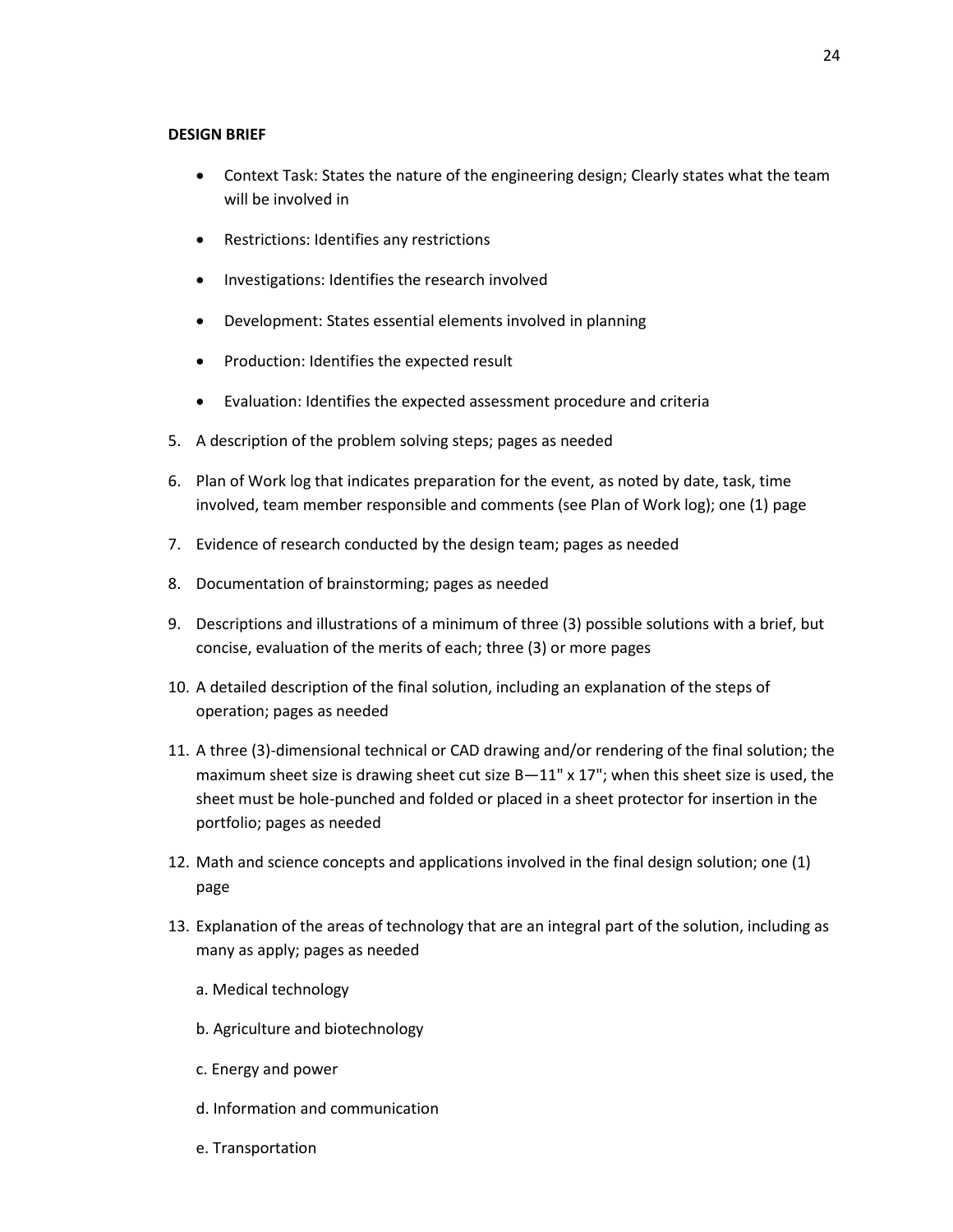#### f. Manufacturing

- g. Construction
- 14. A list of references and resources; APA or MLA style must be used in citing all references and resources; pages as needed
- 15. An evaluation of how well the final solution addresses the identified problem/disability and an explanation of the impact of the solution on society and on the identified disability; pages as needed
- D. The static display must not require the use of electricity for review and evaluation by the judges.

#### **EVALUATION**

Evaluation is based on the documentation of the team's work on the challenge, the display, and the model/prototype.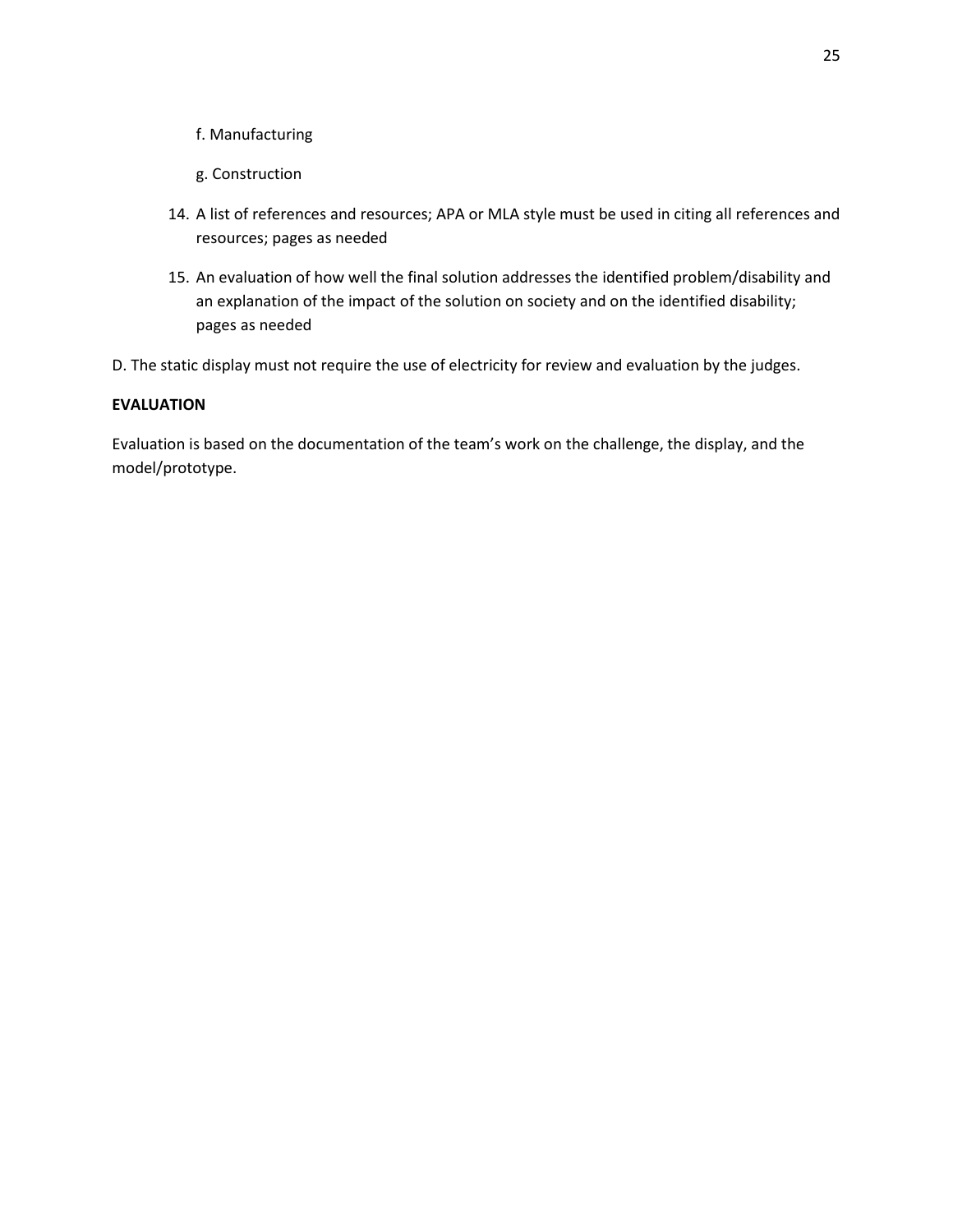#### **IMAGING TECHNOLOGY**

OVERVIEW: Participants capture images and process photographic and digital prints for display on a standard sized poster board (18" x 24" or 22" x 28") that depicts the current year's published theme. One entry per student (unlimited entries from chapter) is allowed for this competitive event. **This event is completed at the home school and brought to the state conference for judging.**

#### **I. CONTEST PURPOSE**

The purpose of the Imaging Technology contest is to provide a means for IL-TSA members to demonstrate their ability to communicate through the use of photography. Text can be utilized to further communicate their idea but should be kept to a minimum. **Each contestant must photographically display five (5) pictures of** *CTE Classes at My School***.**

#### **II. ELIGIBILITY FOR ENTRY**

- All IL-TSA members in good standing are eligible to enter the Imaging Technology contest.
- One entry per student (unlimited entries from chapter) is allowed for this competitive event.

#### **III. LEVELS OF COMPETITION**

There are two levels of competition in the Imaging Technology contest

#### **IV. TIME LIMITATIONS**

This is not a "timed" event. The only restriction is that the entries must be submitted at the time specified for registration at each conference.

#### **V. SPECIFIC REGULATIONS**

- The Imaging Technology contest is an individual event. Entries should be the result of one member rather than a group.
- All photos/pictures should be originally taken by the contestant, not taken from another source, e.g., from the Internet.

#### **VI. PROCEDURES**

- Contest participants must register for this event in accordance with procedures established for each conference.
- At registration, each entry will be given an entry number by the contest coordinator. No other identifying marks will be allowed on the entry.
- No designs may be picked up before the designated time.
- All winning entries will become the property of IL-TSA and will be utilized as deemed appropriate by the Executive Committee and the Board of Directors in promoting the State Conference and IL-TSA.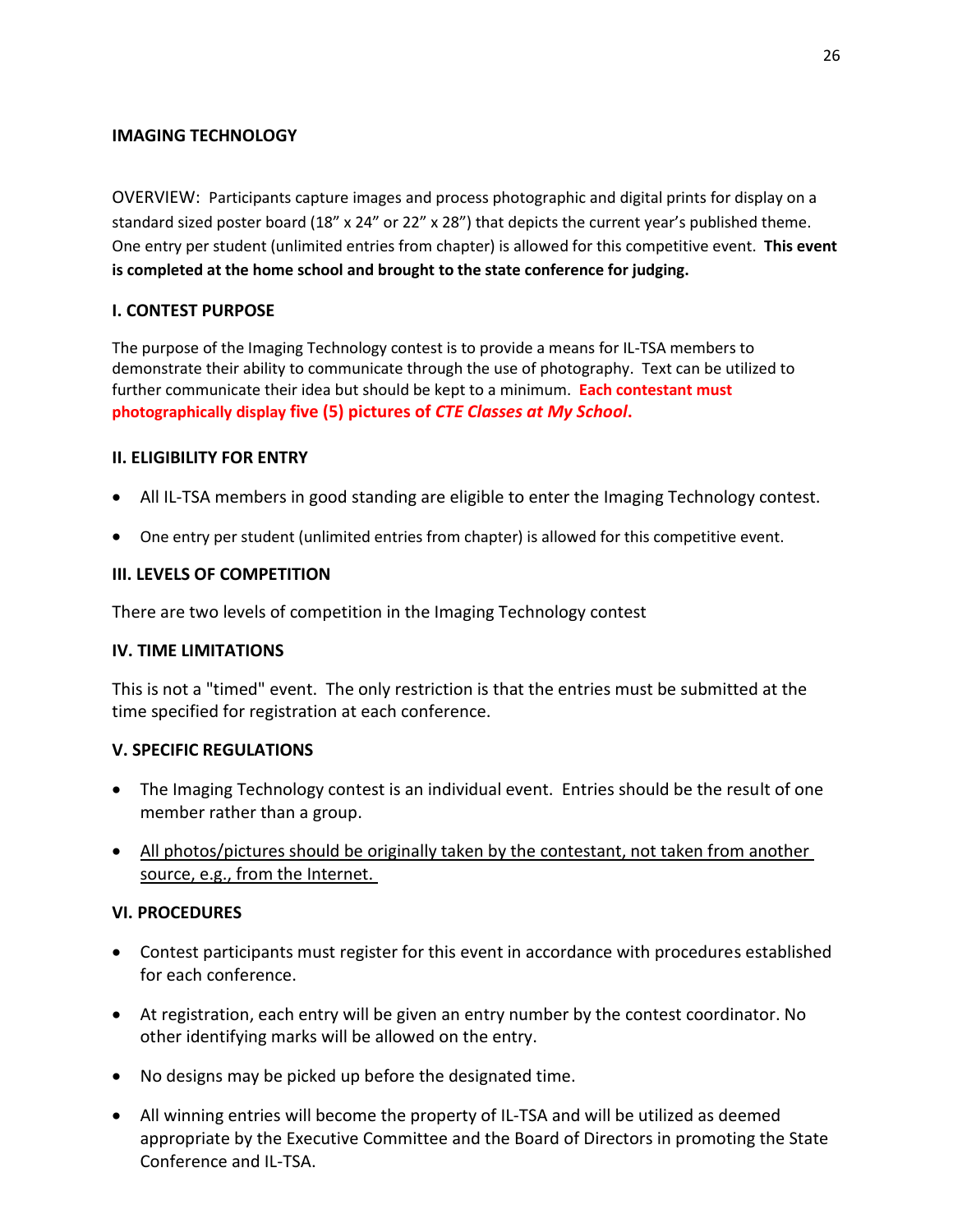#### • **VII. REQUIRED CONTEST PERSONNEL AND EQUIPMENT**

- Contest coordinator
- A team of judges ideally three, but fewer are acceptable
- A copy of the contest guidelines
- Judge's rating sheets
- Pens and pencils
- Display area for entries, may be tables or may hang on wall
- Tape or push pins for displaying entries

#### **VIII. CRITERIA FOR JUDGING**

• Entries shall be evaluated using the following criteria.

Effectiveness 40 points How well does the design reflect, interpret, or communicate the conference theme.

Aesthetics 30 points Using the concepts of balance, proportion, contrast, rhythm, and unity, how aesthetic is the design?

Mechanics 20 points Does the material entered meet the specific regulations as outlined in Section V?

Ease of Use 10 points Does the entry reflect the use of camera-ready elements and are the elements properly placed so the piece can be readily reproduced?

Total 100 points

• Awards

First, Second, and Third place awards will be presented.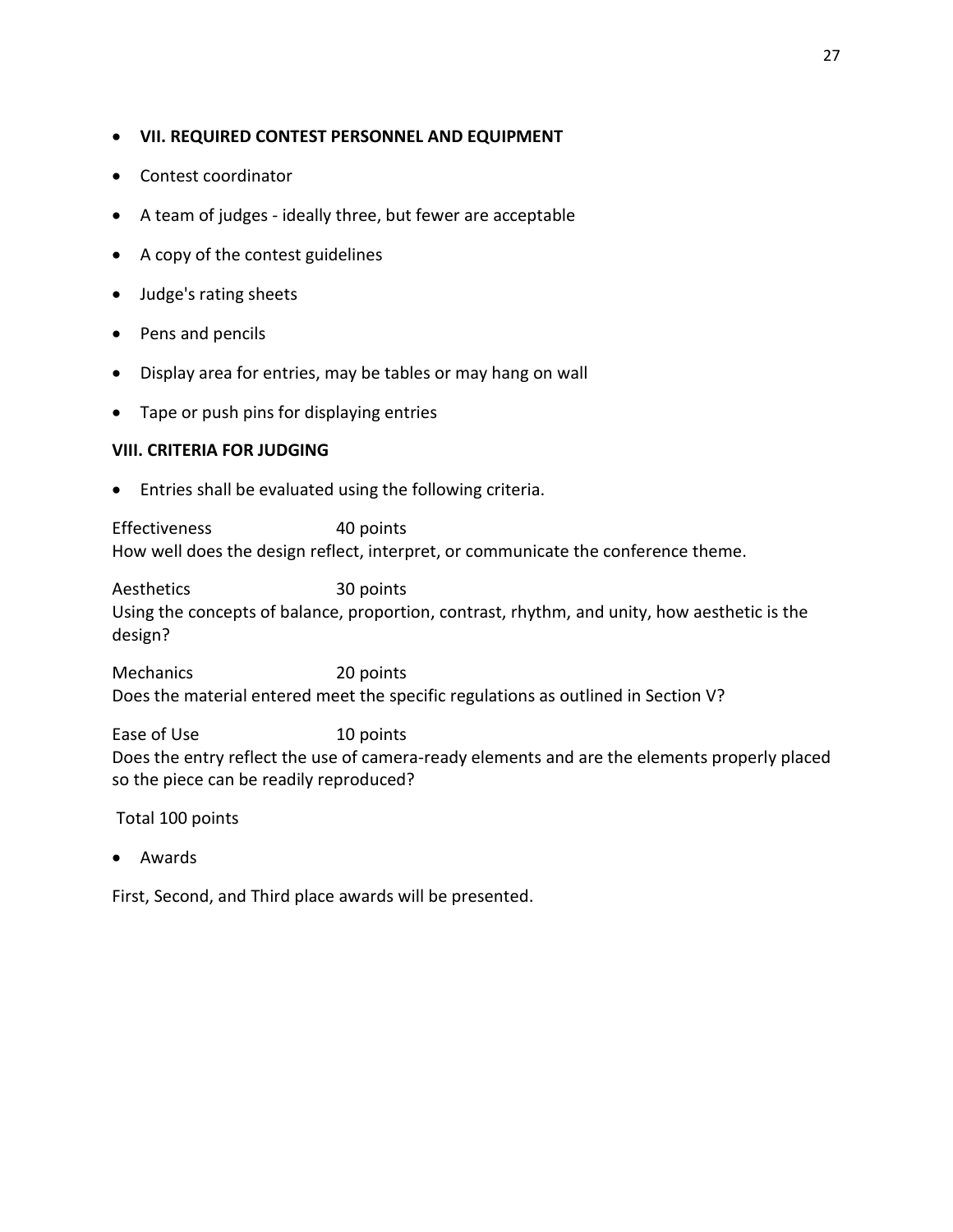#### **MARINE CHALLENGE**

OVERVIEW: TSA members entering the Marine Challenge event will design and construct a model marine vessel and/or vessel hull to be tested for payload strength and speed. This event is completed at the home school and brought to the state conference for judging/testing.

#### **I. CONTEST PURPOSE**

The purpose of the Marine Challenge Contest is to provide a means for TSA members to demonstrate their ability to design and fabricate a vessel after having been provided design guidelines.

#### **II. ELIGIBILITY FOR ENTRY**

• All IL-TSA members in good standing are eligible to enter the Marine Challenge Contest.

#### **III. LEVELS OF COMPETITION**

One entry per student (unlimited entries from chapter) is allowed for this competitive event. There are two (2) levels of competition in the Marine Challenge, Level I (grades 6-9) and Level II (grades 10-12), as described in the General Rules.

#### **IV. TIME LIMITATIONS**

None.

#### **V. SPECIFIC REGULATIONS**

- The vessel design must not be larger than 6" wide x 10" long x 2.5" deep
- The vessel must have a 1/4" diameter eye hook secured to the front, which is directly in the center – this eye hook is used to pull the vessel along a path.
- Must have a dedicated area to "hold the payload", which will not weigh more than one pound and will be contained in an area 3" x 3".

#### **VI. PROCEDURE**

- Teams must be registered in accordance with procedures established for each conference.
- All teams will construct their boat entries at the same time.
- Teams may test and redesign their boats until the two hour time limit has expired.
- No additional work may be done after the time limit has expired. All entries will be turned over to the judges for evaluation and testing.
- Boats shall be selected at random for testing.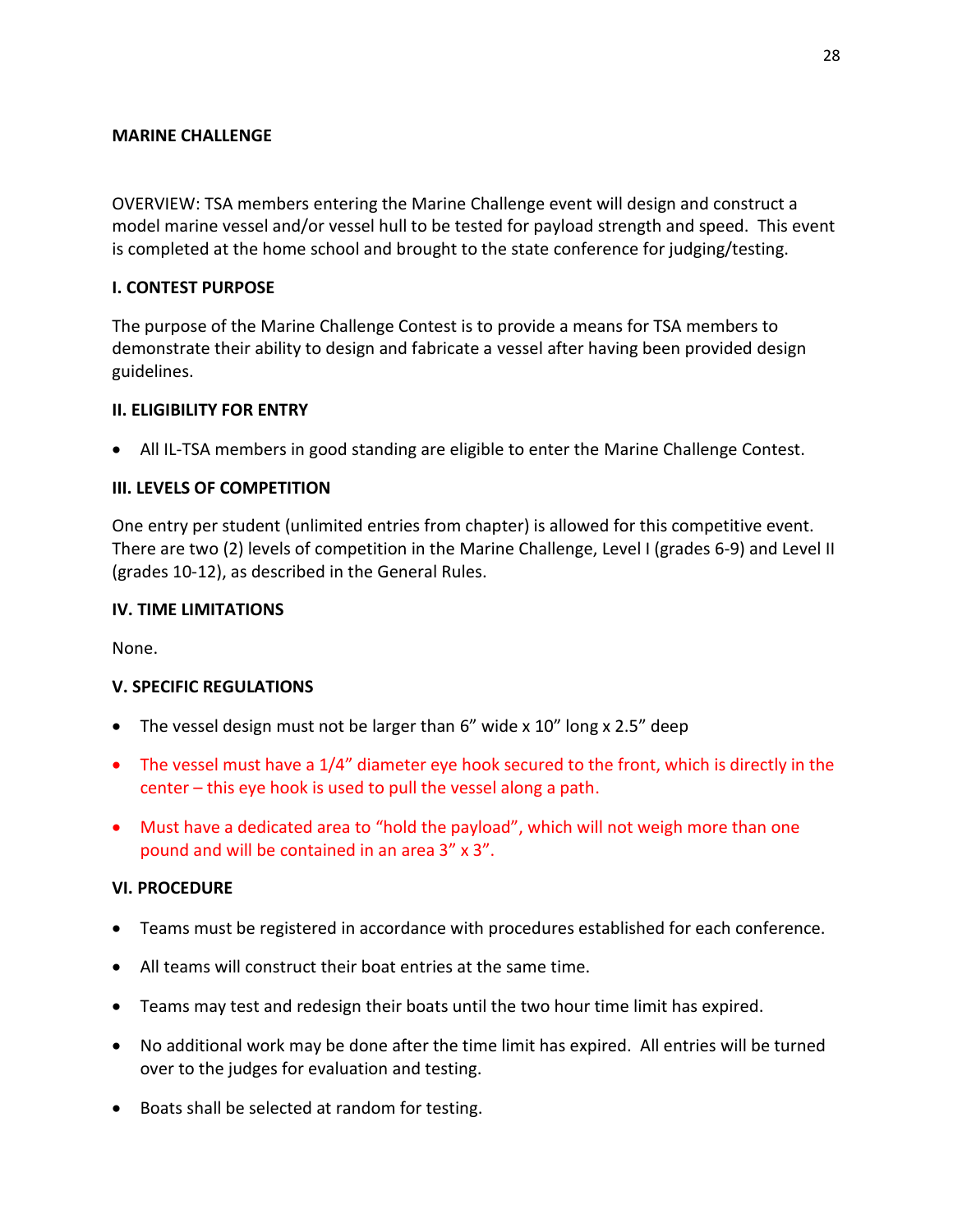#### **VII. REQUIRED CONTEST PERSONNEL AND EQUIPMENT**

- Contest Coordinator
- A team of judges ideally three, but fewer are acceptable
- Stop watch to time event
- Reserved space for the testing equipment
- Testing equipment
	- o Portable water tank
	- o Water
	- o All other necessary testing equipment will be provided
	- o Calculator
- Evaluation forms

#### **VIII. CRITERIA FOR JUDGING**

The winner in this event is determined by the time required to travel a specified distance when a force is applied. The distance and force remain the same for all entrants. The variable is the design of the vessel hull.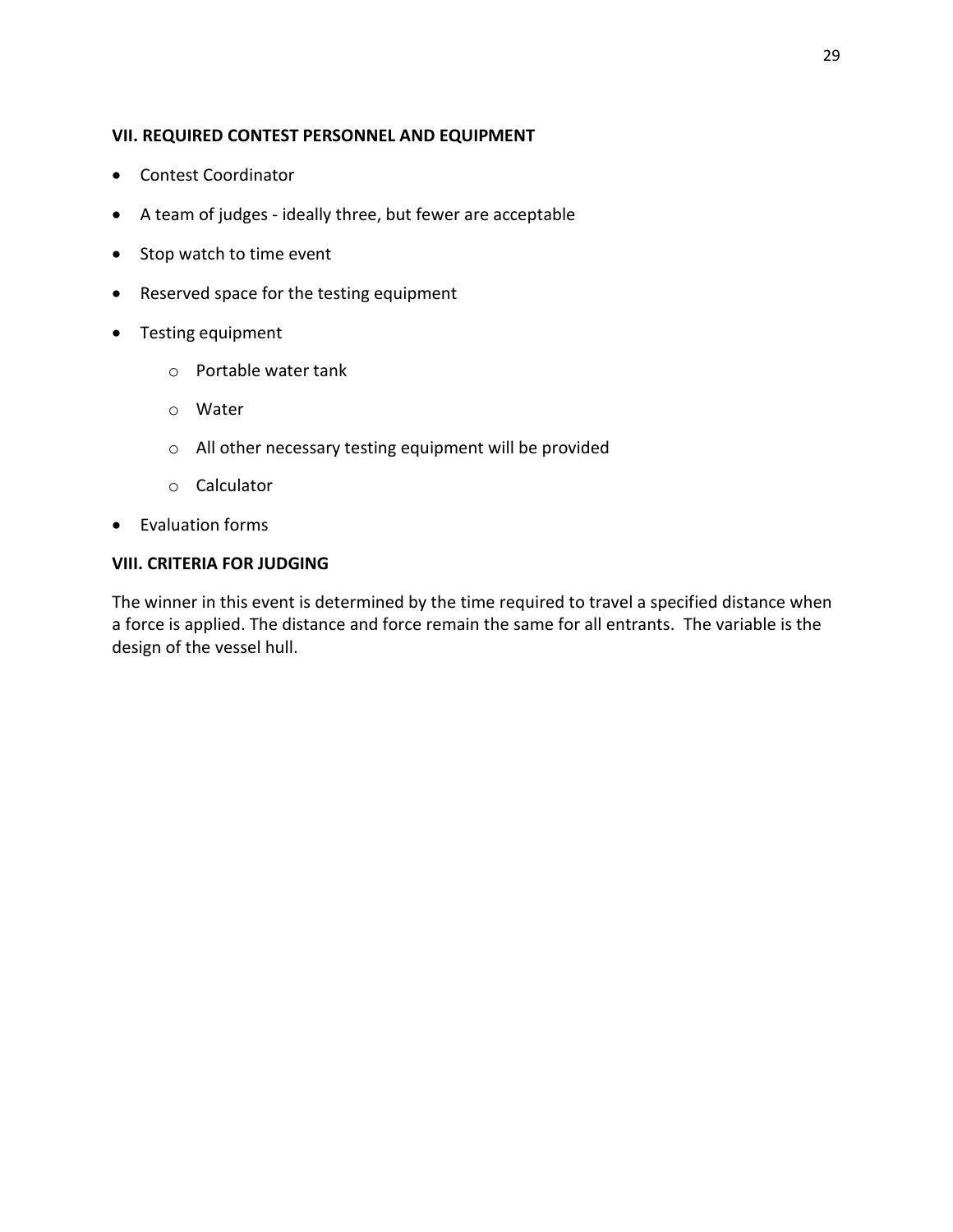#### **PREPARED PRESENTATION**

OVERVIEW: TSA members entering the Prepared Presentation Contest deliver an oral presentation not shorter than three minutes, but no longer than five minutes that includes audio and/or visual enhancement **based on the following theme: "Discover Your Journey".**

#### **I. CONTEST PURPOSE**

The purpose of the Prepared Presentation Contest is to assist students in preparing for developing and delivering a prepared presentation in front of an audience/panel of judges.

#### **II. ELIGIBILITY FOR ENTRY**

Two individuals per chapter are allowed for this event.

#### **III. LEVELS OF COMPETITION**

There are two (2) levels of competition in the Prepared Presentation Contest, Level I (grades 7- 9) and Level II (grades 10-12), as described in the General Rules.

#### **IV. TIME LIMITATIONS**

- Entries must be started and completed during the current school year.
- Each presentation must be no less than three (3) minutes and no more than five (5) minutes.
- A maximum of four (4) minutes is allowed for set-up.
- At the conclusion of the presentation, the participant must remove all materials within three (3) minutes.
- All students entered in the Prepared Presentation Contest will be assigned an appointment time and place for their interview. It is the responsibility of the student to be on time for his/her appointment.

#### **V. SPECIFIC REGULATIONS**

- Participants report to the event area at the time and place stated in the conference program to receive an assigned presentation time.
- Participants will report to the holding area, as stated in the conference program, fifteen (15) minutes prior to the assigned presentation time.
- The event coordinator introduces each participant by number and in order of scheduled times. The schedule allows time for set-up and removal of materials.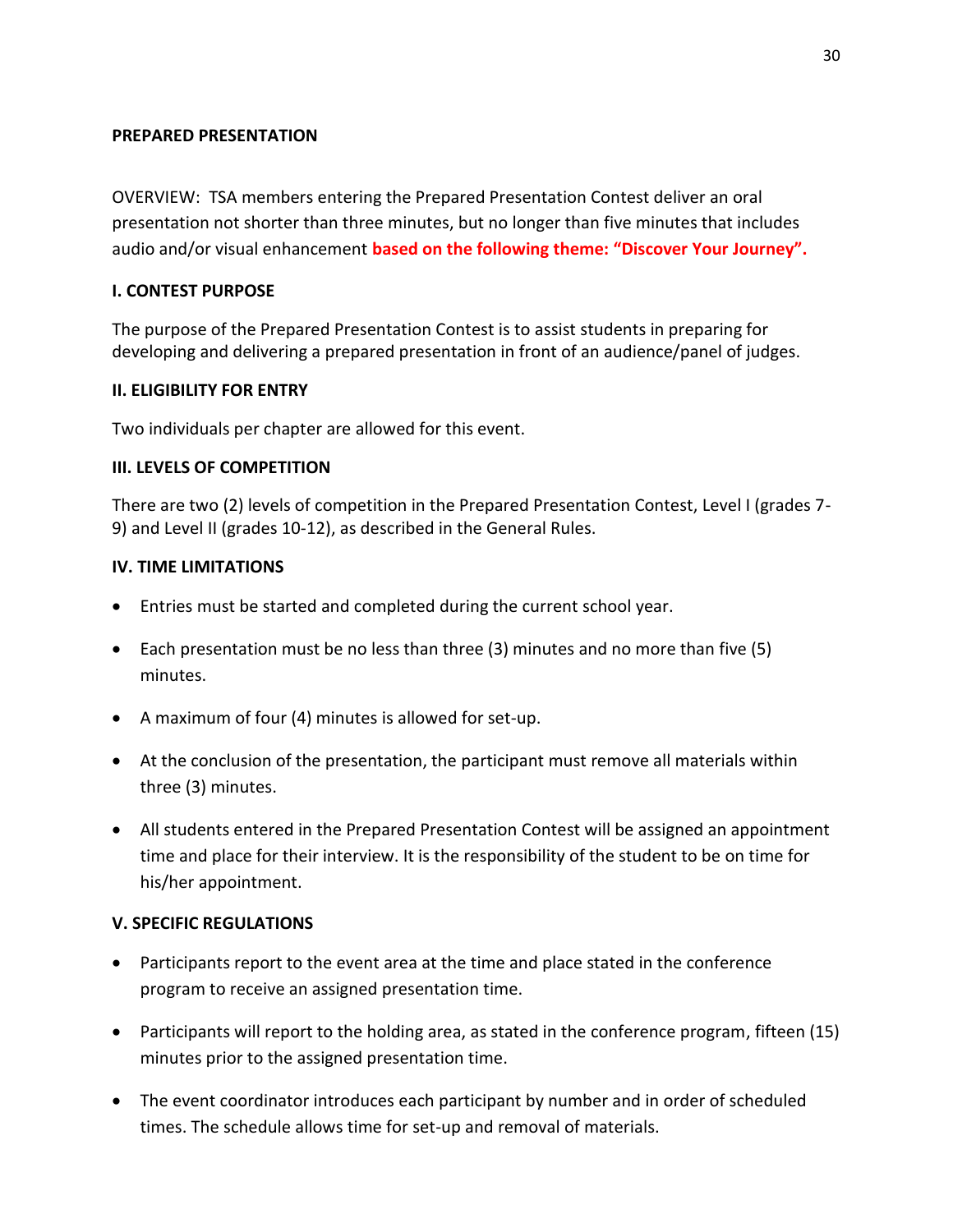- No observers are allowed in the event or preparation rooms during heats, although they are allowed to sit in the audience of the performance during the finals. No talking or gesturing is permitted. Observers are NOT allowed to enter or leave during a presentation. THERE IS NO APPLAUSE UNTIL THE PRESENTATION HAS CONCLUDED. No form of visual recording (such as photographic or video) or audio recording by any observer (including family, friends, or advisors of the participants) is permitted.
- Each presentation must be the result of the participant's own efforts.
- The presentation must include the use of audio and/or visual media materials.
- Examples of the audio/visual materials may include but are not limited to:
	- Charts and graphs
	- Posters
	- Displays
	- Flip charts
	- Transparencies
	- Models
- Participants are not allowed to hear other participants' presentations.
- A computer and projector will be available for use. Participants will need to have their presentations saved on a flash drive to be placed on the TSA computer.
- An easel and a white background for a projection device are provided by TSA.
- Participant scores are penalized one (1) point per ten (10) second interval for speaking over or under the allotted time. The same penalty is used for set-up and takedown. Time commences when the presentation begins.

#### **VI. EVALUATION**

Evaluation is based upon the quality of the presentation and the appropriate use of audio/visual materials.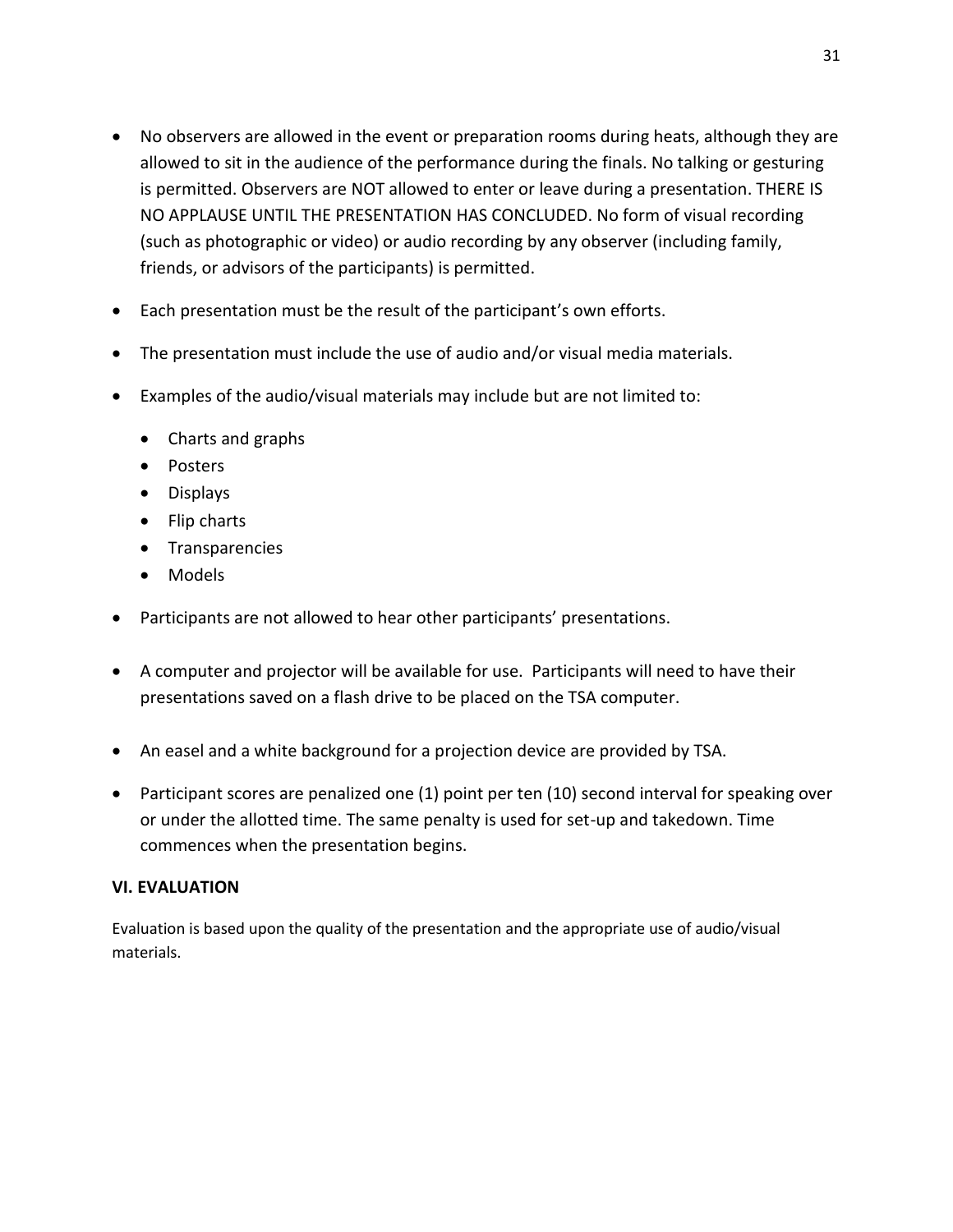#### **VII. REQUIRED CONTEST PERSONNEL AND EQUIPMENT**

- Coordinator's notebook, containing: Event guidelines, one (1) each for coordinator and evaluators Official rating forms List of entries with finalist report List of evaluators/assistants Marking pens or pencils for each evaluator Semifinalist list for posting One (1) stopwatch for each event room Results envelope
- Podium, easel, and white background for projection
- Tables and chairs for three (3) evaluators
- Chairs for audience
- One (1) table, approximately 6' long, for participant's use
- Contest coordinator
- Two (2) judges
- Area or room that will house a computer and projector and/or poster board materials

#### **VIII. CRITERIA FOR JUDGING**

#### **Presentation (70 pts.)**

Introduction (interest and appeal) - 10 pts. Knowledge of material (factual support) - 15 pts. Organization (clarity and sequence) - 15 pts. Stage presence (personal appearance, poise, posture, attitude, personality, and confidence) 10 pts. Voice/language (grammar, pitch, pronunciation, articulation, and clarity) 10 pts. Conclusion - 10 pts.

#### **Use of audio/visual materials (30 pts.)**

Creativity in use - 10 pts. Quality of materials - 10 pts. Transitions between media use - 10 pts.

#### **Time deduction**

One (1) point per ten (10)-second interval over or under the time allotted for the presentation, and the set-up and take-down.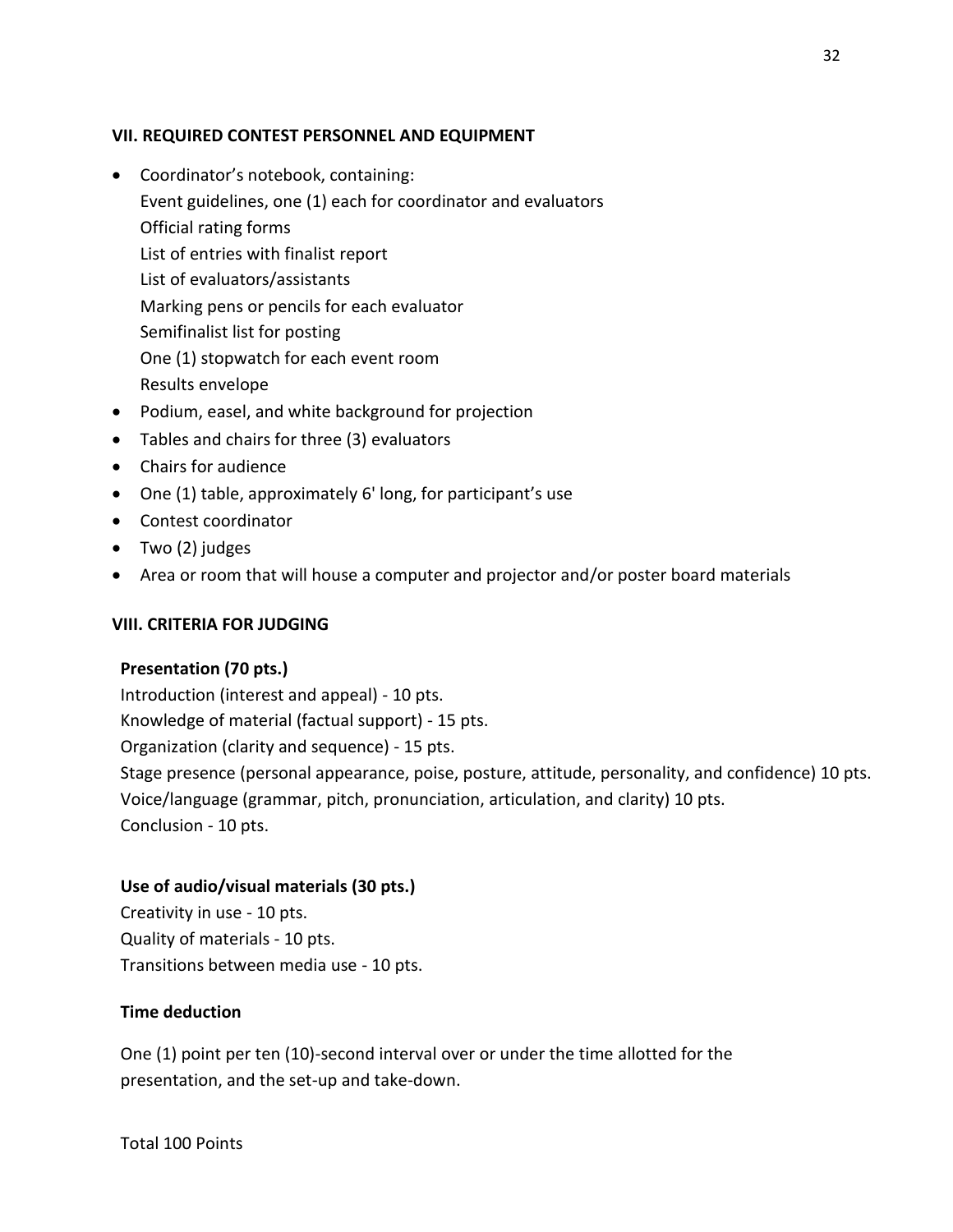#### **PROMOTIONAL GRAPHICS**

OVERVIEW: TSA contestants in the Promotional Graphics Contest develop computer-generated graphic design that can be used as a TSA recruitment tool that focuses on the following Design Challenge: TSA chapter advisors are attending a fictitious special interest session at the National TSA Conference. They have come to learn about a new piece of STEM equipment for chapter members to use in their classroom that your fictitious company is selling.

Your promotional toolkit needs to include the following three items.

- Printable: Design an 8  $\frac{1}{2}$  X 11 postcard promoting your fictitious company and the new piece of STEM equipment. Postcard may be front and back.
- Wearable: A t-shirt that promotes your company, which can be used as a promotional item to distribute to the TSA chapter advisors (potential clients).
- Digital Signage: Short video (2-2 % minutes) to be showed at the special interest session to showcase your fictitious company and the new piece of equipment.

#### **This event is completed at the home school and brought to the state conference for judging.**

#### **I. CONTEST PURPOSE**

Participants have the opportunity to use computerized graphic communications layout and design skills in the production of a promotional resource for TSA.

#### **II. ELIGIBILITY FOR ENTRY**

- One entry per student (unlimited entries from chapter) is allowed for this competitive event.
- All IL-TSA members in good standing are eligible to enter the contest.

#### **III. LEVELS OF COMPETITION**

There are two (2) levels of competition, Level I (grades 6-9) and Level II (grades 10-12) as described in the General Rules.

#### **IV. TIME LIMITATIONS**

This is not a "timed" event. The only restriction is that the entries must be submitted at the time specified for registration at each conference.

#### **V. SPECIFIC REGULATIONS**

- The Promotional Graphics contest is an individual event.
- The title of the design must be incorporated into the graphic.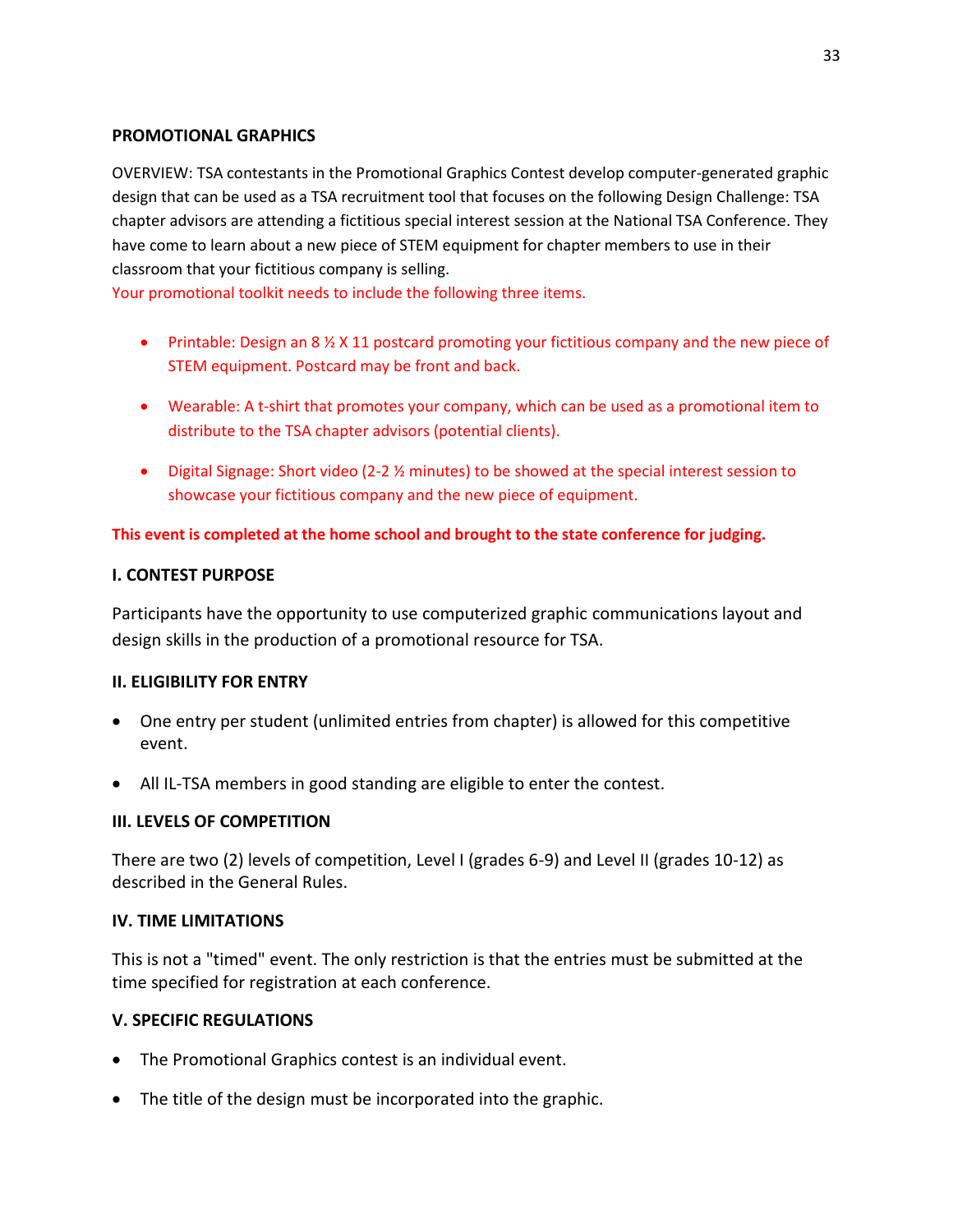- Captions under graphics may be used for identification purposes only. Captions should not be used to help tell the story, as the graphics should be telling the story or describing the place.
- Specific requirements for each level of competition will be made available to members prior to each conference.
- References (source) are required for non-original images.

#### **VI. PROCEDURES**

- Contest participants must register for this event in accordance with procedures established for each conference.
- Entries must be entered during the designated contest registration time. Late entries will not be accepted.
- At registration, each entry will be given an entry number by the contest coordinator. No other identifying marks will be allowed on the entry.
- No entries may be picked up before the designated time.

#### **VII. REQUIRED CONTEST PERSONNEL AND EQUIPMENT**

- Contest coordinator
- A team of judges ideally three but fewer are acceptable
- A copy of the contest guidelines
- Judge's rating sheets
- Pens and pencils
- Display area for entries, may be tables or may hang on wall
- Tape or push pins for displaying entries

#### **VIII. CRITERIA FOR JUDGING**

Entries shall be evaluated using the following criteria.

#### **Impact (15 pts)**

Effective communication of conference theme - 5 pts.

Appropriateness of design - 5 pts.

First impressions (sharp clean edges of graphics and fonts; entry is clear of smudges, smears, pencil or other extraneous marks) - 5 pts.

#### **Graphic (15 pts)**

Graphic is appropriate for stated theme - 10 pts. Fonts are readable, have eye appeal, appropriate dimension and placement - 5 pts. [References are required for non-original or copyrighted image(s).]

#### **Design elements (40 pts)**

Balance (visual weight of design elements) - 10 pts. Dominance (eyes are drawn to main message) - 10 pts.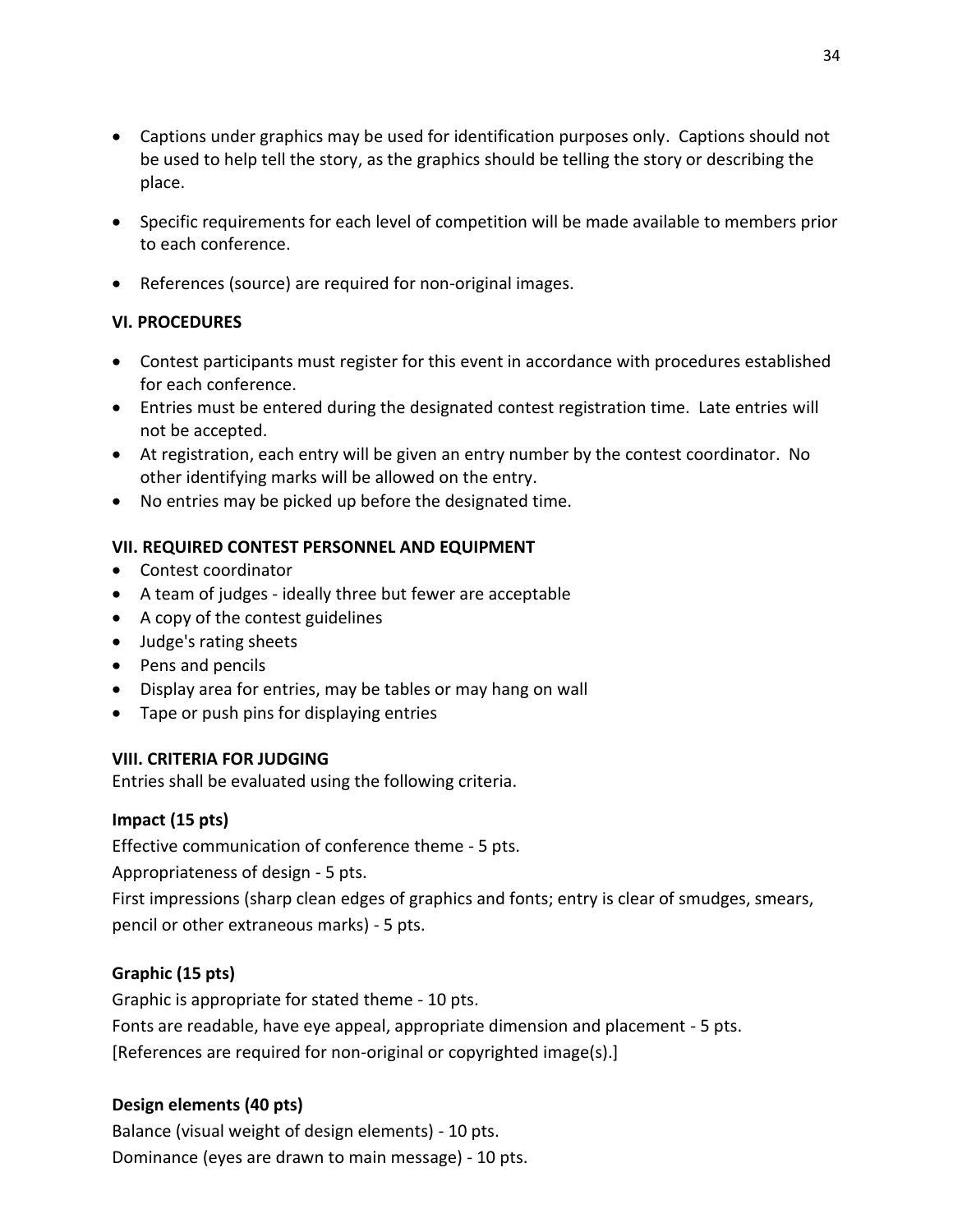Proportion (size relationships within the design) - 10 pts. Unity (design elements flow together) - 10 pts.

Rules violation (must be initialed by coordinator and manager) ..............minus 20% of the total possible pts.

70 Points

Awards - First, Second, and Third place awards will be presented.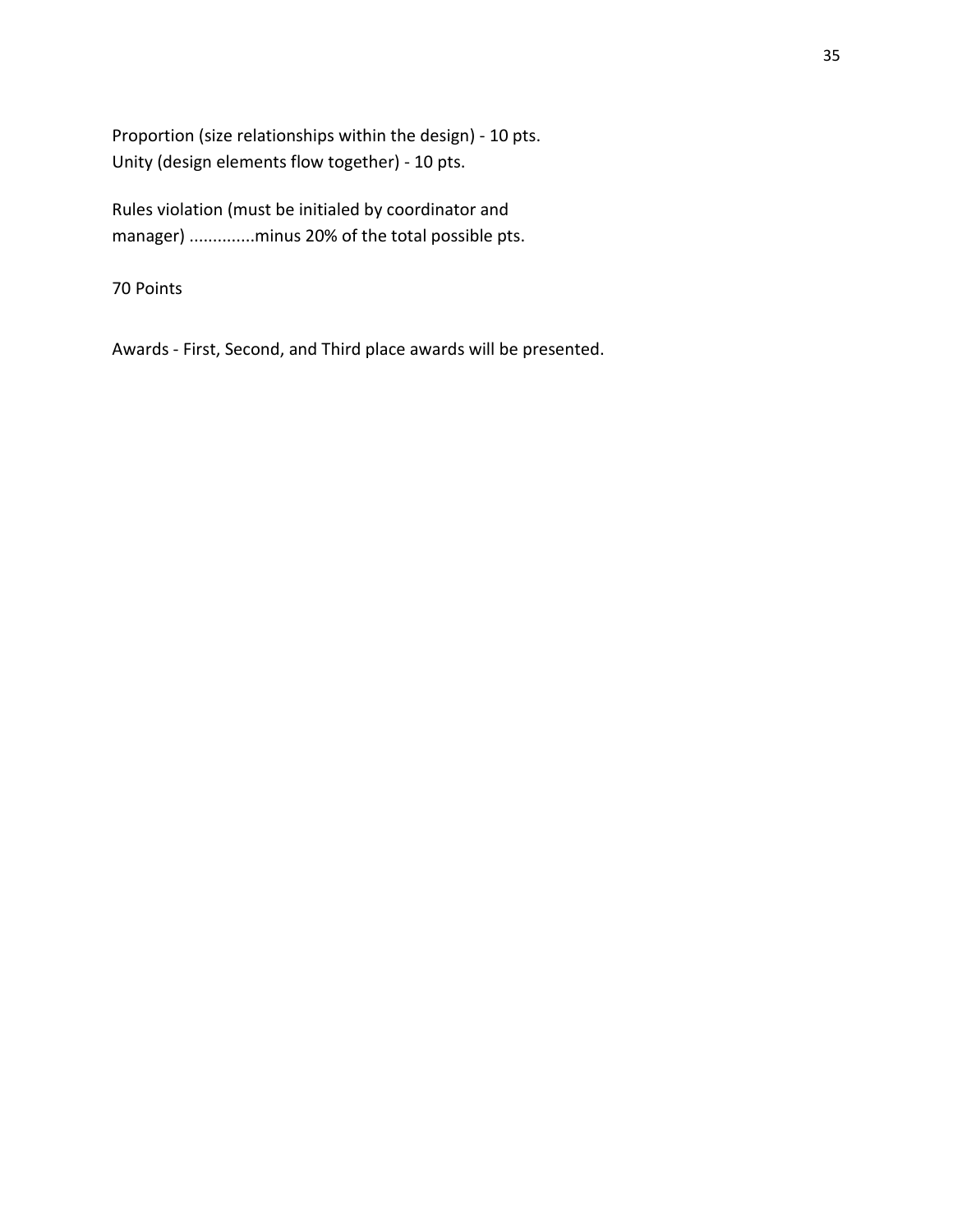#### **SAFETY IN TECHNOLOGY**

OVERVIEW: The Safety in Technology contest is designed to direct attention to the area of technological safety. Contestants develop a graphic design(s) that communicates safety in a technological field. Submissions must be on 11" x 17" paper and/or poster board. **This event is completed at the home school and brought to the state conference for judging.**

#### **"Welding Safety"**

#### **I. CONTEST PURPOSE**

The purpose of the Safety in Technology contest is to provide a means for TSA members to demonstrate their ability to recognize safety needs and to communicate safety messages in visual form.

#### **II. ELIGIBILITY FOR ENTRY**

- All IL-TSA members are eligible to enter the Safety in Technology Contest.
- There is no limit to the number of entries per chapter.

#### **III. LEVELS OF COMPETITION**

There are two (2) levels of competition, Level I (grades 6-9) and Level II (grades 10-12) as described in the General Rules.

#### **IV. TIME LIMITATIONS**

This is not a "timed" event. The only restrictions are that the posters must be completed prior to the state conference and that they must have been done during the present school year.

#### **V. SPECIFIC REGULATIONS**

- No member may enter more than one (1) poster.
- The Safety in Technology poster must be produced on 11 x 17 paper or poster board. Posters must be of a hanging type which can be mounted on a wall for exhibition.
- Contestants must not leave posters until entry numbers have been affixed to the back of the poster by an official. The entry number will be assigned during contest registration. The contestant's name, school, etc. must not appear anywhere on the poster.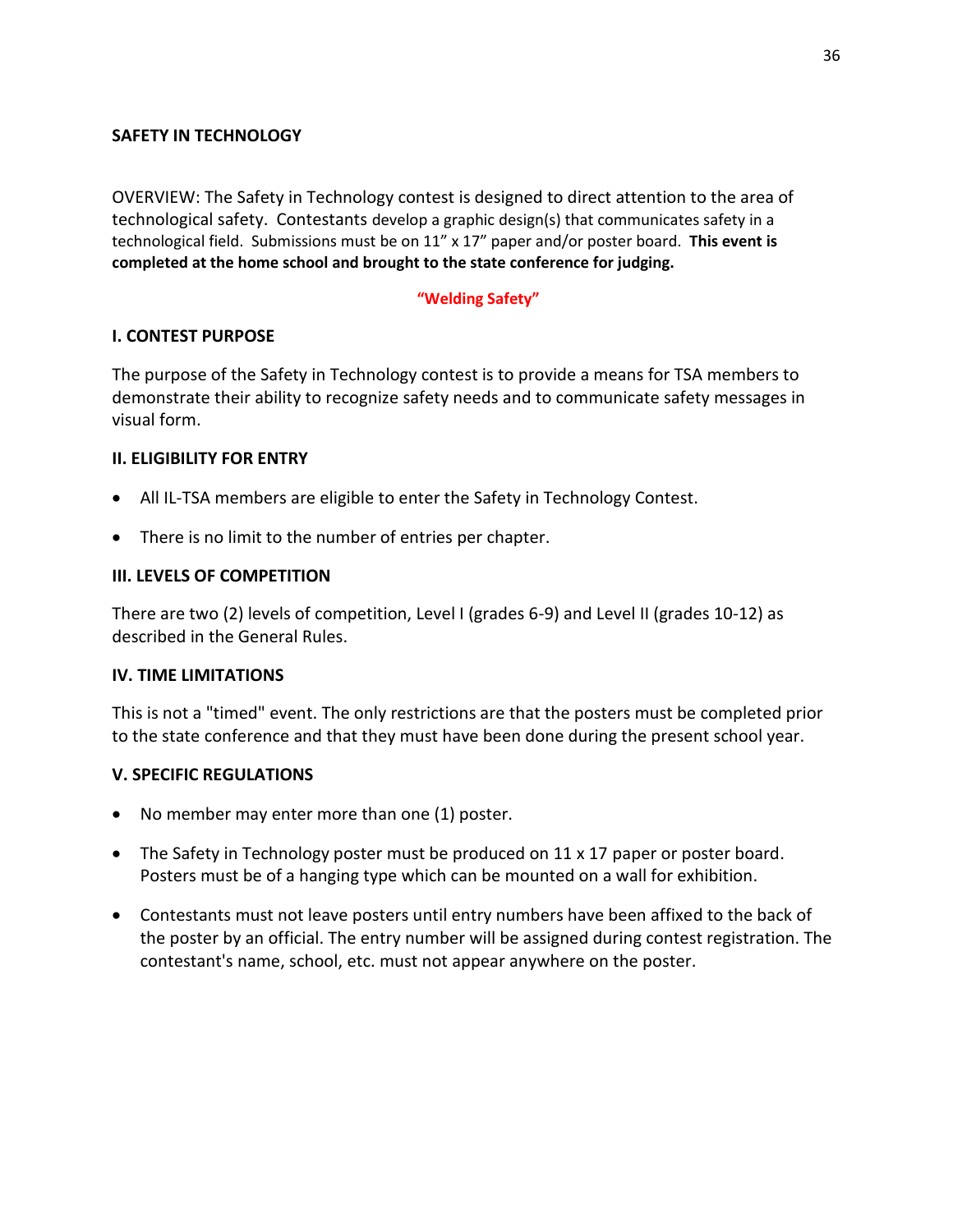#### **VI. PROCEDURES**

- Contest participants must register for this event in accordance with procedures established for each conference.
- Posters must be entered during the designated contest registration time. Late entries will not be accepted.
- Posters may be picked up at the designated time.

#### **VII. REQUIRED CONTEST PERSONNEL AND EQUIPMENT**

- A contest coordinator to collect and position posters for judging.
- A team of judges ideally three but fewer are acceptable
- Tape and pins for hanging posters.
- Judge's rating sheets
- A copy of the contest guidelines
- Pencils for judges

#### **VIII. CRITERIA FOR JUDGING**

Contestants shall be ranked in numerical order on the basis of final score to be determined by each judge independently.

Ratings will be based upon the following:

Eye Appeal 20 points

Safety Content Validity 20 points

A measure of the entrant's ability to present a valid safety theme

| Originality  | 20 points |
|--------------|-----------|
| Organization | 20 points |

Interest 10 points

Neatness 10 points

TOTAL 100 points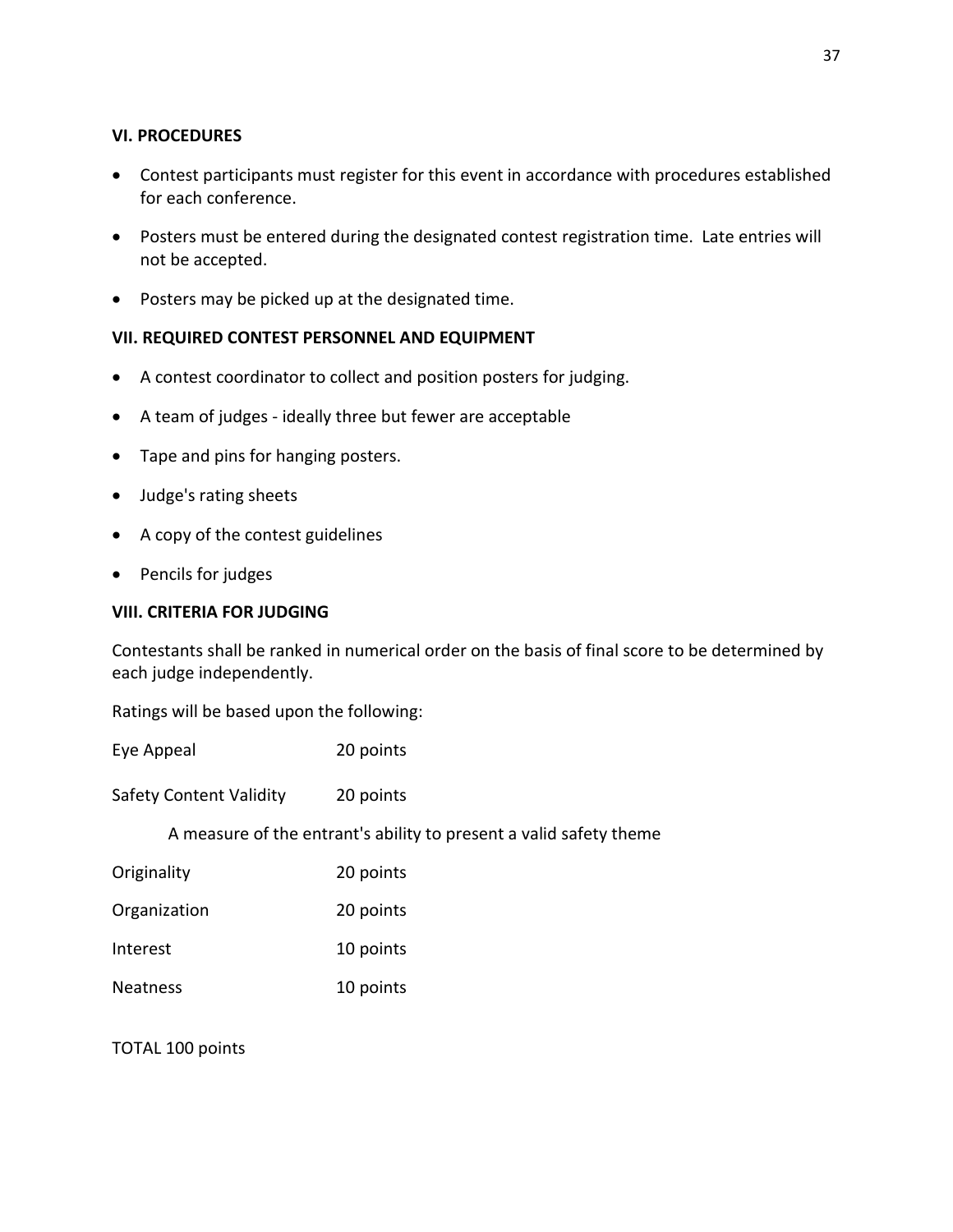#### **STRUCTURAL ENGINEERING – Truss Design**

OVERVIEW: Participants design and construct a model structure that is destructively tested to determine design efficiency. **This event is completed at the home school and brought to the state conference for judging/testing.**

#### **I. CONTEST PURPOSE**

The purpose of the Structural Engineering Contest is to provide a means for TSA members to demonstrate their ability to design and fabricate a structure after having been assigned span and width specifications.

#### **II. ELIGIBILITY FOR ENTRY**

- All IL-TSA members in good standing are eligible to enter the Structural Engineering Contest.
- One entry per student (unlimited entries from chapter) is allowed for this competitive event.

#### **III. LEVELS OF COMPETITION**

There are two (2) levels of competition in the Structural Engineering Contest, Level I (grades 6- 9) and Level II (grades 10-12), as described in the General Rules.

#### **IV. TIME LIMITATIONS**

Since the structural artifacts are constructed prior to the state conference, there is no time limitation other than the artifacts must have been constructed during the current school year.

#### **V. SPECIFIC REGULATIONS –**

- Trusses must be constructed according to specifications.
- Trusses must be constructed according to the following definitions and graphic illustrations which are an integral part of the contest regulations.
- Span: The overall span of the truss must be 12".
- All stock used to construct the truss may only have adhesive at joints (no adhesive spread over or coating of stock is allowed).
- Materials: The amount of basswood or balsawood 1/8" x 1/8" or 3/32" x 3/32" stock is unlimited and one 3" x 5" note card may be used to construct the truss. Any type of liquid adhesive can be used in the construction of the truss.
- The structure must include 2 or 4 individual trusses, attached together to create the truss structure, but must not be wider than 3".
- Lamination: Two pieces of  $1/8$ " x  $1/8$ " or  $3/32$ " x  $3/32$ " stock glued together surface-to-surface with the wood grain running parallel. Lamination of more than two pieces is not permitted.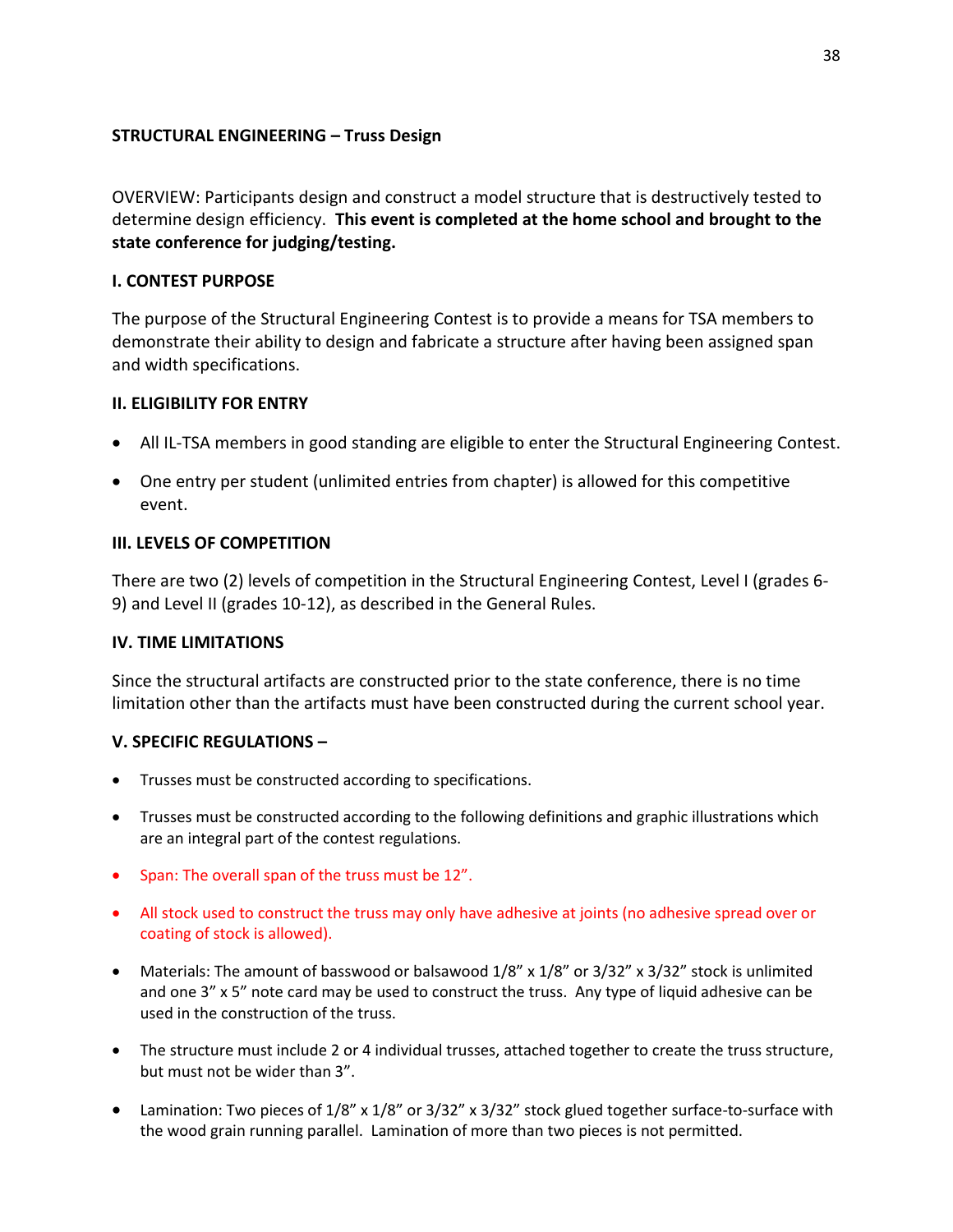

## **INCORRECT LAMINATION MXMXX**

Failure Weight: The greatest weight recorded during testing before failure of the structure. Failure to comply: If a structure fails to comply with any regulation, a penalty reduction of twenty percent (20%) of the greatest weight held in the contest is subtracted from the individual's failure weight.

Gusset: A panel or bracket attached to corners or intersections of truss components to add strength or stiffness. Note cards may be cut and used as gussets to strengthen the joints of truss structures. Note card gussets on trusses are to be no larger than the diameter of a current issue American quarter dollar coin. The gussets may not touch another note card gusset or overlap other trusses. They may not be sandwiched between two (2) laminated members.

The tester will be set at 10" for the 12" truss.

**The roof truss will need to be fabricated on a 5/12 slope**. This simply means that the truss would rise vertically 5 units for every 12 units of horizontal run.



No part of the structure may extend below the bottom chord of the truss.

Truss members to simulate decking may be used above the truss to add stability. Internal members may be used to simulate cross bracing, but be certain to avoid blocking the center (the location of the testing rod). An opening of  $\frac{y''}{x} \times \frac{y''}{x}$  must be present in the design in order for the truss to be tested correctly.

The roof truss must be a triangle.

The peak of the truss is to be centered in the length of the truss.

#### **VII. REQUIRED CONTEST PERSONNEL AND EQUIPMENT**

- Contest Coordinator
- Assistant to help with testing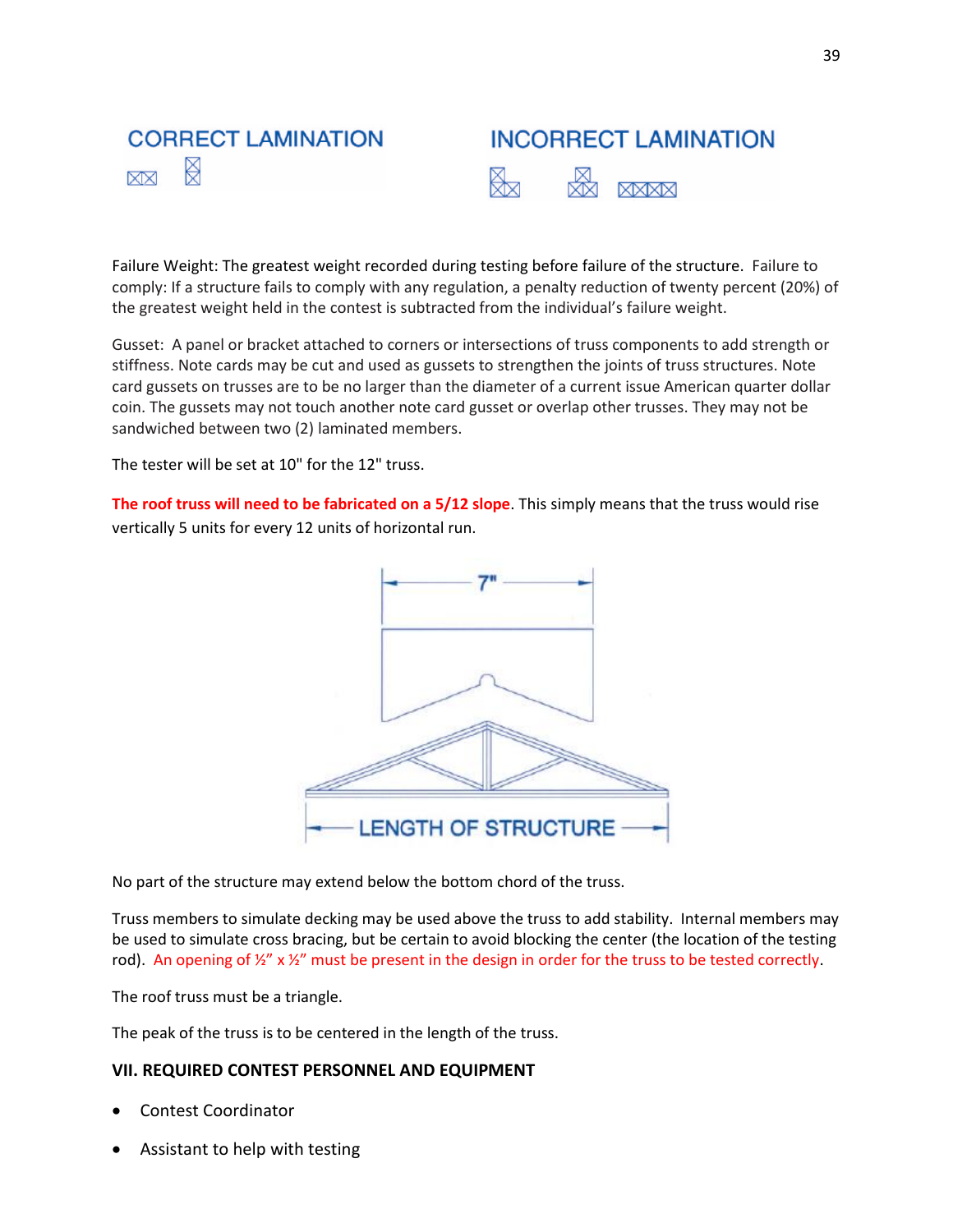- Testing equipment
	- o Appropriate testing equipment will be supplied
	- o Scales
	- o Calculator
	- Evaluation forms

#### **VIII. CRITERIA FOR JUDGING**

- The structure is weighed before testing and the weight is recorded on the evaluation form.
- An increasing load is applied to the structure via the test block until the structure fails.
- The failure weight is recorded on the evaluation form.
- The efficiency is determined by the failure weight x 4.54 divided by the weight of the structure in grams.
- The efficiency is rounded off to three (3) decimal places and recorded on the evaluation form.
- The highest numeric efficiency is the winner. In case of an efficiency tie, the greatest weight held by the tied entries will be declared the winner.
- Structures that violate guidelines will receive a deduction of 20% of the greatest weight held for the first violation.
- Structures are not to be tested if
	- o there are two (2) or more rule violations.
	- o the structure cannot be placed on the tester.
	- o the testing hook cannot be placed in the center of the structure.
	- o straight pins are left in the structure.
	- o there is a failure to wear safety eyewear.
	- $\circ$  there is evidence of conduct unbecoming a TSA conference participant during check-in, fabrication, or testing.

The structure is destructively tested using the breaker block shown below.

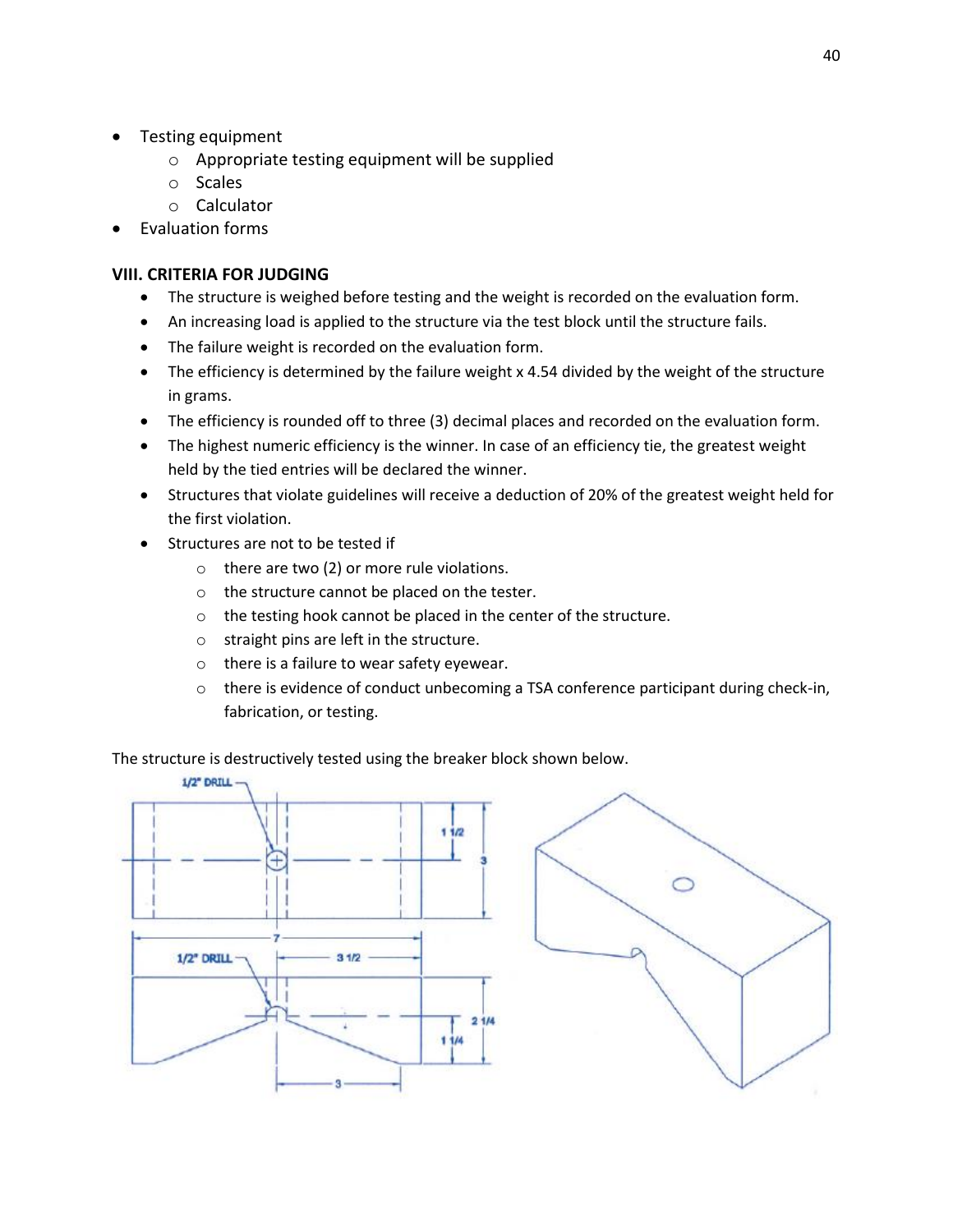#### **STRUCTURAL ENGINEERING – Bridge Design**

OVERVIEW: Participants design and construct a model structure that is destructively tested to determine design efficiency. **This event is completed at the home school and brought to the state conference for judging/testing.**

#### **I. CONTEST PURPOSE**

The purpose of the Structural Engineering Contest is to provide a means for TSA members to demonstrate their ability to design and fabricate a structure after having been assigned span and width specifications.

#### **II. ELIGIBILITY FOR ENTRY**

- All IL-TSA members in good standing are eligible to enter the Structural Engineering Contest.
- One entry per student (unlimited entries from chapter) is allowed for this competitive event.

#### **III. LEVELS OF COMPETITION**

There are two (2) levels of competition in the Structural Engineering Contest, Level I (grades 6- 9) and Level II (grades 10-12), as described in the General Rules.

#### **IV. TIME LIMITATIONS**

Since the structural artifacts are constructed prior to the state conference, there is no time limitation other than the artifacts must have been constructed during the current school year.

#### **V. SPECIFIC REGULATIONS –**

- Bridges must be constructed according to specifications and only utilize  $1/8$ " x  $1/8$ " or  $3/32$ " x 3/32" balsa or basswood.
- Bridges must be constructed according to the following definitions and graphic illustrations which are an integral part of the contest regulations.
- BRIDGE LENGTH: The overall length of the bridge may not exceed 14" (span + 1" minimum, 2" maximum). All bridges must be between 12"-14" long.
- SUPER-STRUCTURE: The structure of the bridge which extends above the roadbed. The maximum width of the super-structure is 5 inches.
- SUB-STRUCTURE: The structure of the bridge which extends below the roadbed. The substructure may be no longer than 9", 3" tall, and 5" wide, and must be centered crosswise under the roadbed.
- SPAN: The distance between bridge supports.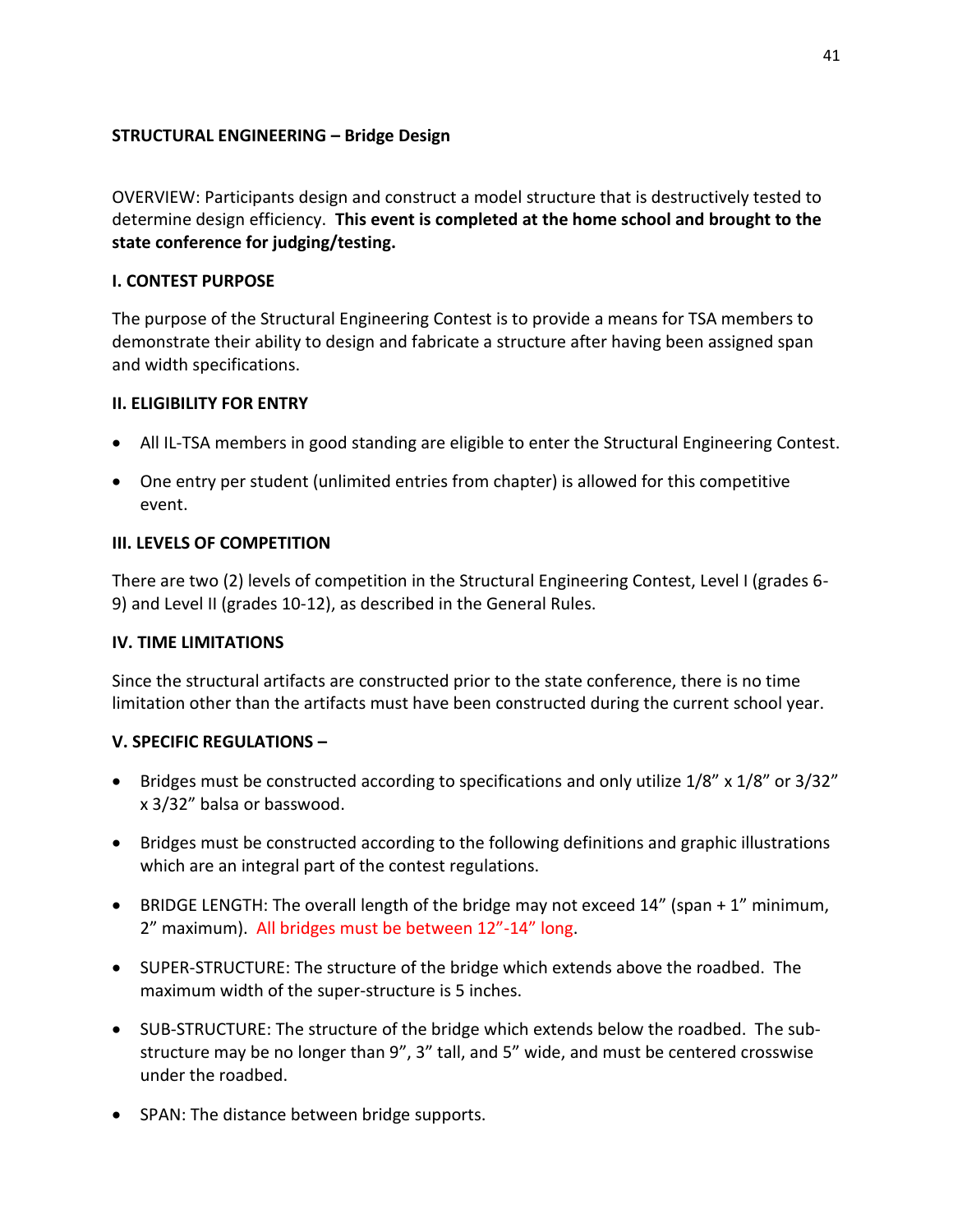- TEST BLOCK: That piece of test apparatus to which the testing rod (1/2" Diameter) is attached to the testing machine. The length of which will be 2" less than the span. See Diagram C.
- ROADBED: The part of the bridge that is meant to be traveled upon. The roadbed must be maintained at a minimum width of 3" inside the supports. The bridge must be constructed to allow the test block and testing rod to pass through the bridge opening on the roadbed from one end to the other. Roadbed cannot be constructed from a single piece of stock and cannot exceed ¼" thickness.
- FAILURE: Once the test load is placed upon the bridge, failure is determined by one of the following:
	- o the bridge collapses, or
	- o any part of the sub-structure touches the bridge support systems.
- LAMINATION: Two pieces of 1/8" x 1/8" or 3/32" x 3/32" stock glued together surface-tosurface with the wood grain running parallel. Refer to Diagram B below for examples of correct and incorrect laminations.

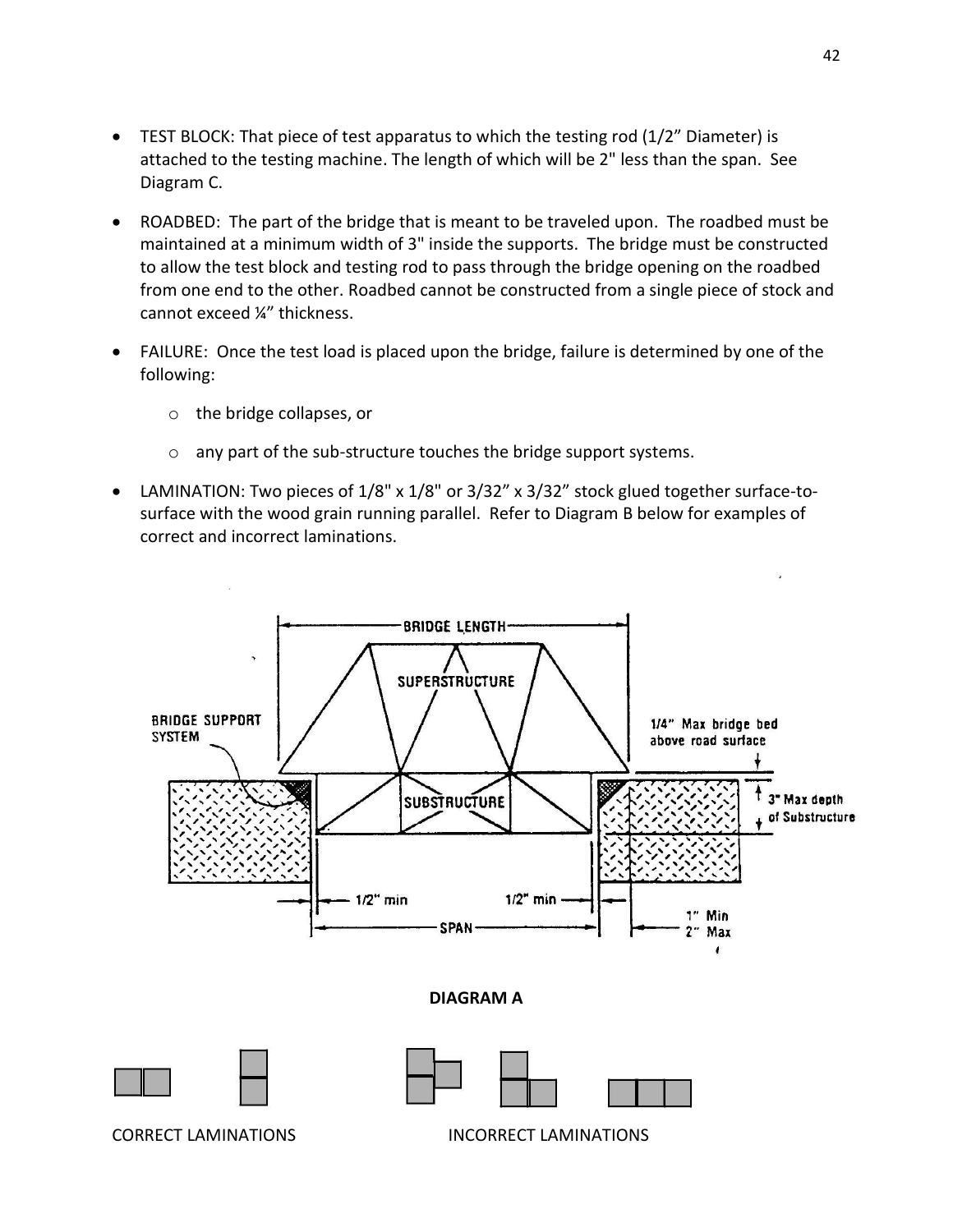#### **DIAGRAM B**

- **Bridges must be constructed in such a manner as to accommodate the test block and rod at the bridge's center.** The roadbed of the bridge must be free of obstructions.
- Coating of laminated beams with glue will not be permitted.

#### **VI. PROCEDURE**

- Bridge entries must be registered in accordance with procedures established for each conference.
- Bridge entries will be entered for competition along with all other exhibits during conference registration.
- All bridges will be evaluated by judges to determine their qualification for competition. Only qualified bridges will be tested in competition.
- Security shall be provided for all bridge entries as for all other exhibits.
- Bridges shall be selected at random for testing.

#### **VII. REQUIRED CONTEST PERSONNEL AND EQUIPMENT**

- Contest Coordinator
- Assistant to help with testing
- Testing equipment
	- o Appropriate testing equipment will be supplied
	- o Scales
	- o Calculator
- Evaluation forms

#### **VIII. CRITERIA FOR JUDGING**

- Method to be used with a bridge testing machine.
	- o Bridge efficiency shall be determined by the following formula:
	- o Dividing the failure weight (Load) by the bridge weight
	- $\circ$  The structure will be weighed and the weight entered into the formula as "Weight of Structure (grams)."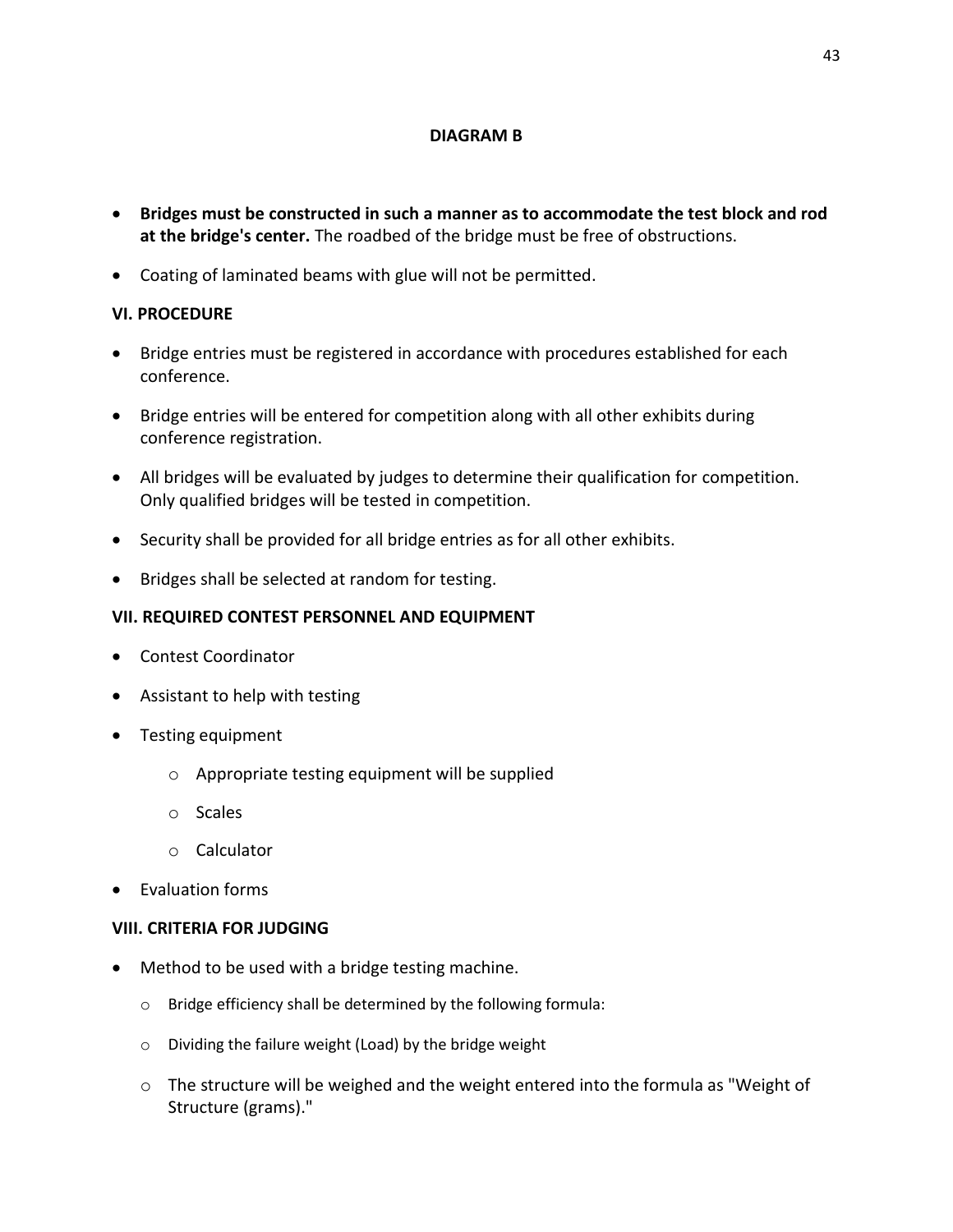- o An increasing load will be applied to the bridge via the bridge tester until the bridge fails. The reading on the tester gauge will be entered in the formula as "Load."
- o The bridge with the highest efficiency number is the winning bridge.
- o All efficiency ratings shall be calculated to three (3) decimal places. The highest efficiency rating will be the winner. In the event of a tie, the efficiency rating will be calculated to the next decimal point until a winner is decided.
- An increasing load will be applied to the bridge via the test hook (Diagram C) until the bridge fails. The load will be weighed and the weight entered in the formula as the "Failure Weight."



#### **DIAGRAM C**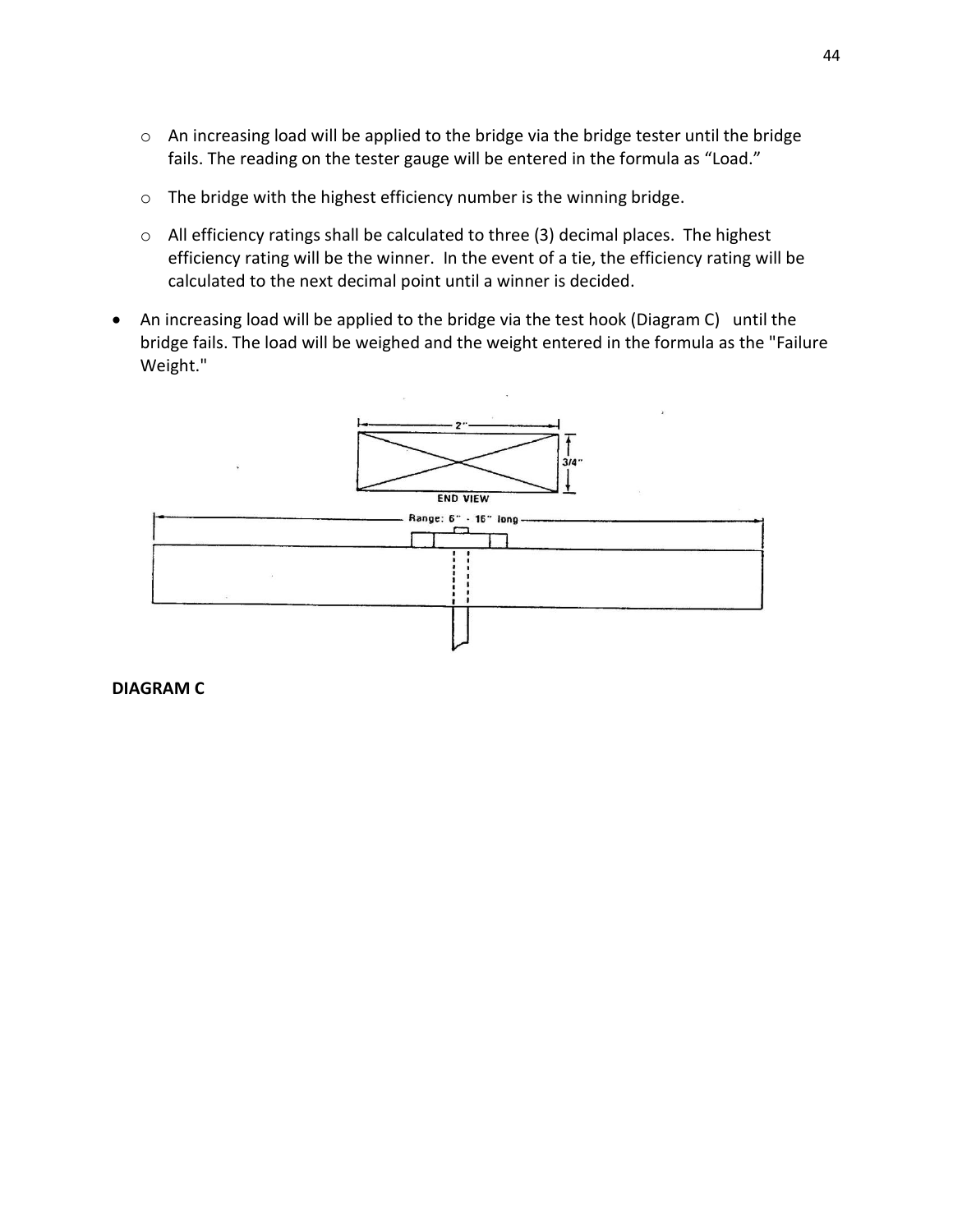#### **TECHNICAL DESIGN**

OVERVIEW: TSA contestants in Technical Design demonstrate their technical knowledge of drafting by completing a written test and solving an engineering graphics problem (multi-view drawing) using standard board drawing techniques.

#### **I. CONTEST PURPOSE**

The purpose of the Technical Design contest is to provide a means for TSA members to demonstrate their knowledge and abilities in drafting.

#### **II. ELIGIBILITY FOR ENTRY**

- All IL-TSA members in good standing are eligible to enter the Drafting contest.
- Entries are limited to two (2) per chapter.

#### **III. LEVELS OF COMPETITION**

There are two (2) levels of competition in the Technical Design Contest, Level I (grades 6-9) and Level II (grades 10-12), as described in the General Rules.

#### **IV. TIME LIMITATIONS**

The length of time allowed for the completion shall be 1 ½ hours.

#### **V. SPECIFIC REGULATIONS**

- The Technical Design contest is an individual event.
- All materials for the written test will be provided at the conference.
- All drawings shall be done on 9" x 12" drafting paper. Paper shall be provided at the conference.
- All entrants shall provide their own drafting equipment.
- All lettering on the drawing shall be free hand. No lettering guides or devices shall be allowed. Guidelines for lettering may be used.
- All drawings shall be done in pencil. No inking of drawings shall be allowed. Contest participants may bring their own pencils or use pencils provided. Only No. 2 (HB) lead pencils will be available at the conference.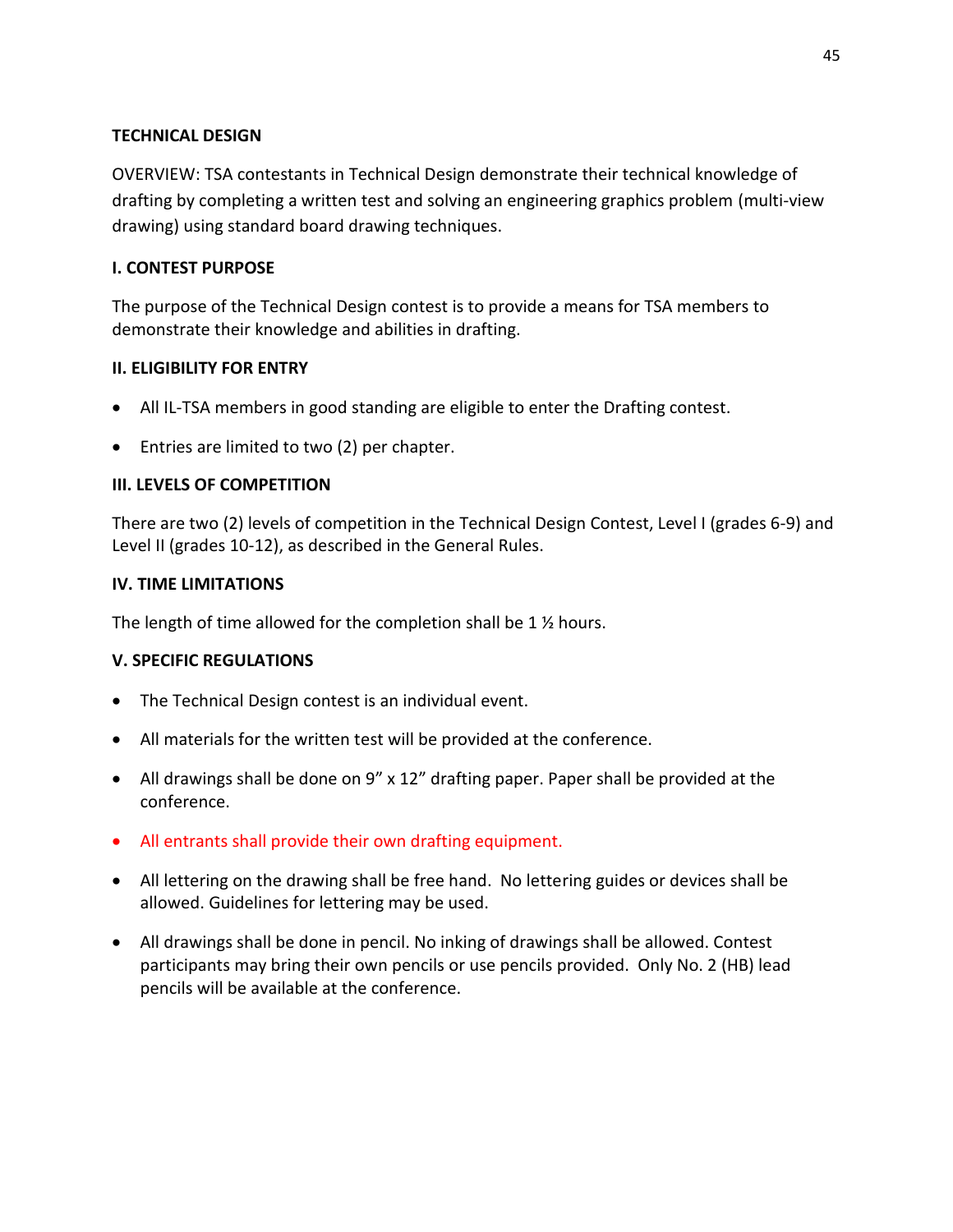#### **VI. PROCEDURES**

- Contest participants must register for this event in accordance with procedures established for each conference.
- Contestants must be at the assigned testing area before the established starting time for the event.
- Once the event has started with the distribution of the written test or the problem, no additional contestants will be allowed to enter the testing area.
- Contestants will not be allowed to leave the testing area and return after the event has begun.
- Contestants may leave the contest area when they have completed the written test and drawing.
- All drawing problem sheets and drawing entries shall be turned in to the contest coordinator.
- All drawing equipment must be removed from the testing area upon the completion of the event.

#### **VII. REQUIRED CONTEST PERSONNEL AND EQUIPMENT**

- Contest coordinator
- A team of judges ideally three but fewer are acceptable
- A copy of the contest guidelines
- Written tests, pencils, and answer sheets
- Drawing paper, copies of problems, and correct solutions
- Judge's rating sheets
- Pens for judges
- Tables and chairs for contestants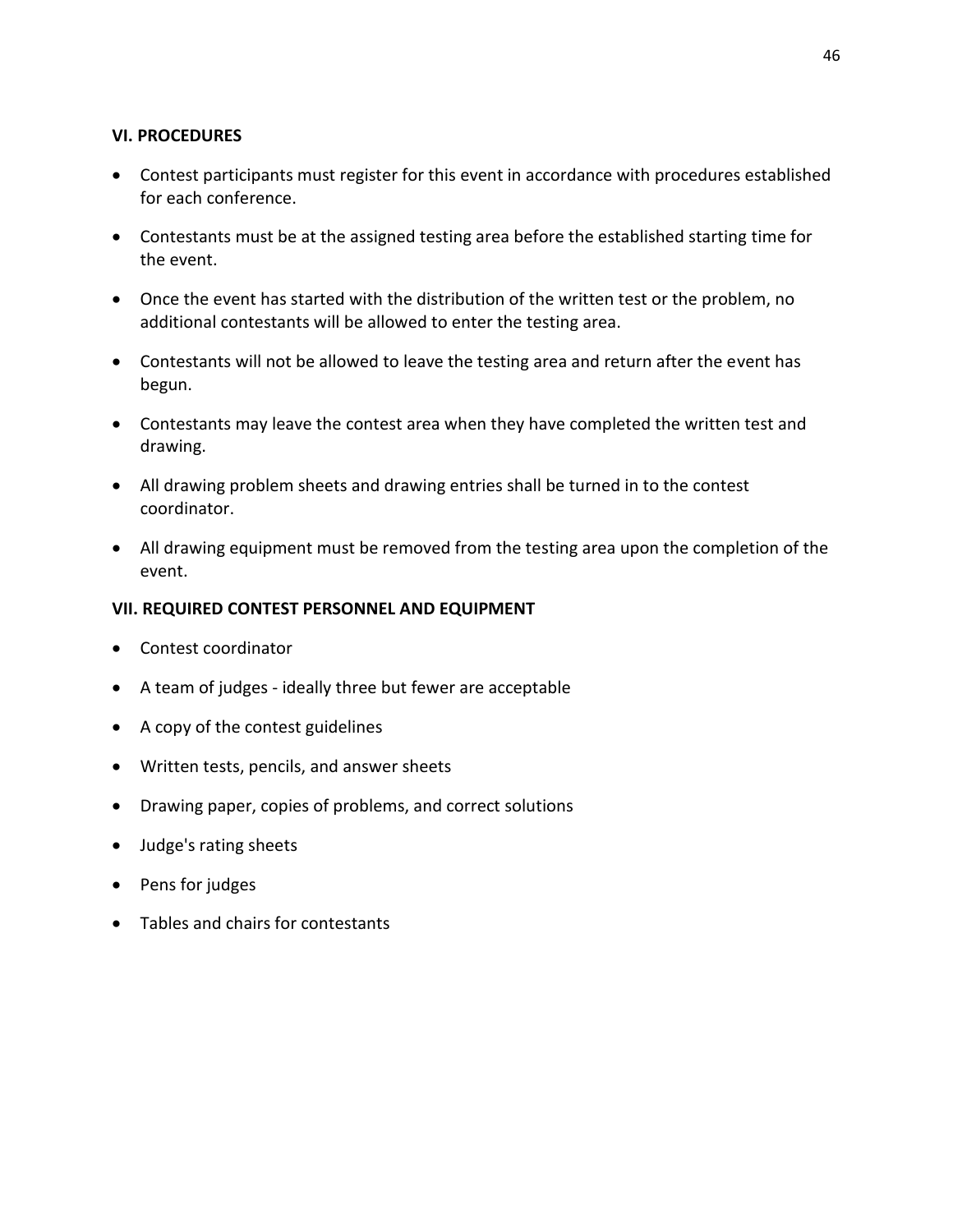#### **VIII. CRITERIA FOR JUDGING**

• Drafting Contest entries shall be evaluated using the following criteria.

#### LEVEL I

| Accuracy of solution       | 25 points  |
|----------------------------|------------|
| <b>Placement of views</b>  | 15 points  |
| <b>Accuracy of Drawing</b> | 25 points  |
| Lettering                  | 10 points  |
| Line quality               | 15 points  |
| Neatness and appearance    | 10 points  |
| Written test score         | 100 points |
| <b>TOTAL 200 points</b>    |            |
| <b>LEVEL II</b>            |            |
| Accuracy of solution       | 25 points  |
| <b>Placement of views</b>  | 10 points  |
| <b>Accuracy of Drawing</b> | 20 points  |
| Dimensioning fundamentals  | 10 points  |
| Lettering                  | 10 points  |
| Line quality               | 15 points  |
| Neatness and appearance    | 10 points  |
| Written test score         | 100 points |
| <b>TOTAL 200 points</b>    |            |

• Awards

First, Second, and Third place awards will be presented in each level of competition.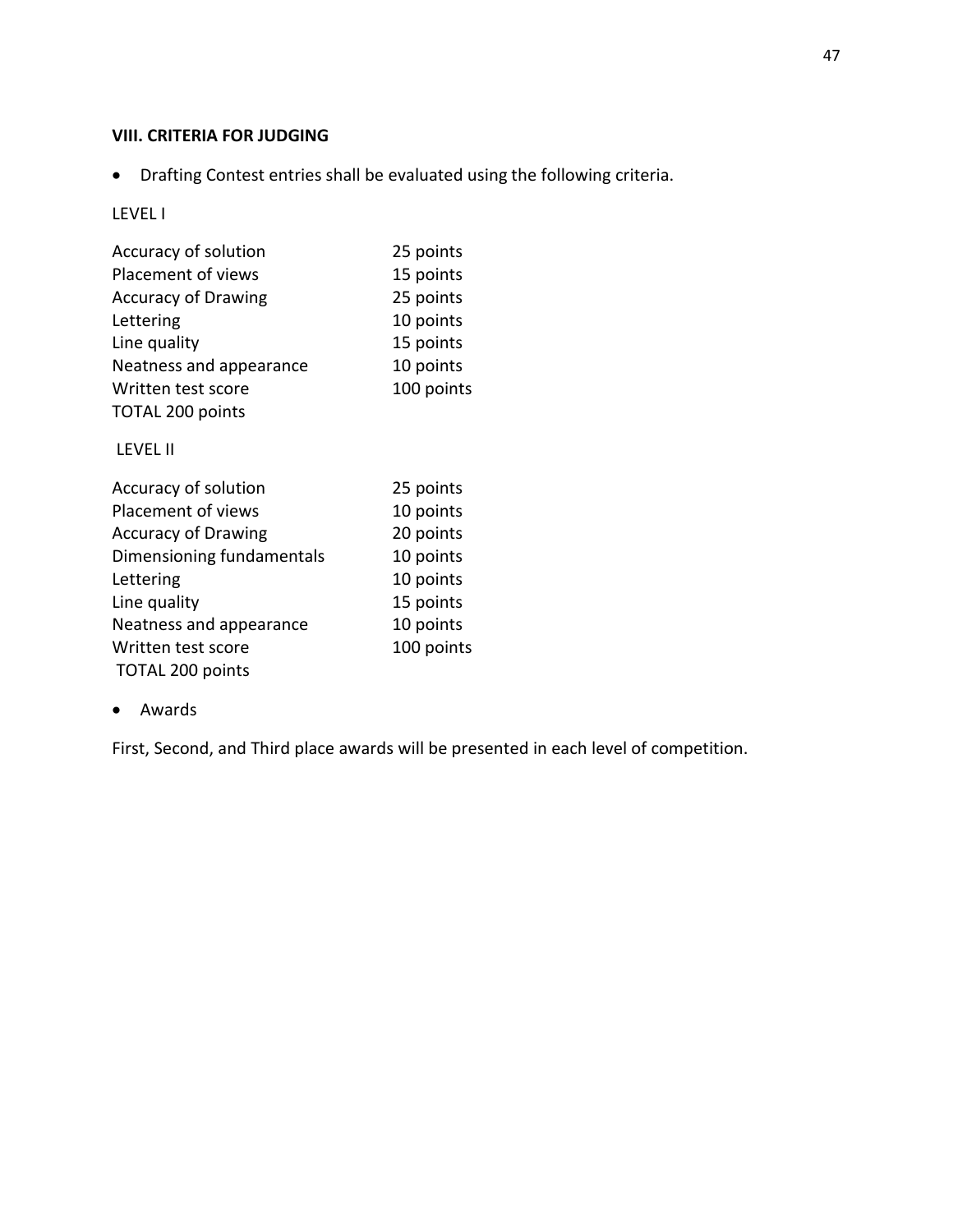#### **TECHNOLOGY BOWL - ORAL**

OVERVIEW: Chapter teams entering this event will compete with other teams in a verbal question and answer contest.

#### **I. CONTEST PURPOSE**

The purpose of the Technology Bowl - Oral contest is to provide TSA members with the opportunity to work together in teams to demonstrate their knowledge of technological content.

#### **II. ELIGIBILITY FOR ENTRY**

- All TSA members in good standing are eligible to enter the Technology Bowl Oral contest.
- Entries are limited to one (1) five-member team per chapter.

#### **III. LEVELS OF COMPETITION**

There are two levels of competition in the Technology Bowl - Oral event.

#### **IV. TIME LIMITATIONS**

Teams must be available as scheduled for the oral competition or the team will be disqualified.

#### **V. SPECIFIC REGULATIONS**

- Questions used will be alternately selected at random from the seven content areas of the Standards for Technological Literacy.
- No transmitting or recording devices shall be permitted in the contest area. No prompting shall be permitted.
- A total of five questions will be asked per round. No questions will be repeated in another round.
- A match consists of 5 toss-ups and a possibility of 5 bonus questions (A bonus question is only read when a toss-up is answered correctly by either team).
- A correctly answered toss-up is worth 10 points (No negative points for an incorrect response).
- The team that answers the toss-up correctly gets the first chance at answering the multiplepart bonus question. After the bonus question is read, the team has 30 seconds to confer. If the first team does not answer all parts, the other team gets a chance to answer the remaining parts.
- Bonus questions will have 3-4 answers/parts, with each part worth 5 points.
- If there is a tie after the set amount of toss-up questions and bonus questions, one extra toss-up will be asked. An incorrect response will result in the opposite team winning the match
- In case of a tie, at least one (1) additional question will be asked until a winner is determined.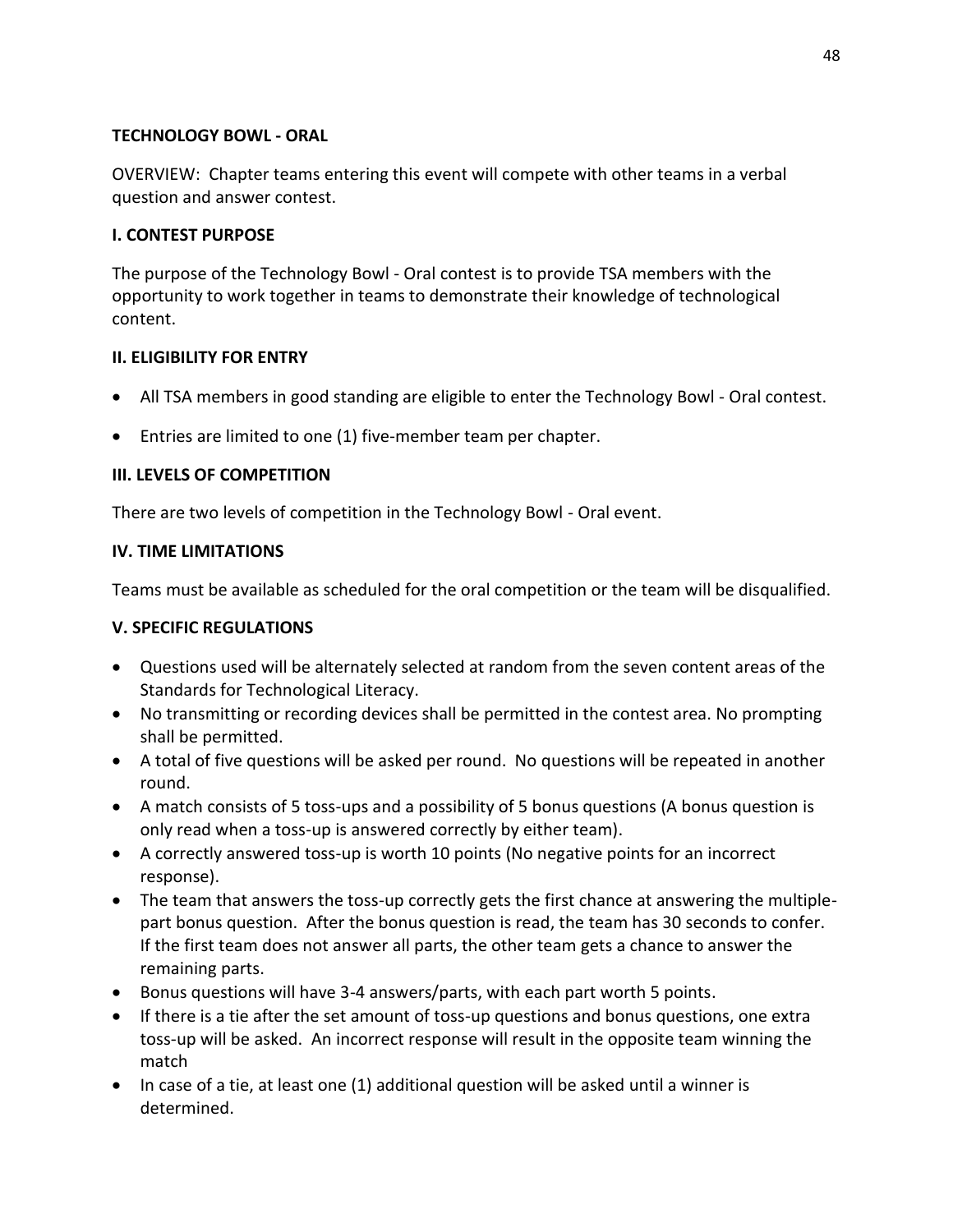- After a question is read, the competing teams will have ten (10) seconds to "buzz in." If neither team can answer the question, another question will be read.
- If a team member "buzzes in" before the question is completed, that team has five (5) seconds to give the correct answer without hearing the remainder of the question. If an incorrect answer is given, the question will be repeated for the other team.

#### **VI. PROCEDURE**

- Contest participants must register and follow the guidelines for this event in accordance with procedures established for each conference.
- The initial order of participation shall be established by a drawing of team numbers prior to the beginning of the contest.
- After instruction briefing, team members will report to the holding room as designated. Teams will remain in the holding room until called for competition or eliminated. Teams may visit with other teams, however, no advisor or visitors may come into the holding room.
- When instructed to do so, two teams will enter the contest area and be seated according to instructions.
- Team members will not be allowed in the contest area as observers until after the team has been eliminated.
- Once a team is eliminated, it is eliminated entirely.
- Questions will be prepared, by round, prior to the beginning of the contest.
- If equipment malfunctions, the question being asked will automatically be disqualified. A new question will not replace the disqualified question.
- If equipment malfunctions three (3) times during the same round, time will be called by the Contest Coordinator to set up the back-up equipment. After the new equipment has been set up and tested, the contest will continue from the point where it stopped.

#### **VII. REQUIRED CONTEST PERSONNEL AND EQUIPMENT**

- Contest coordinator
- Timekeeper
- Moderator
- Table with a rostrum for the moderator
- Two tables and six chairs for the contest teams
- List of chapters entered in the contest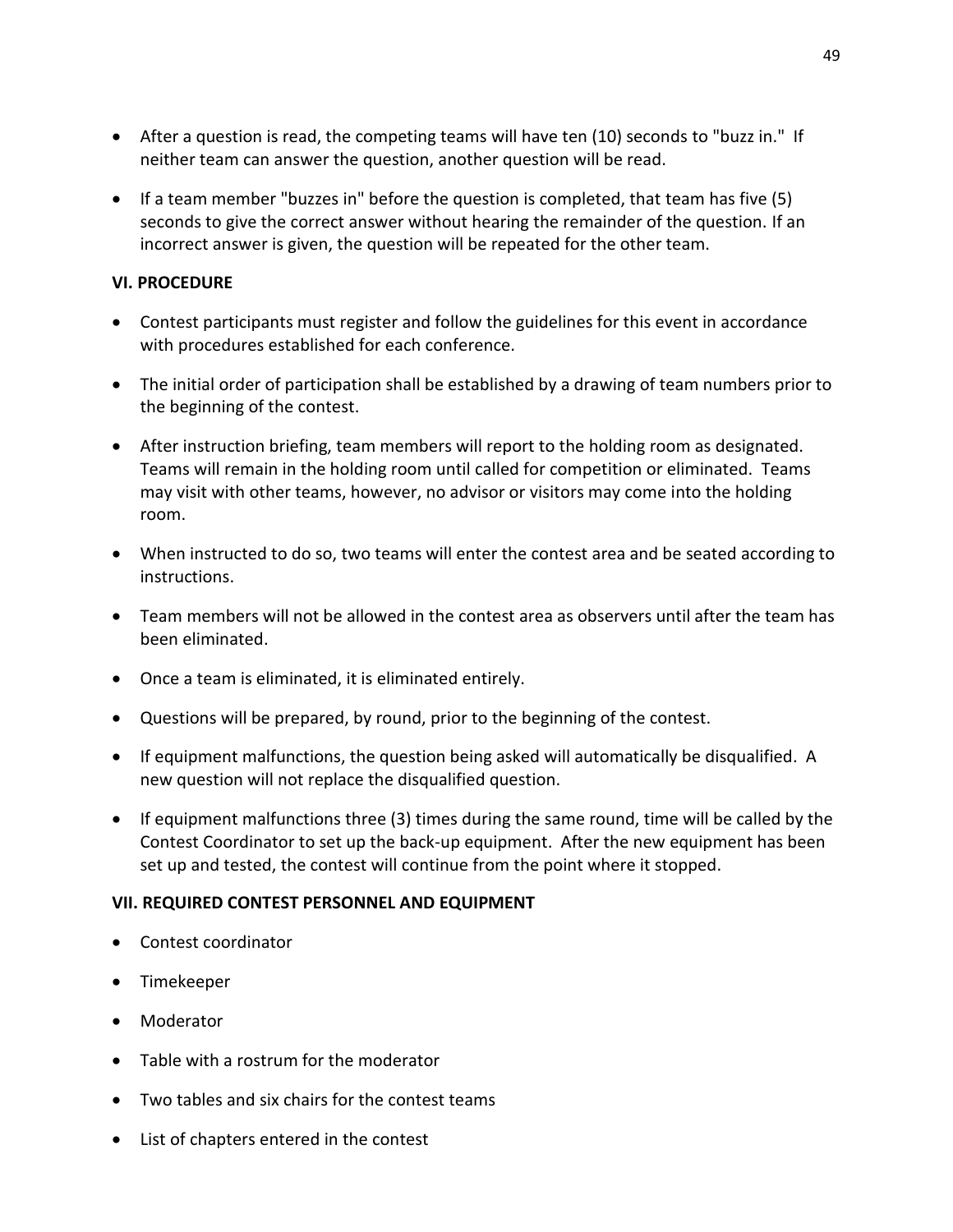- Lights and controls for contestants tables
- Chalkboard
- Test questions questions should be previously selected for rounds before the contest begins
- Several sets of tie-breaker questions previously selected

#### **VIII. CRITERIA FOR JUDGING**

A team's score is derived from the total correct answers to the questions asked. For each correct answer, the team will receive ten (10) points. If a question is answered incorrectly, or if a member of a team presses a button and cannot answer the question, five (5) points are subtracted from the team's total points. The team with the higher number of points will continue to the next round of competition while the losing team is eliminated from the competition.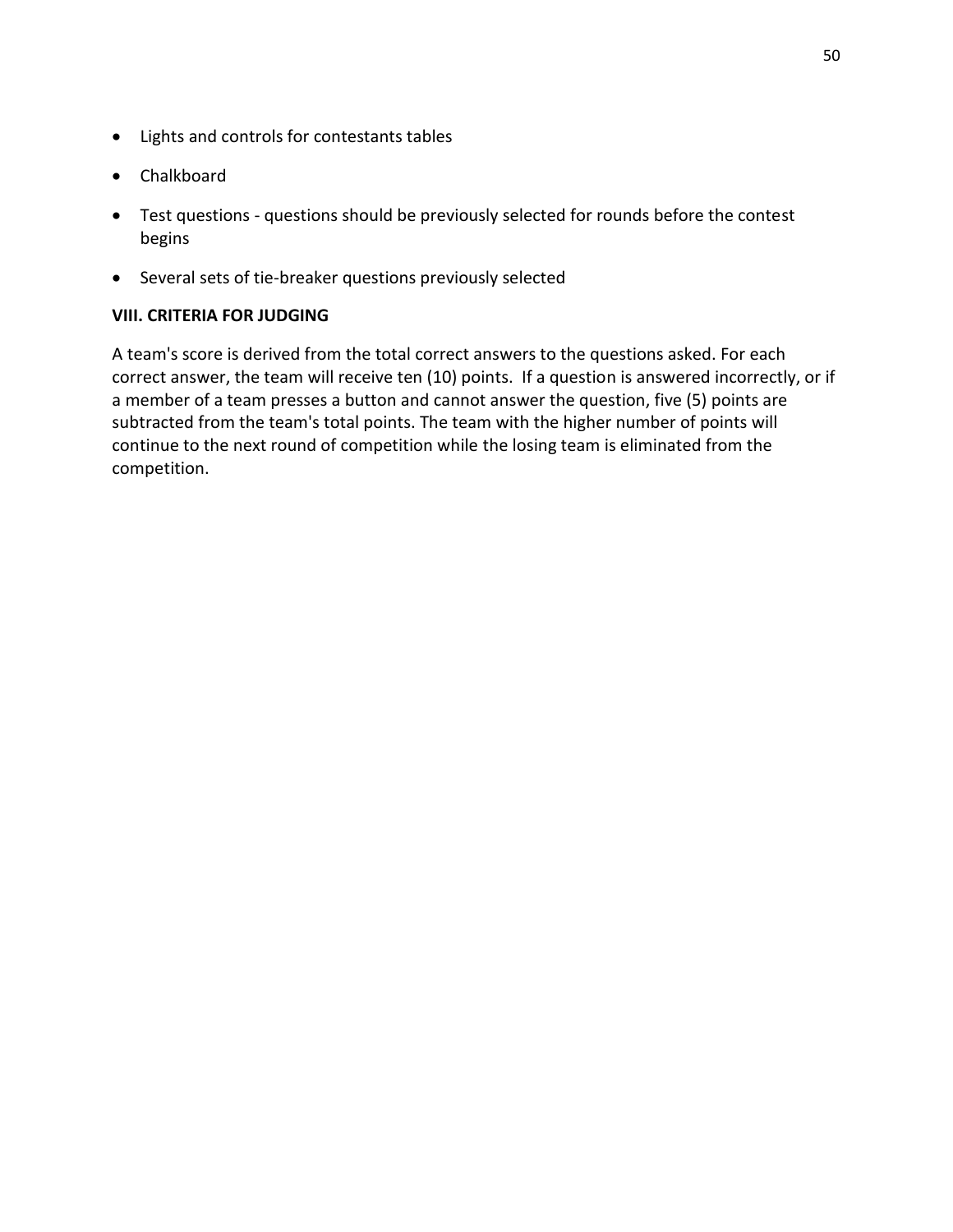#### **TECHNOLOGY BOWL - WRITTEN**

OVERVIEW: TSA members entering the Technology Bowl-Written contest will complete a written objective examination covering many aspects of Technology Education.

#### **I. CONTEST PURPOSE**

The purpose of the Technology Bowl - Written contest is to allow students the opportunity to demonstrate their knowledge of technical content in a wide variety of technology areas.

#### **II. ELIGIBILITY FOR ENTRY**

- All TSA members in good standing are eligible to enter the Technology Bowl Written contest.
- Unlimited contestants per chapter.

#### **III. LEVELS OF COMPETITION**

There are two levels of competition in the Technology Bowl - Written contest.

#### **IV. TIME LIMITATIONS**

- The written test will be administered to all students entering this contest at the same time.
- One (1) hour will be allowed for this test.

#### **V. SPECIFIC REGULATIONS**

- All necessary materials including pencils, tests, answer sheets, etc. will be provided by the Contest Coordinator. Contestants should bring nothing with them to the testing room.
- Contestants who are not present when the test is distributed will be disqualified and restricted from the test area.
- The test will consist of 100 objective questions including true false and multiple choice.
- The test will cover the Standards for Technological Literacy.
- Contestants must stop work immediately when time is called by the Contest Coordinator.
- Should a contestant complete the test before the time allocated expires, the contestant will hold his test paper and remain seated quietly without distracting anyone else. Failure to do so may result in disqualification of the contestant at the discretion of the Contest Coordinator.
- All test papers must be turned in before leaving the test area.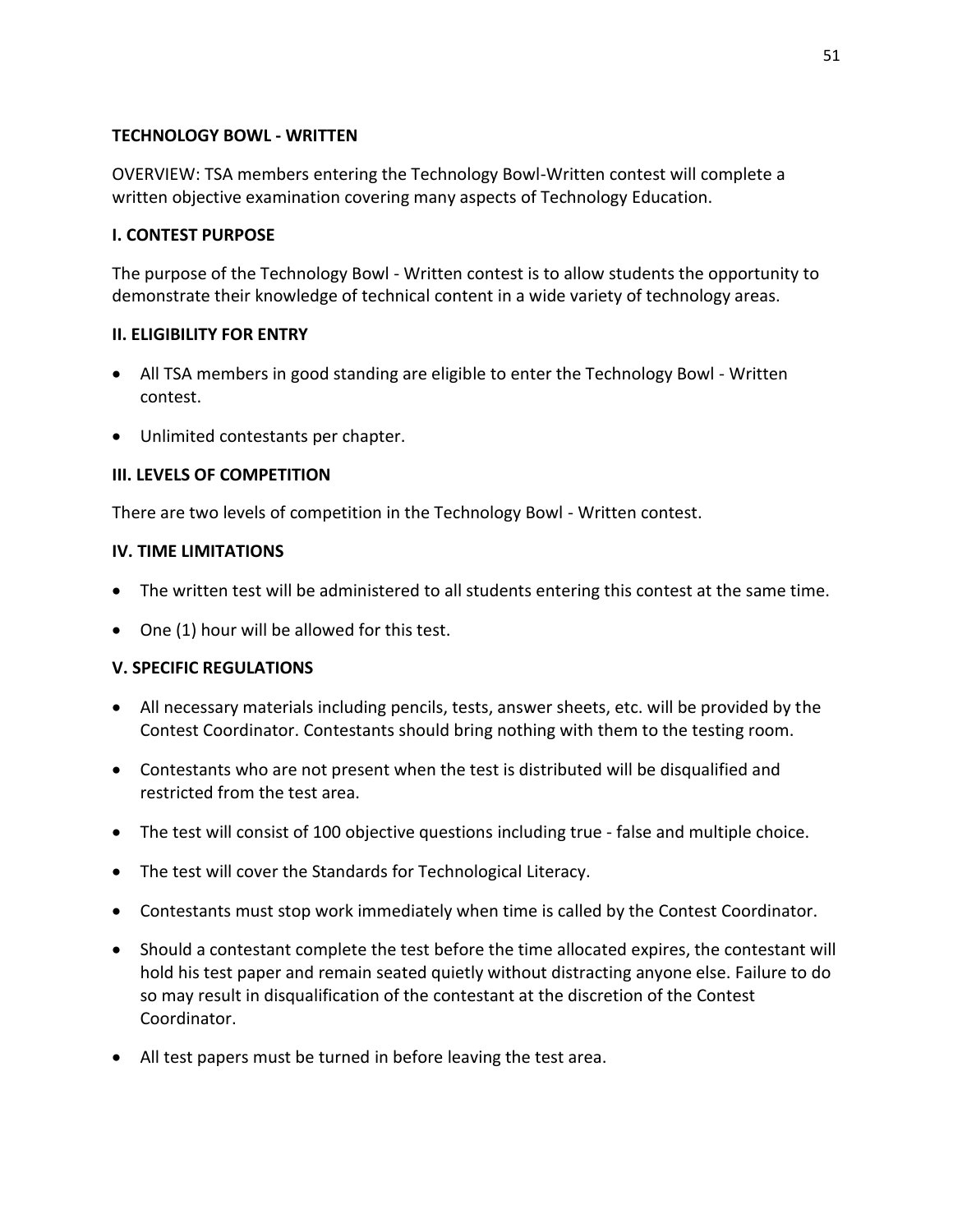#### **VI. PROCEDURE**

- All contestants in the Technology Bowl-Written event must register at the designated time and follow the guidelines and procedures established for each conference.
- Contestants must be at the assigned testing area before the established starting time for the test.
- All contestants will follow the Specific Regulations and adhere to all directions provided on site by the Contest Coordinator.

#### **VII. REQUIRED CONTEST PERSONNEL AND EQUIPMENT**

- Contest coordinator
- Person to time the test (may be the Contest Coordinator)
- Three (3) to five (5) judges for grading or computer grading facilities
- A stopwatch
- Tables and chairs or armchairs in sufficient quantity to accommodate all contestants
- A room large enough to accommodate all contestants
- Rating sheets for the judges
- Pencils for all contestants
- Test booklets and answer sheets
- Contest results reporting form

#### **VIII. CRITERIA FOR JUDGING**

The most correct answers on the written test will determine the winners in this event.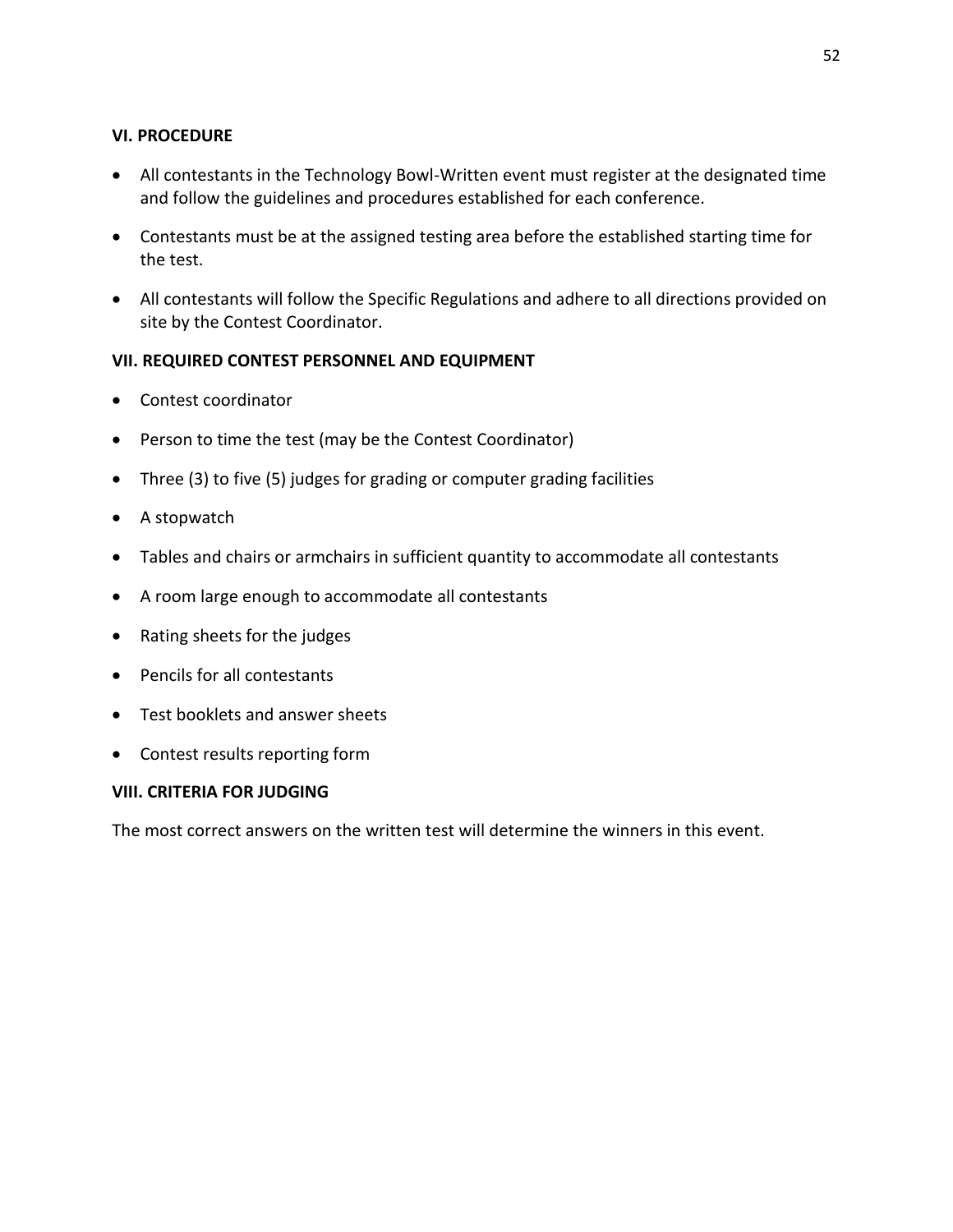#### **TECHNOLOGY PROBLEM SOLVING**

OVERVIEW: TSA teams entering the Technology Problem Solving event are required to use a team approach to provide an adequate solution to a given problem within a specified and limited time frame. Design, function, cooperative teamwork, and originality are the primary elements judged.

#### **I. CONTEST PURPOSE**

The purpose of the Technology Problem Solving contest is to provide students with an experience in problem solving. Students working in teams of three will use critical thinking skills in order to develop a satisfactory solution to the stated problem.

#### **II. ELIGIBILITY FOR ENTRY**

- All IL-TSA chapters in good standing are eligible to enter the Technology Problem Solving contest.
- All members of each team must be in the same level of competition as stated in the General Rules.
- Entries are limited to two teams of two individuals, per level, per chapter.

#### **III. LEVELS OF COMPETITION**

There are two (2) levels of competition in the Technology Problem Solving contest, Level I (grades 6-9) and Level II (grades 10-12), as described in the General Rules.

#### **IV. TIME LIMITATIONS**

The allotted time for design and construction of the solution will be one hour-thirty minutes, unless otherwise noted. All contestants in this event must arrive and be in place at the specified time and location.

#### **V. SPECIFIC REGULATIONS**

- Teams shall consist of two members. All team members must be in the same level of competition.
- All work must be done in the specified area.
- All materials will be provided. No additional materials will be allowed during construction of the solution.
- All necessary tools will be provided.
- Contestants will be given the problem and judging criteria when entering the contest room. The contest problem and criteria for judging will be available to local TSA advisors after the contest is complete.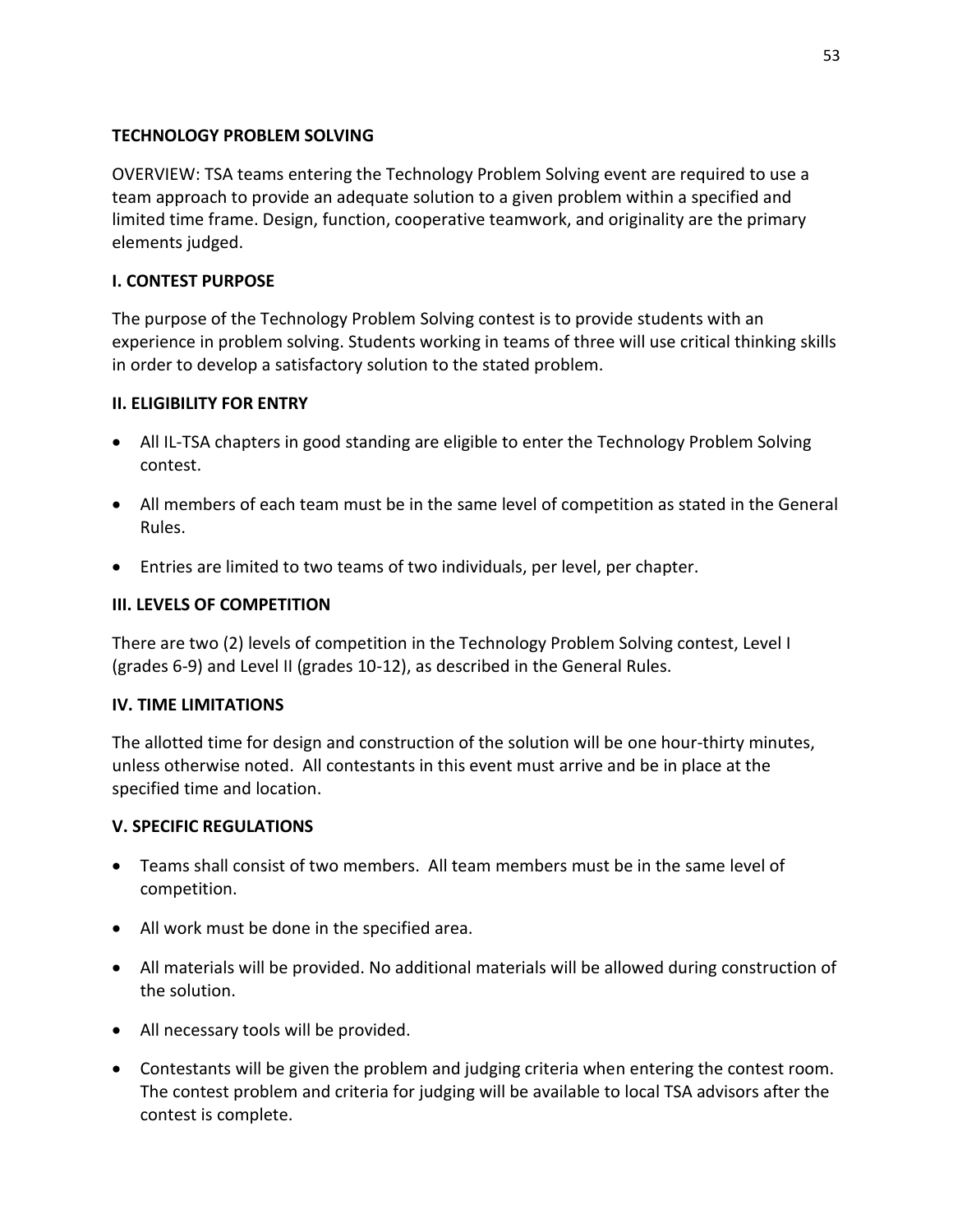- Contest problems will be selected from areas such as, but not limited to:
	- o Communication
	- o Energy
	- o Transportation
	- o Production
	- o Construction
	- o Societal/future
	- o Applications of Technology

#### **VI. PROCEDURES**

- Contest Participants must register and follow the guidelines for the event in accordance with the procedures established for each conference.
- One team member will check in his/her team with the Contest Coordinator at the time designated for the event to obtain specific information for the event.
- Problem solving teams should assemble in the general area of the contest prior to the designated time for the contest.

#### **VII. REQUIRED CONTEST PERSONNEL AND EQUIPMENT**

- Contest coordinator
- A team of judges ideally three but fewer are acceptable, one can serve as timekeeper
- Stopwatch or clock to time event
- A copy of the contest guidelines
- Judge's rating sheets
- Pencils for judges
- Tables and chairs for the contestants and judges
- Technology problem and judging criteria
- Tools and supplies needed for developing solutions
- Contest results reporting form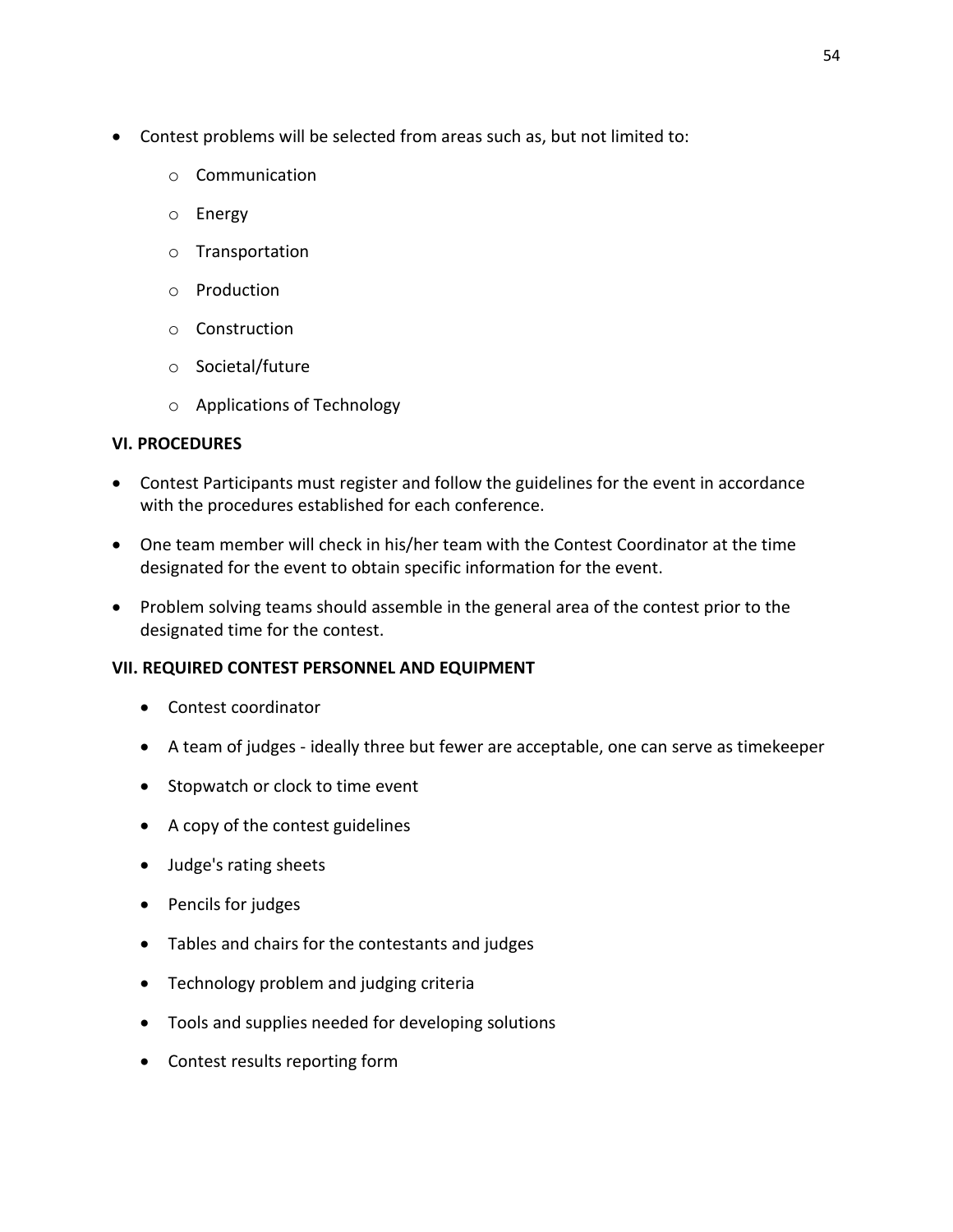#### **VIII. CRITERIA FOR JUDGING**

Technology Problem solving teams shall be rated using the following general criteria:

Creativity 20 points Is the solution a creative solution to the stated problem?

Function 20 points Does the solution work? Does it actually fulfill the stated need or purpose of the problem?

Design 20 points Is the solution well designed and did team members use available materials to their best advantage?

Originality 20 points Does the solution demonstrate original thinking to solve the problem?

Accuracy 20 points Does the solution meet the required criteria as stated in the problem?

These criteria areas are general in nature and may change from year to year as the problem dictates. Point totals shall always equal 100 points.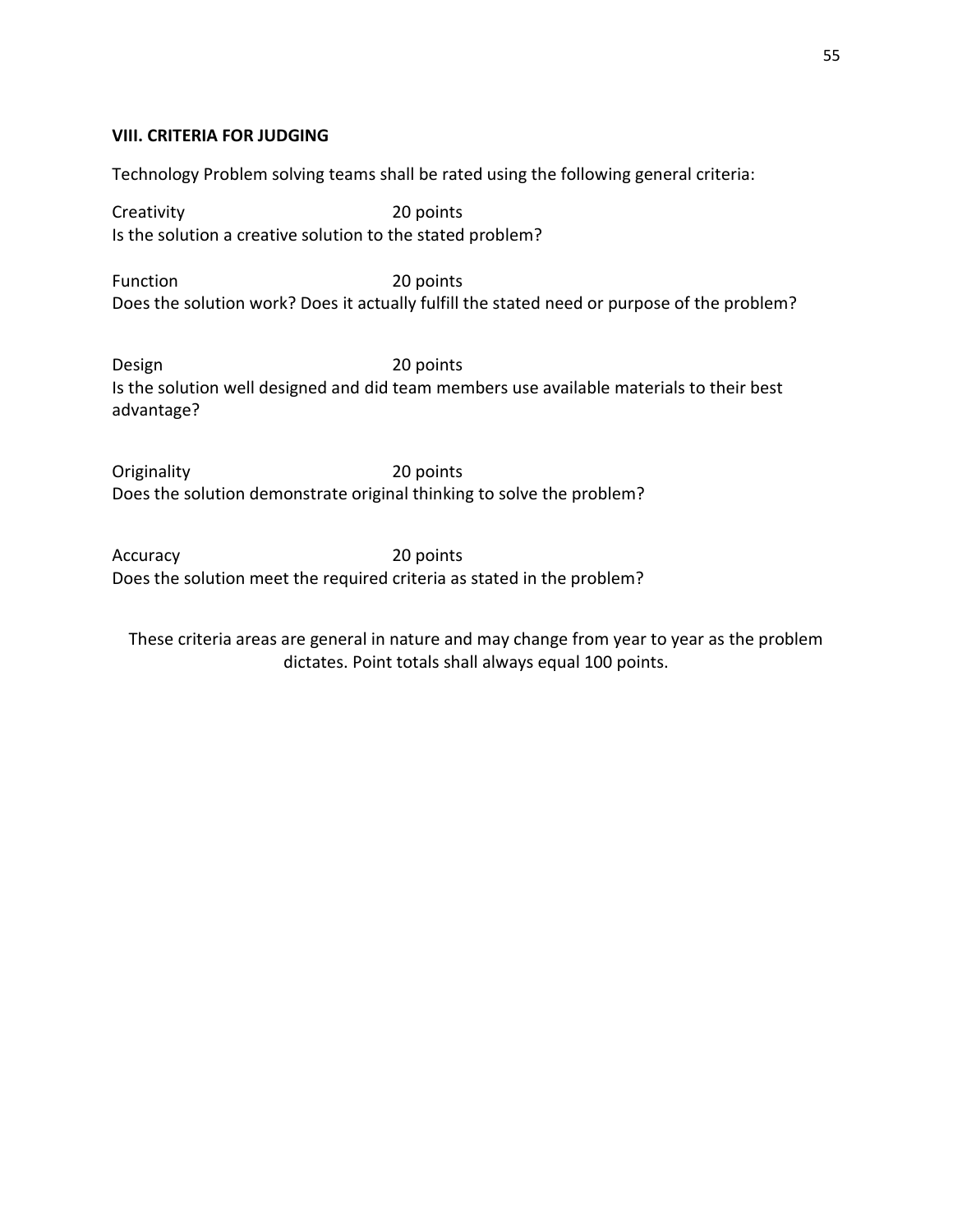

#### **ACHIEVEMENT PROGRAM**

The TSA Achievement Program (bronze, silver, and gold awards) is designed to motivate and recognize student members for high effort in a school's technology education program. The TSA Achievement Program is

- an opportunity for every TSA member to strive and receive recognition for accomplishments;
- designed to encourage excellence in the areas of leadership development, understanding technology, school/community service, and career/personal planning; and
- planned so the highest awards represent outstanding individual performance.

The Technology Student Association Achievement Program provides opportunities for TSA members to attain the highest ideals and goals of TSA. This noncompetitive, self-initiated program encourages students to develop appropriate attitudes and increase their knowledge and skills through involvement in technology education programs and activities.

The basic goals of the TSA Achievement Program are to:

- inspire TSA members to attain the high goals and ideals of TSA;
- promote active participation at the school, community, state, and national levels;
- provide opportunities that assist students in making informed and meaningful career and educational choices;
- develop leadership and team participation abilities; and
- recognize participation in technology education programs and TSA.

#### **LEVELS**

The TSA Achievement Program is composed of three levels of achievement: bronze, silver, and gold. Everyone begins at the bronze level. When a member completes the required activities at the bronze level, s/he is eligible for the appropriate award and for work toward the silver level. Eventually, s/he may work for points toward the gold level.

National TSA recommends working on the Achievement Program over a two-year period of time. The student strives to achieve the Bronze and Silver Awards in one school year, and the Gold Award during the following school year. This time frame is suggested in order to give the appropriate amount of time and effort to the projects/steps that are required to achieve each level and to maximize the learning experience.

#### **RULES FOR STUDENT MEMBERS**

- 1. In order to participate in the TSA Achievement Program, a student must be an active member in an affiliated, local TSA chapter.
- 2. The student may choose from the activities listed under the four achievement categories of leadership development, understanding technology, school/community service, and career/personal planning.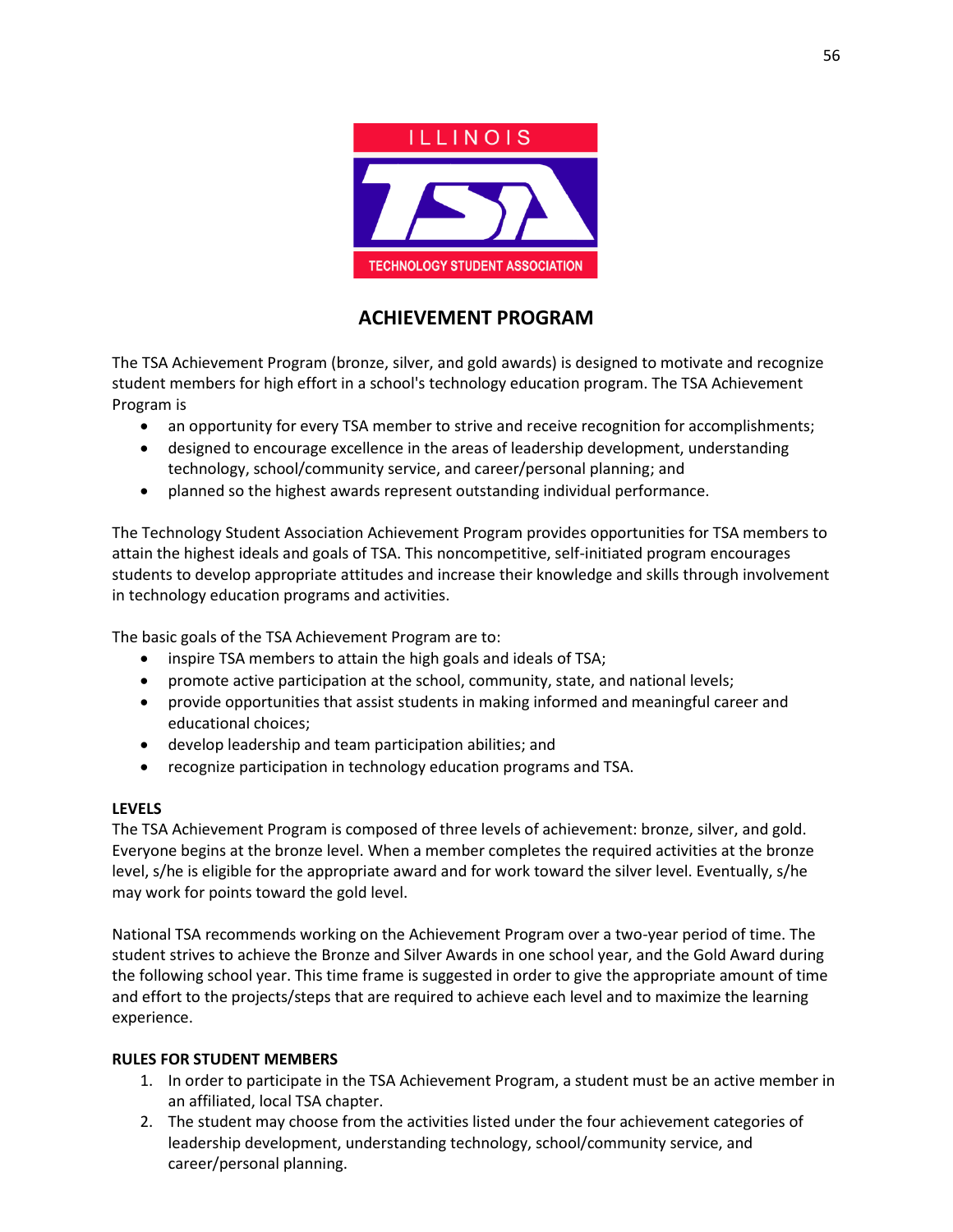- 3. Each activity must be recorded on an activity resume (below) and initialed by the local chapter vice-president.
- 4. When a minimum of twenty points has been accumulated in each category, and an additional twenty points from any or all of the categories, the student is eligible to submit the activity resume to the chapter advisor. A total of one hundred points is required to attain each level of achievement.
- **5.** Following recommendation by the chapter vice-president, the chapter advisor verifies successful completion of the activities by signing the activity resume. Resumes for Bronze, Silver, and Gold Awards should be sent to and retained by state advisors. **Resumes for these awards should not be sent to National TSA.**
- 6. Points are cumulative from one award level to the next. The points earned for the Bronze Award count for the Silver Award, and the points earned for the Bronze and Silver Awards count toward the Gold Award. All points earned, beginning with the Bronze Award, must be listed on the activity resume each time the resume is submitted for a new level.
- 7. Points may not be claimed for activities prior to TSA membership.
- 8. Each activity may be claimed only once, unless otherwise indicated.
- 9. The local chapter vice-president verifies an activity only after the activity has been completed; the local advisor verifies the activity resume once all activities are completed for the appropriate level.
- 10. Activities must be dated and include the code number and a specific description.
- 11. The local vice-president retains a copy of each activity resume for chapter records and submits a copy to the TSA state advisor.
- 12. The TSA state advisor verifies a student's TSA membership and retains a copy of the activity resume for state files. Activity resumes are not submitted to national TSA.

#### **AWARD PINS and PRESENTATION**

Bronze awards are presented at the local chapter or district level at special awards assemblies, awards banquets, special TSA banquets, etc. Pins are available for purchase at the national tsaweb store. Silver and Gold award pins are presented to each award winner at the state conference. However, if the student is planning to attend that year's national conference, the gold pin would be presented at the national level. **Illinois TSA students earning a silver or gold award pin would be provided that pin free of charge.**

**All applicants wanting to earn silver or gold status, must submit their application materials to the state advisor** (Dr. Chris Merrill, Illinois State University, Department of Technology, 215 Turner Hall, Normal, Illinois 61790-5100 or via email as an attachment to [cpmerri@ilstu.edu\)](mailto:cpmerri@ilstu.edu). **All applications are due one week before the state conference.**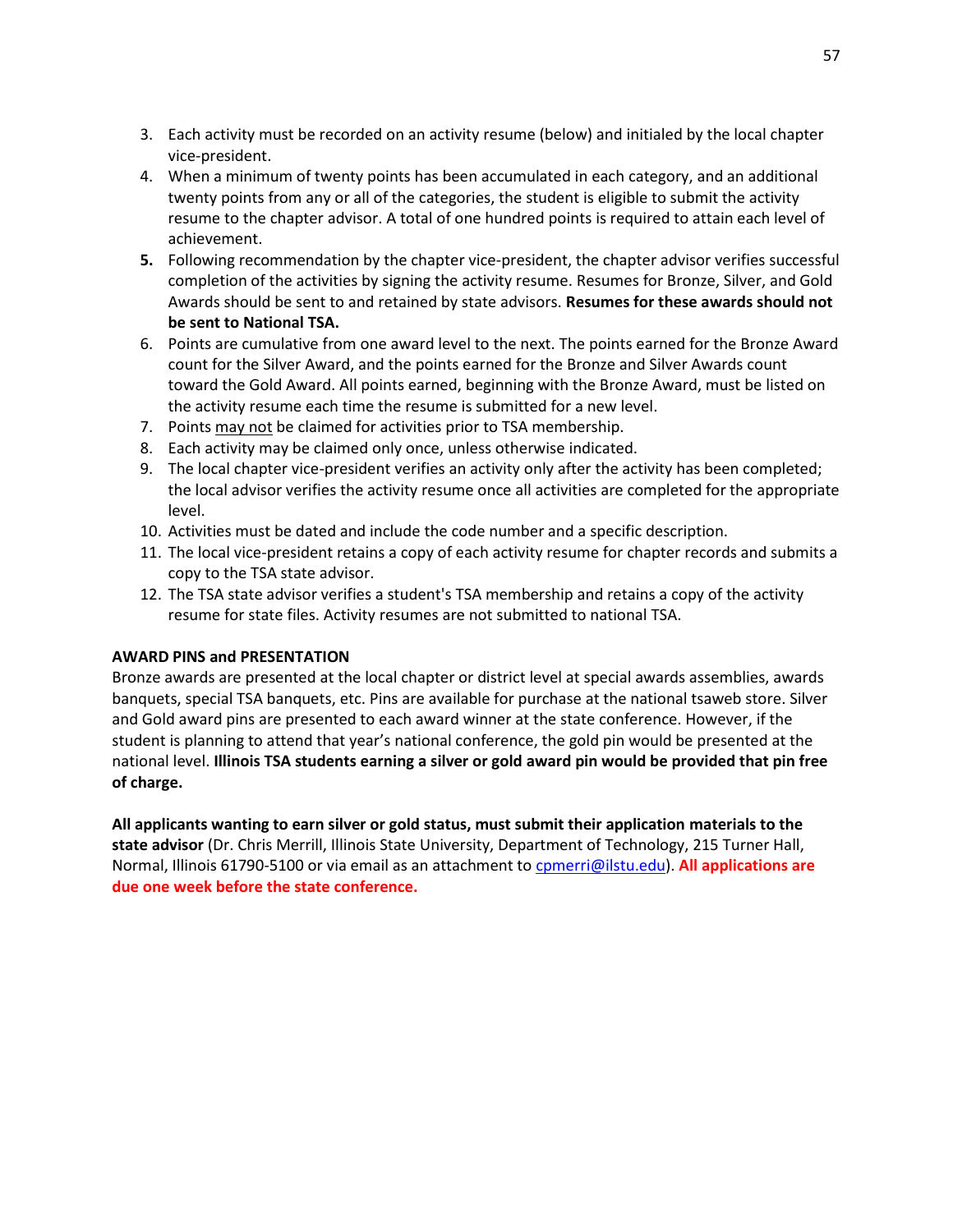#### **LEADERSHIP DEVELOPMENT**

The following individual and group leadership development activities are designed to help the student develop the ability to plan, organize, and carry out worthy projects. They encourage the student to become a good leader and follower. Students should select and complete activities totaling a minimum of twenty points.

| Code | <b>Points</b> | Completed | <b>Activity</b>                                                          |  |  |  |  |  |
|------|---------------|-----------|--------------------------------------------------------------------------|--|--|--|--|--|
| 101  | 5             |           | Meet all chapter deadlines.                                              |  |  |  |  |  |
| 102  | 5             |           | Attend and participate in all chapter meetings.                          |  |  |  |  |  |
| 103  | 5             |           | Serve on a major committee, such as finance, program of work,            |  |  |  |  |  |
|      |               |           | nominations, etc.                                                        |  |  |  |  |  |
| 104  | 5             |           | Prepare a chapter meeting agenda.                                        |  |  |  |  |  |
| 105  | 5             |           | Prepare a committee meeting agenda.                                      |  |  |  |  |  |
| 106  | 5             |           | Successfully complete a basic parliamentary procedure quiz.              |  |  |  |  |  |
| 107  | 5             |           | Lead a class discussion or demonstration.                                |  |  |  |  |  |
| 108  | 5             |           | Recruit a new TSA member.                                                |  |  |  |  |  |
| 109  | 5             |           | Make and second a minimum of three main motions for passage at           |  |  |  |  |  |
|      |               |           | chapter meetings.                                                        |  |  |  |  |  |
| 110  | 5             |           | Make a minimum of two privileged motions at chapter meetings.            |  |  |  |  |  |
| 112  | 5             |           | Debate a minimum of two motions at chapter meetings.                     |  |  |  |  |  |
| 113  | 5             |           | Hold an office in another organization while a member of TSA.            |  |  |  |  |  |
| 114  | 5             |           | Recite (from memory) the TSA motto and creed at a regular TSA            |  |  |  |  |  |
|      |               |           | business meeting.                                                        |  |  |  |  |  |
| 115  | 5             |           | Lead the invocation at a TSA function.                                   |  |  |  |  |  |
| 116  | 10            |           | Serve as a delegate at a regional, state, or national conference.        |  |  |  |  |  |
| 117  | 10            |           | Chair one of the major local committees.                                 |  |  |  |  |  |
| 118  | 10            |           | Chair one sub-committee, such as refreshments, entertainment,            |  |  |  |  |  |
|      |               |           | welcoming, guest speaker, etc.                                           |  |  |  |  |  |
| 119  | 10            |           | Plan and organize one service project.                                   |  |  |  |  |  |
| 120  | 10            |           | Plan and organize one fund raising project.                              |  |  |  |  |  |
| 121  | 10            |           | Plan and organize one social function.                                   |  |  |  |  |  |
| 122  | 10            |           | Plan and organize one educational/technical activity.                    |  |  |  |  |  |
| 123  | 10            |           | Serve as a chapter officer.                                              |  |  |  |  |  |
| 124  | 10            |           | Successfully complete an advanced parliamentary exam.                    |  |  |  |  |  |
| 125  | 10            |           | Lead a session at a district, regional, state, or national conference or |  |  |  |  |  |
|      |               |           | convention.                                                              |  |  |  |  |  |
| 126  | 10            |           | Give a talk on technology education to a group not familiar with TSA.    |  |  |  |  |  |
| 127  | 10            |           | Report to a committee or your chapter officers on:                       |  |  |  |  |  |
|      |               |           | the mascot, colors, and motto of your school                             |  |  |  |  |  |
|      |               |           | the student council officers of your school                              |  |  |  |  |  |
|      |               |           | the history of your school                                               |  |  |  |  |  |
|      |               |           | other student organizations in your school and what they do              |  |  |  |  |  |
| 128  | 10            |           | Report to a committee or your chapter officers (for one of the following |  |  |  |  |  |
|      |               |           | levels: local, state, or national) on:                                   |  |  |  |  |  |
|      |               |           | the purposes of TSA as they are stated in the constitution               |  |  |  |  |  |
|      |               |           | the heritage and development of the association<br>$\bullet$             |  |  |  |  |  |
|      |               |           | the names of the officers and their responsibilities                     |  |  |  |  |  |
|      |               |           | the membership requirements of the association                           |  |  |  |  |  |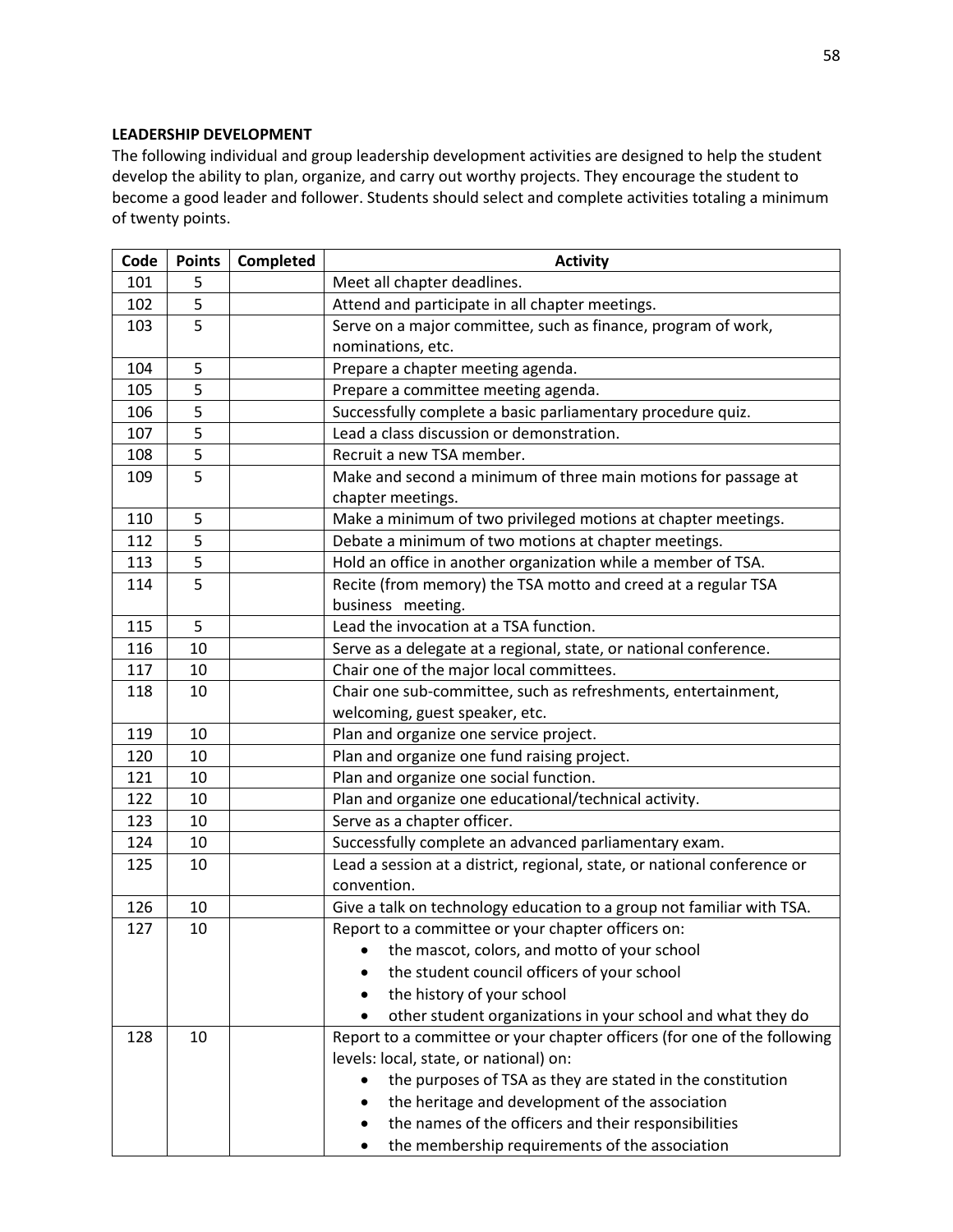|     |    | the times, dates, and places of meetings<br>$\bullet$                                                                                                                                                                                           |
|-----|----|-------------------------------------------------------------------------------------------------------------------------------------------------------------------------------------------------------------------------------------------------|
| 129 | 10 | Attend a state or national TSA leadership conference.                                                                                                                                                                                           |
| 130 | 10 | Assist in the preparation of a state or regional TSA conference.                                                                                                                                                                                |
| 131 | 10 | Explain to another student organization, student group, technology<br>education class, or civic group about:<br>TSA<br>technology education<br>$\bullet$<br>the goals of TSA<br>$\bullet$<br>the benefits of being a member of TSA<br>$\bullet$ |
| 132 | 15 | Serve as a state TSA officer.                                                                                                                                                                                                                   |
| 133 | 20 | Serve as national TSA officer.                                                                                                                                                                                                                  |

#### **UNDERSTANDING TECHNOLOGY**

The Understanding Technology activities in the TSA Achievement Program emphasize the importance of developing problem solving skills and a knowledge base for success in a technological society. The activities also help students become more aware of the need for following safety procedures and for developing technology skills at home, in the technology lab, in the community, and in business settings. Students should select and complete activities totaling a minimum of twenty points.

| Code | <b>Points</b> | Completed | <b>Activity</b>                                                             |
|------|---------------|-----------|-----------------------------------------------------------------------------|
| 201  | 5             |           | Demonstrate the safe use of three pieces of equipment in the                |
|      |               |           | technology lab.                                                             |
| 202  | 5             |           | Demonstrate the safe use of ten tools.                                      |
| 203  | 5             |           | Pass a safety test with 100% accuracy for three pieces of equipment.        |
| 204  | 5             |           | Prepare a classroom/school bulletin board on a technology-related           |
|      |               |           | topic.                                                                      |
| 205  |               |           | Conduct a study on the safety practices used in the technology lab for a    |
|      |               |           | period of two weeks and report on it to the class.                          |
| 206  | 5             |           | Make a CAD drawing.                                                         |
| 207  | 5             |           | Write a program for use in the technology lab, i.e., a CNC program, or      |
|      |               |           | one that converts inches to millimeters, calculates the cost of a           |
|      |               |           | product, etc.                                                               |
| 208  | 5             |           | Write a report on the use of lasers, fiber optics, artificial intelligence, |
|      |               |           | computer control, or super conductors.                                      |
| 209  | 5             |           | Imagine how society may be revolutionized by technology in the near         |
|      |               |           | future and write a report on it.                                            |
| 210  | 5             |           | Prepare an oral report on the input-process-output-feedback principle       |
|      |               |           | of technology practices.                                                    |
| 211  | 5             |           | Prepare a report on the use of alternative materials for a standard         |
|      |               |           | industrial product.                                                         |
| 212  | 5             |           | Repair one item in your home that is not in working condition.              |
| 213  | 10            |           | Write a paper on the safety practices used in a local business or           |
|      |               |           | industry.                                                                   |
| 214  | 10            |           | Design and build a fixture for a production activity.                       |
| 215  | 10            |           | Prepare a video program on safety in the technology lab.                    |
| 216  | 10            |           | Prepare a written or oral report on the major advantages and                |
|      |               |           | disadvantages of products made of recyclable materials.                     |
| 217  | 10            |           | Build a model of an antique power system.                                   |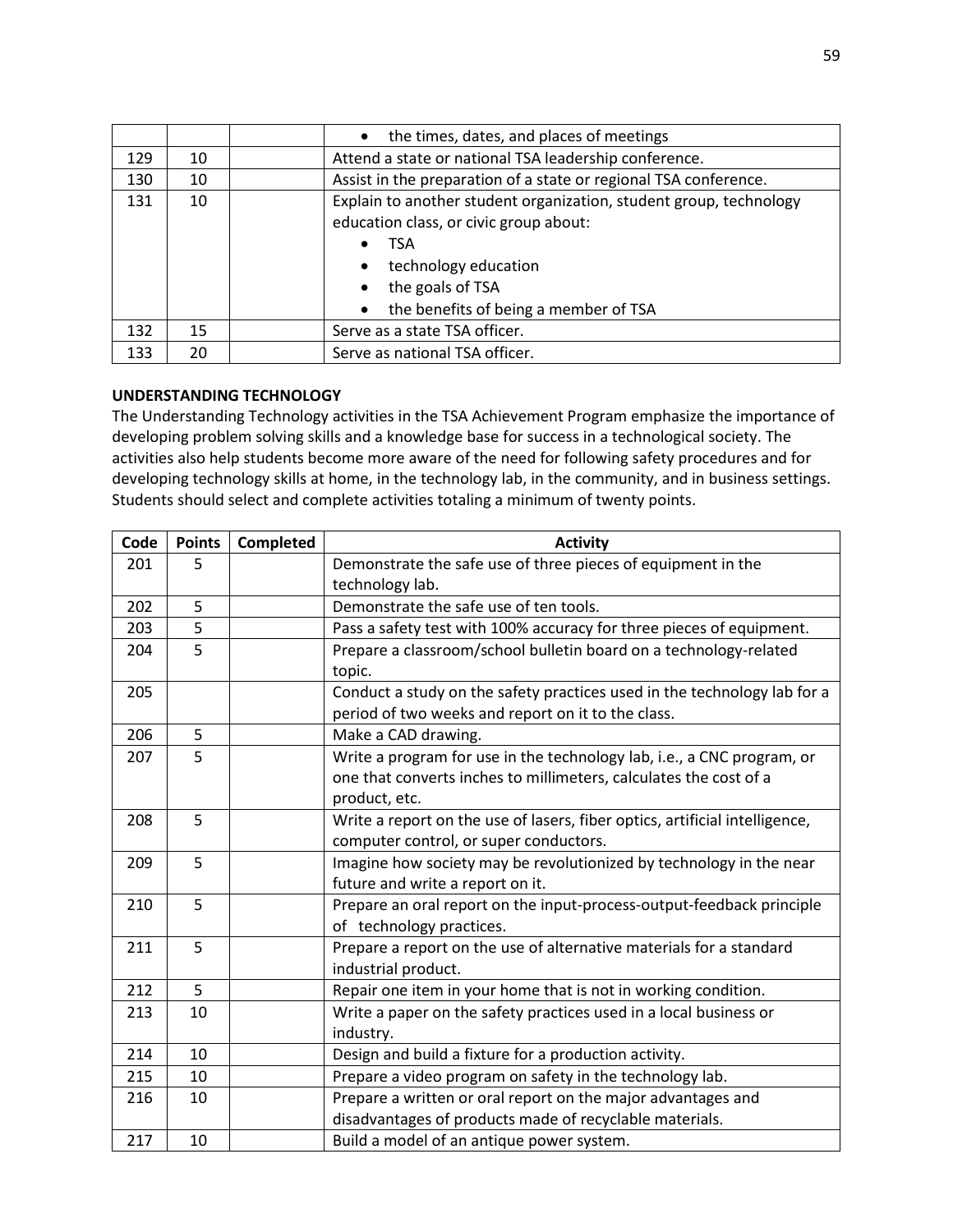| 218 | 10 | Develop a bill of materials, flow chart, and illustration of a product        |
|-----|----|-------------------------------------------------------------------------------|
|     |    | suitable for manufacturing in the technology lab.                             |
| 219 | 10 | Complete a product research activity such as the best type of computer        |
|     |    | disk, USB flash drive, videotape, house paint, adhesive, etc.                 |
| 220 | 10 | Write a report about a state-of-the-art production technique.                 |
| 221 | 10 | Visit an industrial plant and make a flow chart of its operation.             |
| 222 | 10 | Design and construct a robot (remote-controlled).                             |
| 223 | 10 | Assist in the development of a film.                                          |
| 224 | 10 | Prepare a written report on the development of electronics and its            |
|     |    | effect on society.                                                            |
| 225 | 10 | Simulate a space shuttle mission.                                             |
| 226 | 10 | Research an aspect of technology and its effect on the environment and        |
|     |    | report on the findings to a technology education class.                       |
| 227 | 10 | Compete in a local TSA event.                                                 |
| 228 | 10 | Compete in a state TSA event.                                                 |
| 229 | 10 | Compete in a national TSA event.                                              |
| 230 | 10 | Assist an elementary teacher in integrating a technology education            |
|     |    | activity (from manufacturing, construction, communication, and                |
|     |    | transportation) into a class lesson (i.e., rocketry, conservation activities, |
|     |    | $etc.$ ).                                                                     |
| 231 | 15 | Build a model of a modern communications system and explain the               |
|     |    | model to your class.                                                          |
| 232 | 15 | Construct an apparatus that solves a problem using a combination of at        |
|     |    | least three systems, such as thermal, electronic, fluid, etc.                 |

#### **SCHOOL AND COMMUNITY SERVICE**

Service is a basic element of a democratic society. The school and community service activities of the TSA Achievement Program help students develop positive attitudes and a desire for serving others. Students should select and complete activities totaling a minimum of twenty points.

| Code | <b>Points</b> | Completed | <b>Activity</b>                                                          |
|------|---------------|-----------|--------------------------------------------------------------------------|
| 301  | 5             |           | Participate in a service project.                                        |
| 302  | 5             |           | Serve on a membership drive team.                                        |
| 303  | 5             |           | Assist in a technology education open house.                             |
| 304  | 5             |           | Assist in decorating the school for a holiday event.                     |
| 305  | 5             |           | Plan activities for Teacher Appreciation Week.                           |
| 306  | 5             |           | Participate in a patriotic parade.                                       |
| 307  | 5             |           | Observe legal proceedings at a court session.                            |
| 308  | 5             |           | Attend a city or county government meeting.                              |
| 309  | 5             |           | Attend a school board meeting.                                           |
| 310  | 5             |           | Design and make a patriotic display.                                     |
| 311  | 5             |           | Attend a student council meeting.                                        |
| 312  | 5             |           | Meet with the chapter advisory committee at one of its regular           |
|      |               |           | meetings.                                                                |
| 313  | 5             |           | Attend a state legislative session, hearing, or committee hearing.       |
| 314  | 5             |           | Write to a state or national member of congress on a current legislative |
|      |               |           | issue.                                                                   |
| 315  | 5             |           | Bring and introduce a member of a civic club to a local TSA chapter      |
|      |               |           | meeting as your guest.                                                   |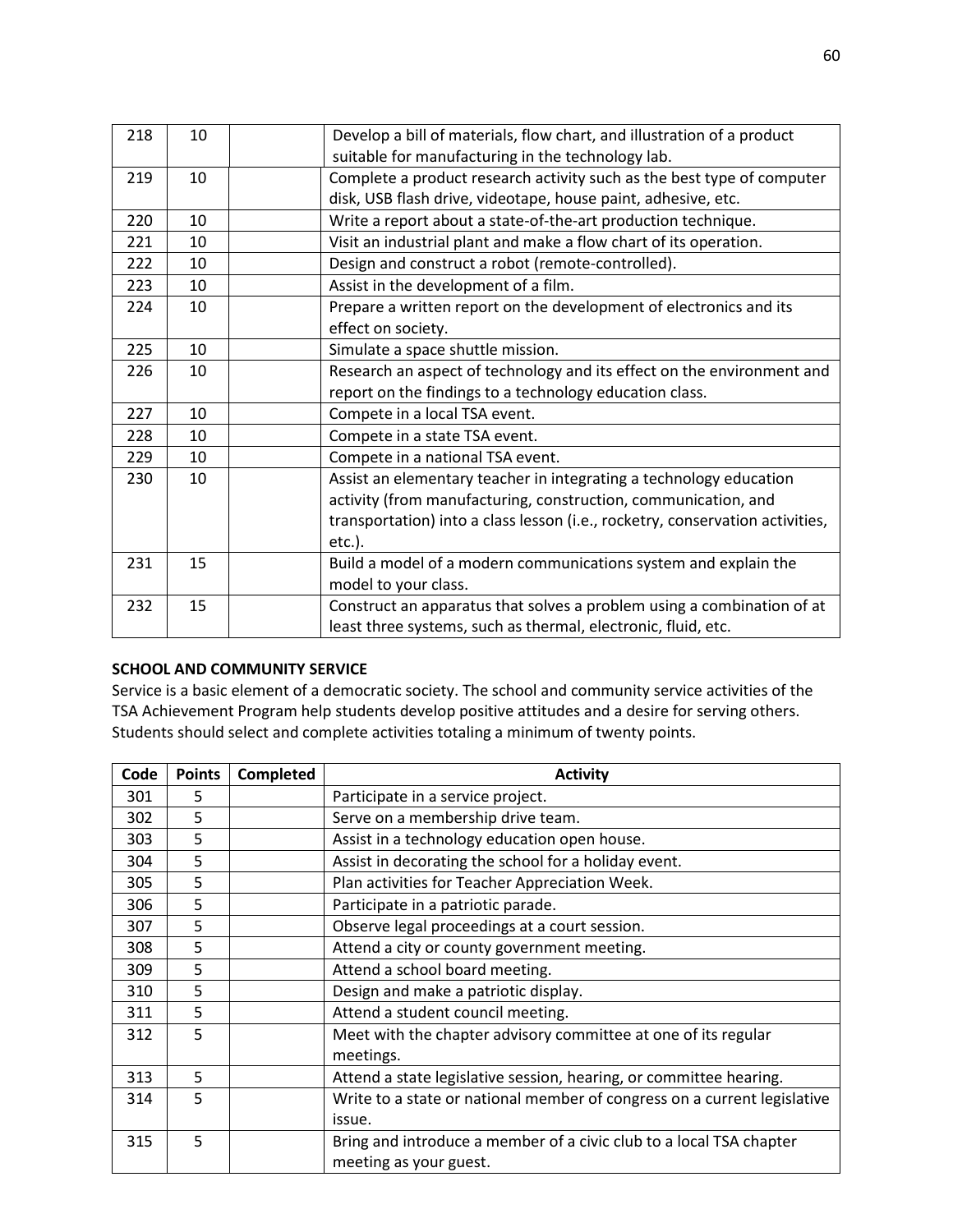| 316 | 10 | Assist the TSA chapter advisor as a lab assistant.                      |
|-----|----|-------------------------------------------------------------------------|
| 317 | 10 | Visit another TSA chapter and assist in organizing a joint service      |
|     |    | project.                                                                |
| 318 | 10 | Help organize and conduct activities at school for National Science and |
|     |    | Technology Week, Career and Technical Education Week, or National       |
|     |    | <b>Education Week.</b>                                                  |
| 319 | 10 | Make holiday toys for charity.                                          |
| 320 | 10 | Plan and direct a school service project.                               |
| 321 | 10 | Plan and direct a chapter service project.                              |
| 322 | 10 | Report to a technology education class or to another class on the       |
|     |    | qualities of a leader. Use TSA materials.                               |
| 323 | 10 | Attend at least two civic club meetings and report to the chapter       |
|     |    | advisor on what civic clubs are doing in the community.                 |
| 324 | 10 | Give a report on TSA to a civic group or trade association (one that is |
|     |    | not familiar with TSA) in the local area.                               |
| 325 | 10 | Assist a technology teacher with tutoring in lower level classes.       |
| 326 | 10 | Assist in the installation of another chapter's officers.               |
| 327 | 15 | Assist in organizing another chapter.                                   |
| 328 | 15 | Plan and direct a community, state, or national service project.        |

#### **CAREER AND PERSONAL PLANNING**

TSA students share many common goals, objectives, and interests. They all should learn about their roles in a technology oriented society. The career and personal planning area of the TSA Achievement Program provides activities that enable students to make wise personal decisions in selecting and preparing for a career. Students should elect and complete activities totaling a minimum of twenty points.

| Code | <b>Points</b> | Completed | <b>Activity</b>                                                          |
|------|---------------|-----------|--------------------------------------------------------------------------|
| 401  | 5             |           | Construct a poster size collage of one of the following occupation       |
|      |               |           | areas:                                                                   |
|      |               |           | construction, design and engineering, communication, transportation,     |
|      |               |           | environmental systems, or manufacturing.                                 |
| 402  | 5             |           | Discuss with family members how and why they made their                  |
|      |               |           | occupational choices. Summarize responses in a short written report.     |
| 403  | 5             |           | Using the newspaper, clip out five want ads for jobs that appeal to you, |
|      |               |           | and write sample letters applying for the positions.                     |
| 404  | 5             |           | Identify five strong personality traits that you have, and in a short    |
|      |               |           | written report tell how these traits might help you in a particular      |
|      |               |           | occupation.                                                              |
| 405  | 10            |           | Ask a minimum of four adults (not family members) about their work       |
|      |               |           | and record their responses.                                              |
| 406  | 10            |           | Research and report on a minimum of four technology based                |
|      |               |           | occupations.                                                             |
| 407  | 10            |           | Make a flow chart outlining your career plans.                           |
| 408  | 10            |           | Prepare a written report on the opportunities, working conditions,       |
|      |               |           | entrance requirements, etc. of a technology-related occupation of your   |
|      |               |           | choice.                                                                  |
| 409  | 10            |           | Give an oral report to the class on the opportunities for employment in  |
|      |               |           | one of the technology education systems of communications,               |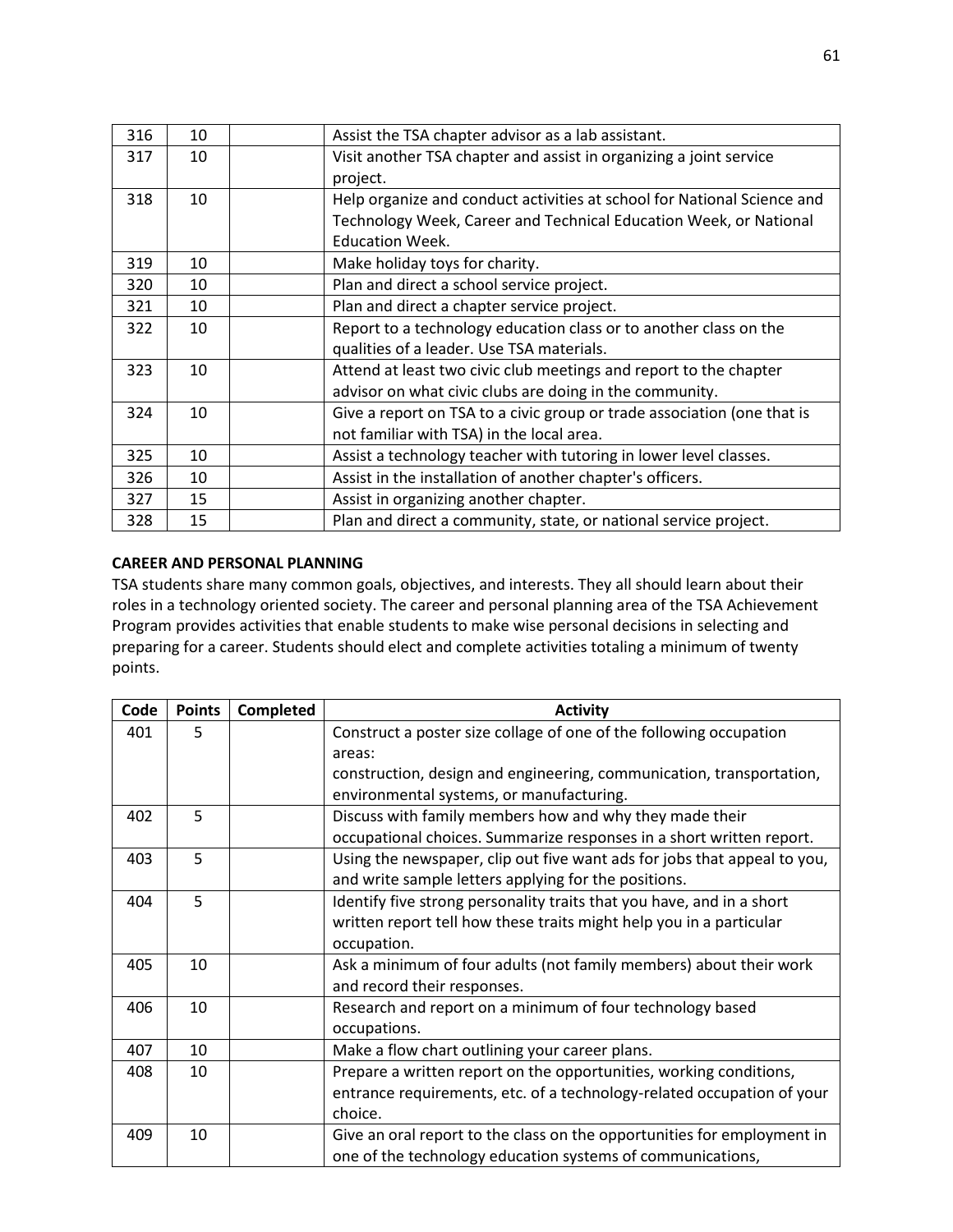|     |    | construction, transportation, manufacturing, design and engineering,<br>or environmental systems.                                                                                        |
|-----|----|------------------------------------------------------------------------------------------------------------------------------------------------------------------------------------------|
| 410 | 10 | Obtain and complete a job application from a local business or<br>technology oriented firm.                                                                                              |
| 411 | 10 | Prepare a written or oral report on where to look for job openings, how<br>to apply, and how to follow-up on job prospects.                                                              |
| 412 | 10 | Assist in arranging a class or chapter field trip to a nearby business or<br>technology oriented firm.                                                                                   |
| 413 | 10 | Assist in arranging a class field trip to a nearby university, community<br>college, career and technical school, apprenticeship program, or other<br>technical skills training program. |
| 414 | 10 | Assist in arranging for a guest speaker from a business or technology<br>oriented firm.                                                                                                  |
| 415 | 10 | Research and report to a class or chapter on the major economic<br>elements of the local community or state.                                                                             |
| 416 | 10 | Write an article for the local newspaper, school paper, etc. on the<br>benefits of technology education—as they relate to 21st century skills<br>requirements.                           |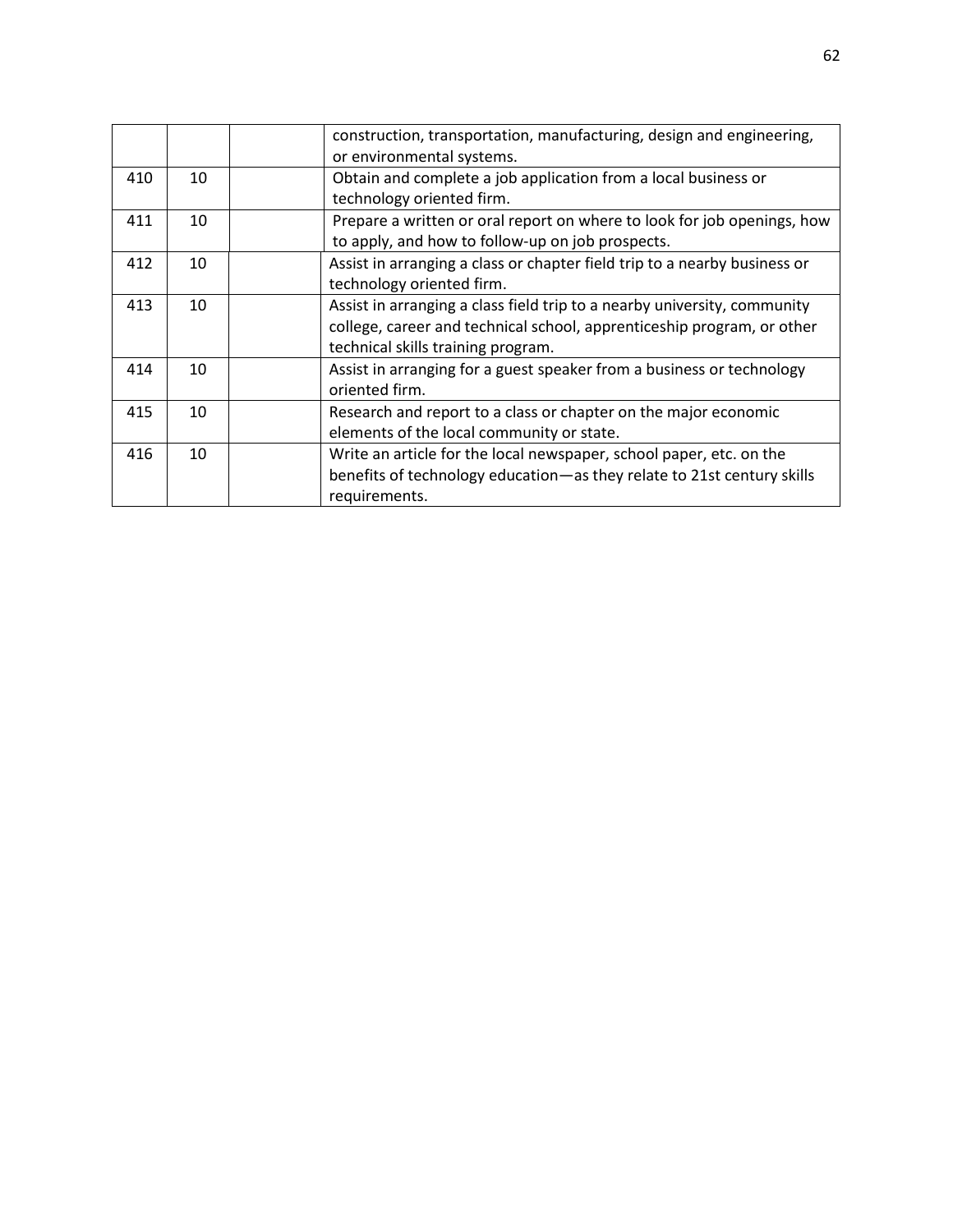#### **TSA ACTIVITY RESUME**

Complete and submit this form to your local chapter vice president. It must be verified by the chapter advisor and sent to the TSA state advisor. DO NOT SUBMIT ACTIVITY RESUMES DIRECTLY TO NATIONAL TSA.

| CHECK ONE: ________ Bronze Award _______ Silver Award ________ Gold Award |  |      |  |
|---------------------------------------------------------------------------|--|------|--|
|                                                                           |  |      |  |
|                                                                           |  |      |  |
|                                                                           |  |      |  |
|                                                                           |  |      |  |
|                                                                           |  |      |  |
| Total Points: ______________                                              |  |      |  |
| <b>Chapter Vice-President</b>                                             |  | Date |  |
| Chapter Advisor                                                           |  | Date |  |
| <b>State Advisor</b>                                                      |  | Date |  |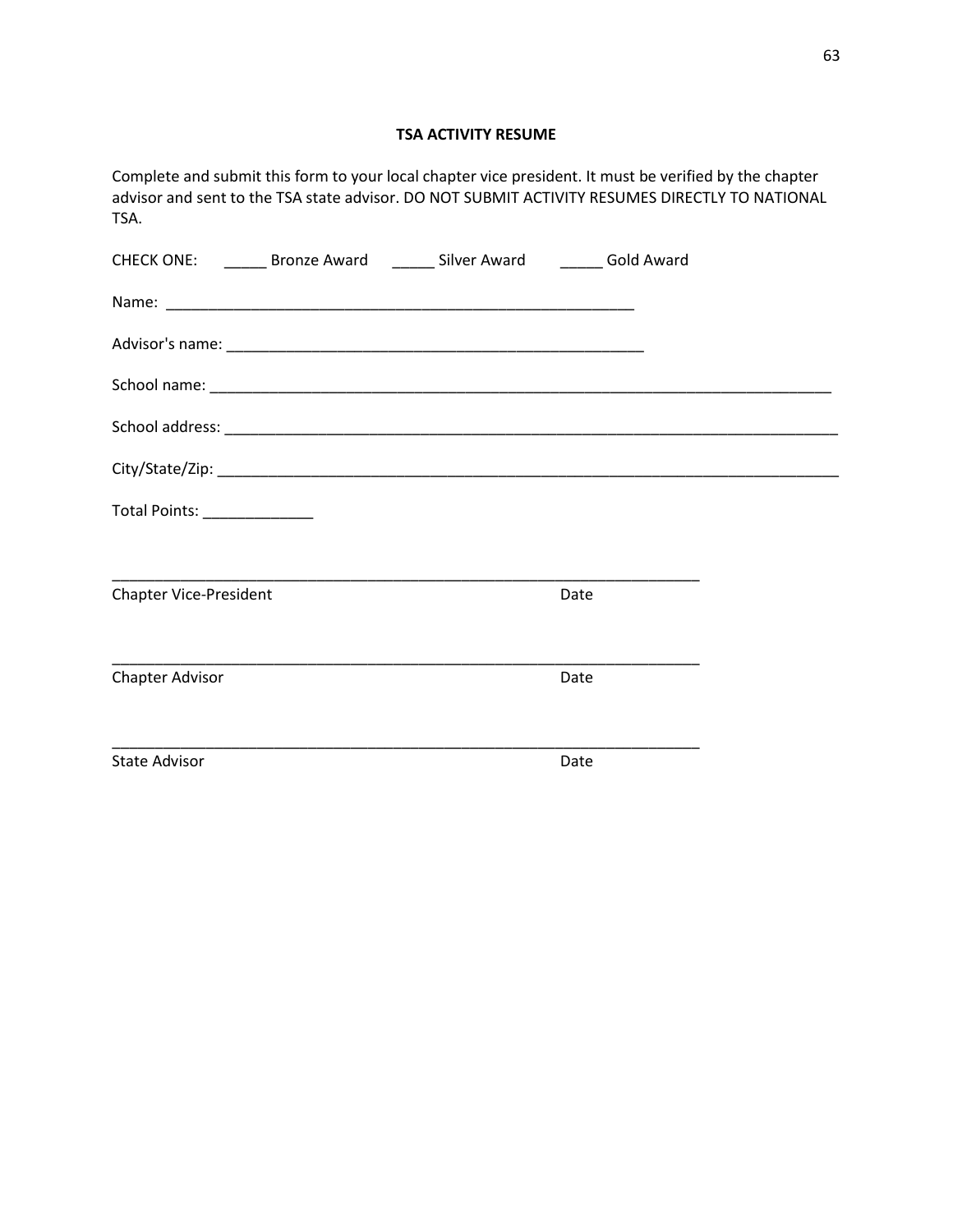

### TSA TECHNOLOGY HONOR SOCIETY

#### **PREFACE**

The TSA Technology Honor Society recognizes TSA members who excel in academics, leadership, and service to their school and community. The TSA Technology Honor Society is

- an opportunity for student members to be recognized for their efforts; and
- designed to recognize TSA members who exemplify the high ideals of academics.

#### **INTRODUCTION**

The TSA Technology Honor Society recognizes students for their efforts in academic studies, in leadership, and in service to their school and community.

The goals of the Technology Honor Society are

- *to motivate* TSA members to work to improve and maintain high academic marks;
- *to promote* the undertaking of leadership roles in school and community organizations;
- *to promote* participation in service activities that benefit a school or community; and
- *to recognize* student concern for chapter, school, and community.

#### **RECOMMENDED SELECTION PROCEDURE**

There are two levels of the TSA Technology Honor Society – middle school and high school. Middle or junior high school TSA members may be selected in their 6th, 7th, 8th or 9th grade year, and high school TSA members may be selected in their 9th, 10th, 11th or 12th year; the selection procedure and requirements are the same for both levels.

The chapter advisor, with assistance from other selected faculty members, reviews the academic records of TSA members in the chapter. Students who meet the academic requirements are notified that they are eligible for the TSA Technology Honor Society.

These students, if they wish to apply, must complete the TSA Technology Honor Society resume sheet to document the leadership and service activities they feel are important for Honor Society consideration. They also must submit TSA Technology Honor Society recommendation forms from the TSA chapter advisor.

The chapter advisor reviews each student's resume sheets to determine eligibility for the Technology Honor Society. After review, the chapter advisor sends the names and corresponding resume sheets of the eligible chapter members to the state advisor (Dr. Chris Merrill, Illinois State University, Department of Technology, 215 Turner Hall, Normal, Illinois 61790-5100 or via email as an attachment to [cpmerri@ilstu.edu\)](mailto:cpmerri@ilstu.edu). **All applications are due one week before the state conference.**

Students inducted into the Technology Honor Society at the state level automatically become members of the national TSA Technology Honor Society.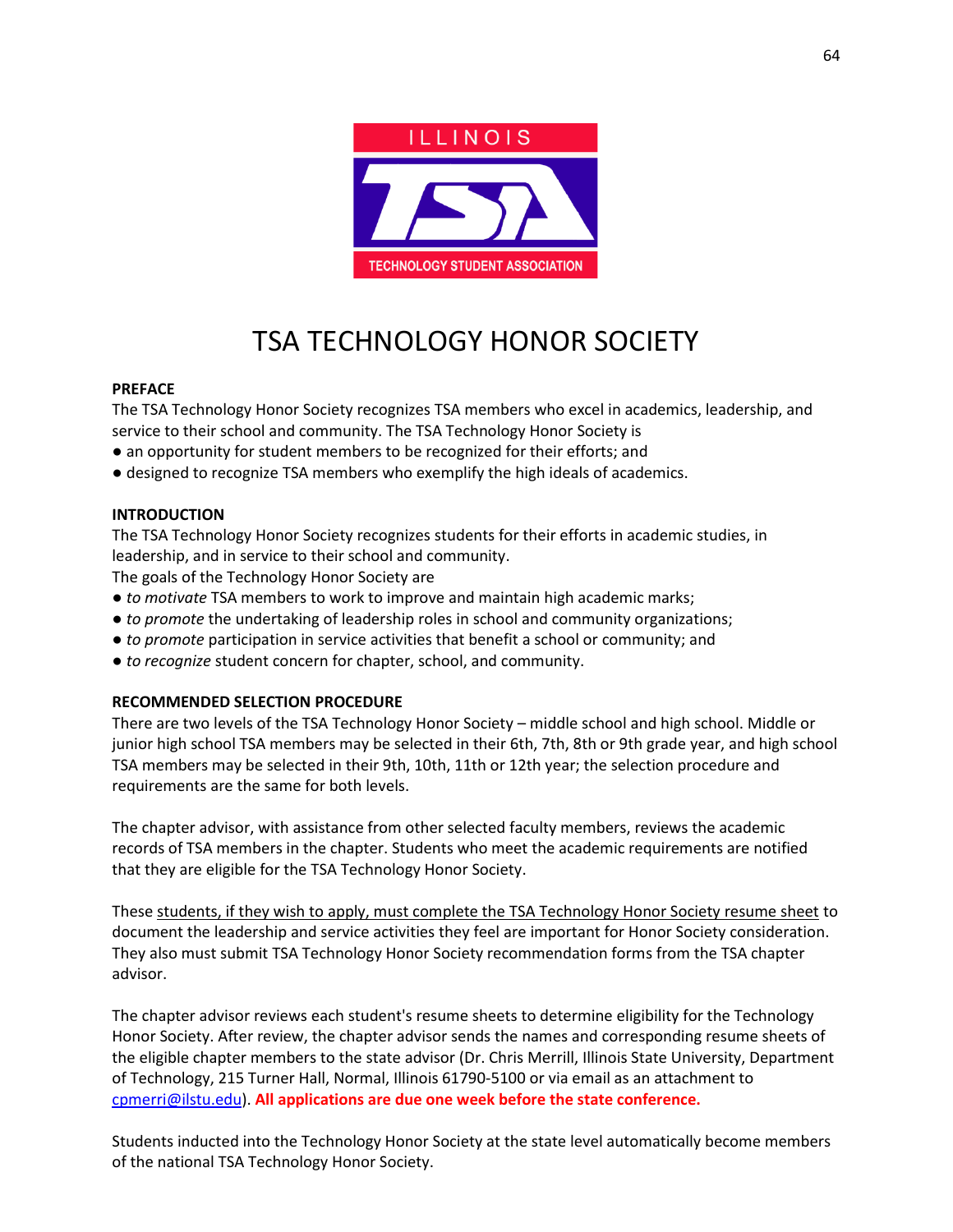Students who are members of the Technology Honor Society at the middle school level do not automatically become members at the high school level. Students must reapply at the high school level. It is not necessary to have been a TSA member at the middle school level in order to be admitted at the high school level.

Chapter advisors and state advisors maintain records of all student resume sheets and a list of names of nominated members. State advisors submit the names of students inducted into the TSA Technology Honor Society, and their inductee fees, to national TSA; resumes and recommendation forms are not submitted to national TSA. **Illinois TSA would pay each national applicant fee; there is no fee for Illinois TSA applicants.**

#### **REQUIREMENTS**

For a student member of TSA to be inducted into the TSA Technology Honor Society, s/he must first meet a set of specified standards or requirements. These standards cover three areas: academics, leadership, and service. (Note: items used for the middle school level application may not be used again for the high school level application.) The requirements are as follows:

- **Academics** 
	- o Maintain at least a 3.0 grade point average (GPA) based on a 4.0 grade point scale, or equivalent.
	- o Maintain a 3.0 grade point average (GPA) based on a 4.0 grade point scale or equivalent in technology education classes, if currently enrolled in such classes.

#### • **Leadership**

- $\circ$  Hold at least one chapter, state, or national office, sufficiently fulfilling its duties for one full school year.
- o Hold an office in an organization other than TSA.
- o Attend at least one state (attendance at national conference is not required, but suggested).
- o Place within the top three in a state or national TSA competitive event.
- $\circ$  Be an active member of TSA in a currently affiliated chapter for at least one semester.
- **Service** 
	- o Participate in a service project that benefits the school.
	- o Participate in a service project that benefits the community.
	- o Serve on a chapter, state, or national committee.
	- o Give a presentation on TSA to an organization outside one's chapter (i.e., PTA school faculty, board of education, etc.).

#### **AWARDS**

TSA members inducted into the TSA Technology Honor Society are recognized at the national TSA conference for their achievements. They also receive a TSA Technology Honor Society lapel pin.

#### **FEES**

A \$5 fee must be included with the Gold Achievement Award application and the Technology Honor Society award application in order for processing to proceed. These nominations are submitted online by the state TSA advisor. **Illinois TSA would pay each national applicant fee; there is no fee for Illinois TSA applicants.**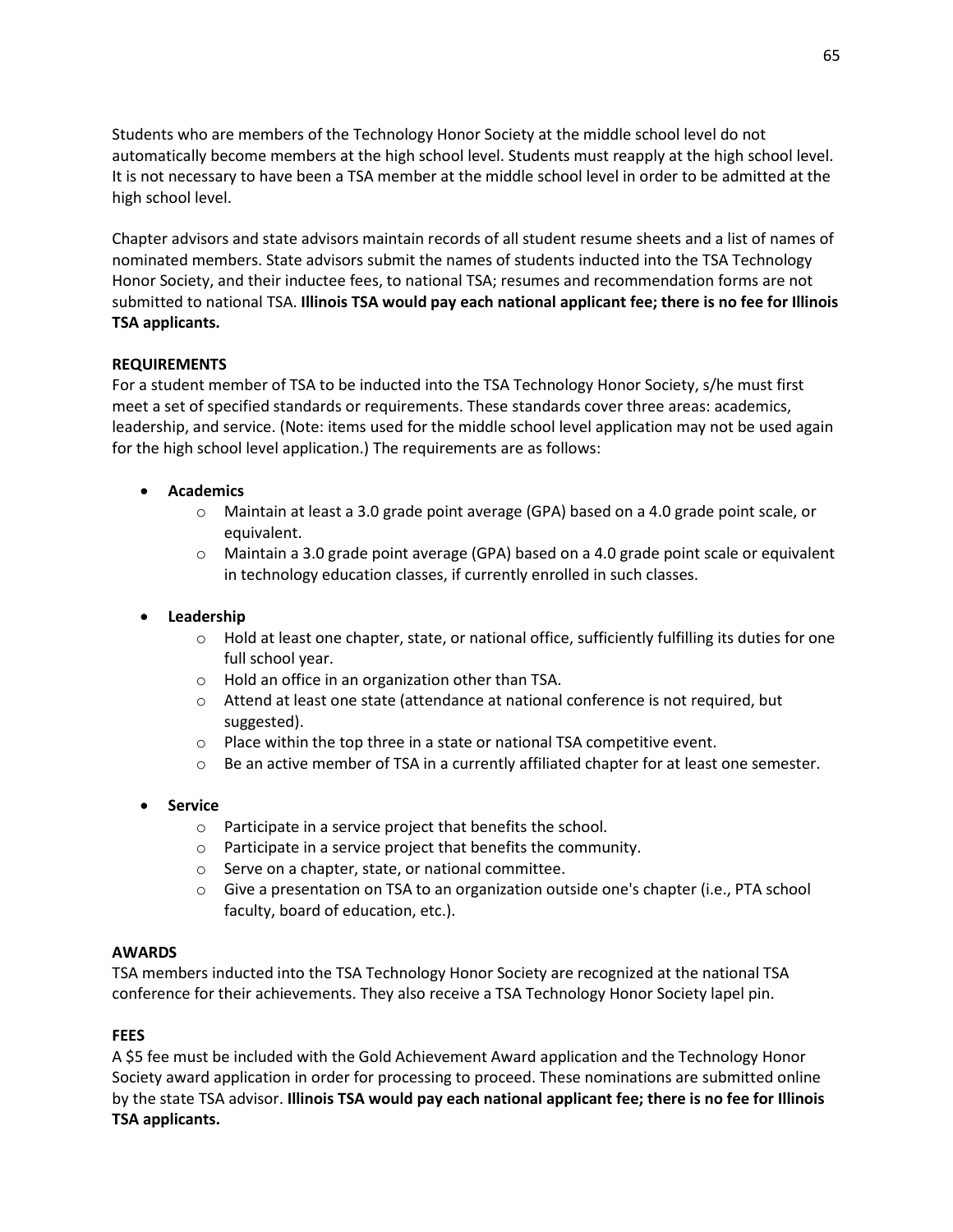#### **TSA TECHNOLOGY HONOR SOCIETY RESUME**

| Must be typed or word processed                                                                                                                             |                             |  |  |  |  |
|-------------------------------------------------------------------------------------------------------------------------------------------------------------|-----------------------------|--|--|--|--|
| Candidate's name experience and a series of the series of the series of the series of the series of the series                                              | Grade __________________    |  |  |  |  |
|                                                                                                                                                             | Chapter Level<br>__________ |  |  |  |  |
|                                                                                                                                                             |                             |  |  |  |  |
|                                                                                                                                                             |                             |  |  |  |  |
| Use additional paper, as necessary.                                                                                                                         |                             |  |  |  |  |
| <b>ACADEMICS</b><br>Overall grade point average for the semester ____________                                                                               |                             |  |  |  |  |
| Technology education class overall grade point average ____________                                                                                         |                             |  |  |  |  |
| <b>LEADERSHIP</b><br>1. What local, state and/or national office(s) have you held in TSA? (provide the office and the year in<br>which you held the office) |                             |  |  |  |  |
|                                                                                                                                                             |                             |  |  |  |  |
| 2. What offices have you held in other organization? (provide the office and the year in which you held<br>the office)                                      |                             |  |  |  |  |
|                                                                                                                                                             |                             |  |  |  |  |
| 3. What TSA conferences (regional, state, and national) have you attended (provide conference location<br>and the year of the conference)                   |                             |  |  |  |  |
|                                                                                                                                                             |                             |  |  |  |  |
| 4. List the awards you have earned for TSA competitive events. (provide the year, your ranking and the<br>competition)                                      |                             |  |  |  |  |
|                                                                                                                                                             |                             |  |  |  |  |

\_\_\_\_\_\_\_\_\_\_\_\_\_\_\_\_\_\_\_\_\_\_\_\_\_\_\_\_\_\_\_\_\_\_\_\_\_\_\_\_\_\_\_\_\_\_\_\_\_\_\_\_\_\_\_\_\_\_\_\_\_\_\_\_\_\_\_\_\_\_\_\_\_\_\_\_\_\_\_\_\_\_\_\_\_